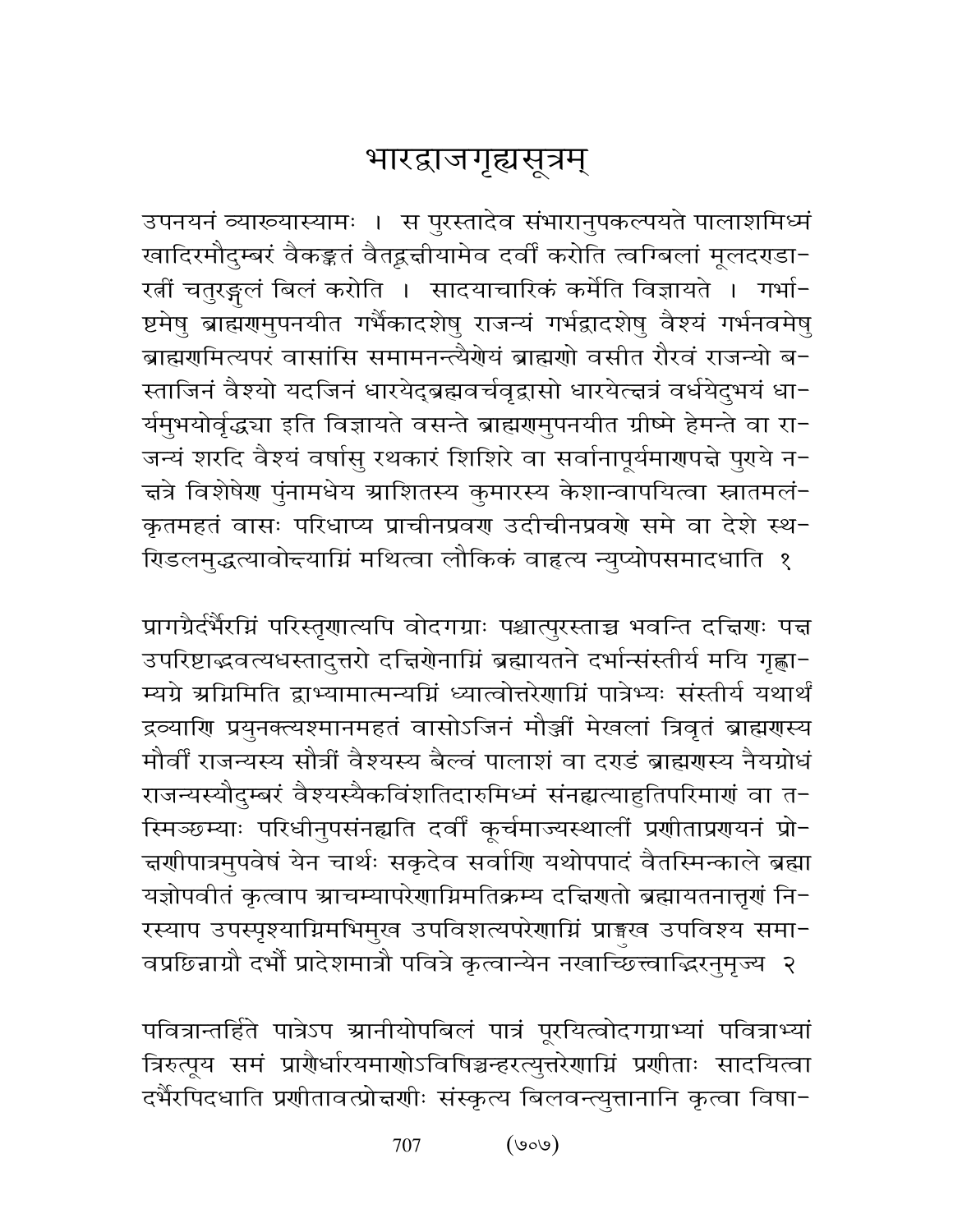येध्मं त्रिः सर्वाभिः प्रोन्नति दर्वीं निष्टप्य संमृज्य पुनर्निष्टप्य निदधाति सं-मार्गानभ्युन्त्याग्नावादधाति पवित्रान्तर्हितायामाज्यस्थाल्यामाज्यं निरुप्योत्त-.<br>रेणाग्निमङ्गारान्निरूह्य तेष्वधिश्रित्यावद्योत्य दर्भतरुणाभ्यां प्रत्यस्य त्रिः पर्यग्नि कृत्वोदगुद्रास्याङ्गारान्प्रत्यूह्योदगग्राभ्यां पवित्राभ्यां पुनराहारं त्रिरुत्पूय पवित्रे ग्र्यग्रावाधाय शम्याभिः परिदधात्यपरेणाग्निमुदीचीनकुम्बां शम्यां निदधाति संस्पृष्टे मध्यमया प्राचीनकुम्बे दच्चिणामुत्तरां चापरेणाम्निमुदगग्रं कूर्चं निधाय तस्मिन्प्राङ्गस्व उपविशति यज्ञोपवीतं कृत्वाप स्राचम्य दच्चिणतः कुमार उप− विश्यान्वारभते ३

म्रथ परिषिञ्चत्यदितेऽनुमन्यस्वेति दच्चिणतोऽनुमतेऽनुमन्यस्वेति पश्चात्सरस्व− तेऽनुमन्यस्वेत्युत्तरतो देव सवितः प्रसुवेति समन्तमेवं हुत्वा परिषिञ्चति कृ-तवन्मन्त्रान्नमतीध्मं त्रेधाभ्यज्य सकृदेवादधात्ययं त इध्म स्रात्मा जातवेदस्तेन वर्धस्व चेन्द्धि वर्धय चास्मान्प्रजया पशुभिर्ब्रह्मवर्चसेनान्नाद्येन समेधय स्वाहेत्युत्तरं परिधिसंधिमन्ववहृत्य दर्वीं दच्चिणाप्राञ्चमासीनः संततमृजुमा− घारमाघारयति प्रजापतिं मनसा ध्यायन्न च स्वाहा करोति दचिर्णं परिधि-संधिमन्ववहत्येन्द्राय स्वाहेति प्राञ्चमुदञ्चं संततमृजुमाघारमाघार्याज्यभागौ जुहोत्यग्नये मेधपतये स्वाहेत्युत्तरार्धपूर्वार्धे सोमाय मेधपतये स्वाहेति दचि-.<br>गार्धपूर्वार्धे तावन्तरेगेतरा स्राहुतीर्जुहोति सर्वदर्विहोमागामेष कल्पो मन्त्रान्ते नित्यः स्वाहाकारोऽमन्त्रास्वमुष्मै स्वाहेति यथादेवतमादिष्टदेवतेऽथानादि-ष्टदेवतेऽग्नये स्वाहा सोमाय स्वाहा प्रजापतये स्वाहा विश्वेभ्यो देवेभ्यः स्वाहाग्नये स्विष्टकृते स्वाहेति व्याहृतीभिर्जुहोत्येकैकशः समस्ताभिश्च  $\mathbb{R}^2$ 

तत एता ग्राहुतीर्जुहोति या तिरश्ची निपद्यसेऽहं विधरणी इति । तां त्वा घृतस्य धारया जुहोमि वैश्वकर्मर्णौ स्वाहा । यानूची निपद्यसेऽहं संराधनी इति । तां त्वा घृतस्य धारयाग्नौ संराधनीं यजे स्वाहा । संराधन्यै देव्यै स्वाहा । प्रसाधन्यै देव्यै स्वाहा । सदसस्पतिमद्भुतं प्रियमिन्द्रस्य काम्यम् । सनि मेधामयासिषं स्वाहा । युक्तो वह जातवेदः पुरस्तादग्ने विद्धि कर्म क्रियमार्ग् यथेदम् । त्वं भिषग्भेषजस्यासि कर्ता त्वया गा ग्रश्वान्पुरुषान्सनेम स्वाहा । आयुर्दा देव जरसं गृणानो घृतप्रतीको घृतपृष्ठो अग्ने । घृतं पिबन्नमृतं चारु गव्यं पितेव पुत्रं जरसे नयेमं स्वाहेत्यथ वाससोऽन्तान्संमार्ष्टि या ग्रकृन्तन्न-

> 708  $(\circ \circ \tau)$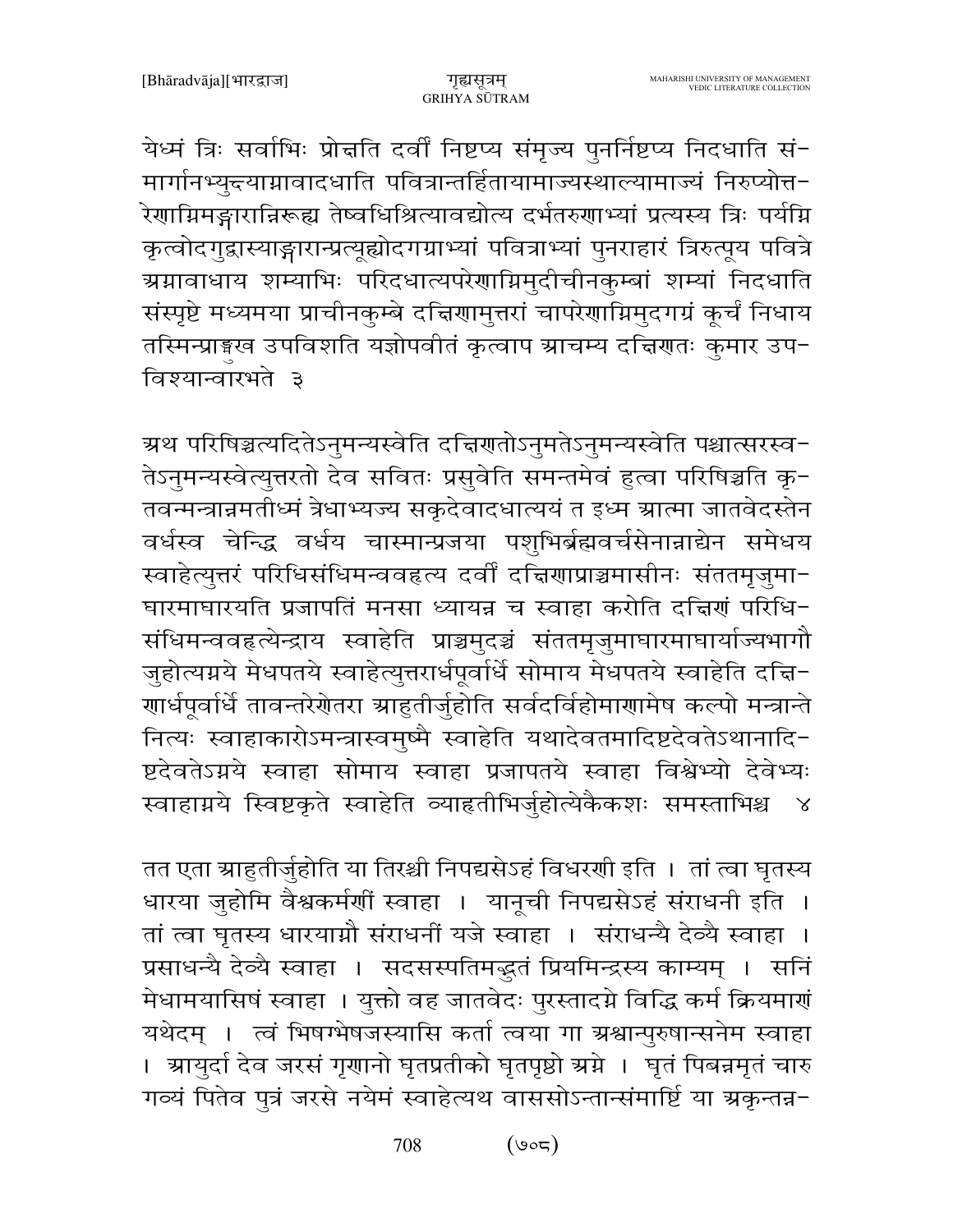वयन्या ग्रतन्वत याश्च देवीरन्तानभितोऽददन्त । तास्त्वा देवीर्जरसे संव्य-यन्त्वायुष्मानिदं परिधत्स्व वास इत्यथैनं परिधापयति परिधत्त धत्त वाससैनं शतायुषं कृगुत दीर्घमायुः । बृहस्पतिः प्रायच्छद्वास एतत्सोमाय राज्ञे परिधा-तवा उ । जरां गच्छासि परिधत्स्व वासो भवा कृष्टीगामभिशस्तिपावा । शतं च जीव शरदः सुवर्चा रायश्च पोषमुपसंव्ययस्वेति ५

परिहितमभिमन्त्रयते परीदं वासो अधिधाः स्वस्तयेऽभूरापीनामभिशस्तिपावा । शतं च जीव शरदः पुरूचीर्वसूनि चार्यो विभजासि जीवन्नित्यथास्य प्रथमवास्यमादत्ते यस्य ते प्रथमवास्यं हरामस्तं त्वा विश्वे ग्रवन्तु देवाः । तं वा भ्रातरः सुहृदो वर्धमानमनुजायन्तां बहवः सुजातमित्यथैनं मौञ्जघा मेखलया त्रिवृता मध्यतः संनह्यति या बृहती दुरिता रराणा शर्म वरूथं पुनती न स्रागात् । प्राणापानाभ्यां बलमाभरन्ती स्वसा देवानां सुभगा मेखलेयमिति ग्रन्थिं ग्रथ्नाति प्राणानां ग्रन्थिरसि स मा विस्त्रस इत्यथाजिनमुत्तरं परिधत्ते मित्रस्य चत्तुर्धरुणं बलीयस्तेजो यशस्वि स्थविरं समिद्धम् । अनाहनस्यं वसनं जरिष्णु परीदं वाज्यजिनं दधेऽहमिति जयाभ्यातानान्नाष्ट्रभृत इति हुत्वैता ग्राहुतीर्जुहोति पूर्णा पश्चादिमं मे वरुन तत्त्वा यामि त्वं नोऽग्ने स त्वं नो ग्रग्ने त्वमग्नेऽयास्ययाश्चाग्नेऽस्यनभिशस्तीश्च यदस्य कर्मणोऽत्यरीरिचं प्रजापत इत्युत्तमां हुत्वा गुरवे वरं ददाति ६

ग्र्परेणाम्निं द्वयान्दर्भान्पूर्वापरानुदगग्रान्स्तृणाति तेषु पूर्वापरावुपतिष्ठेते प्राङ्गखः प्रत्यङ्गखस्य हस्तं गृह्णीयादित्येकं प्रत्यङ्गखः प्राङ्गखस्येत्यपरमथैनयोः प्रैषकृदञ्जली उदकेन पूरयत्यथास्याञ्जलिनाञ्जलावदुकमानयति शं नो देवीरभिष्टय स्रापो भवन्तु पीतये । शं योरभिस्नवन्तु न इत्यथास्य दच्चिणेन हस्तेन दचिणं हस्तमभीवाङ्गष्ठमभीव लोमानि गृह्णाति देवस्य त्वा सवितुः प्रसवेऽश्विनोर्बाहुभ्यां पूष्णो हस्ताभ्यां हस्तेन ते हस्तं गृह्णामि सवित्रा प्रसूतः को नामासीत्यसावितीतरः प्रत्याह तस्य नामाभिपद्य जपत्यसौ सविता ते हस्तमग्रभीदग्निष्ट ग्राचार्यः कस्य ब्रह्मचार्यसि कस्मै त्वा काय त्वा कमुप-नयाम्यागन्ता मा रिषेरायतः प्रस्थावानो भावस्थातु समन्यवो दृढाश्चिद-मरिष्णवः कृशाश्चिदमरिष्णव ग्रा गन्त संरभावहै प्रेतो मृत्युं नुदावहै न मृत्युश्चरतीह ७

> 709  $(300)$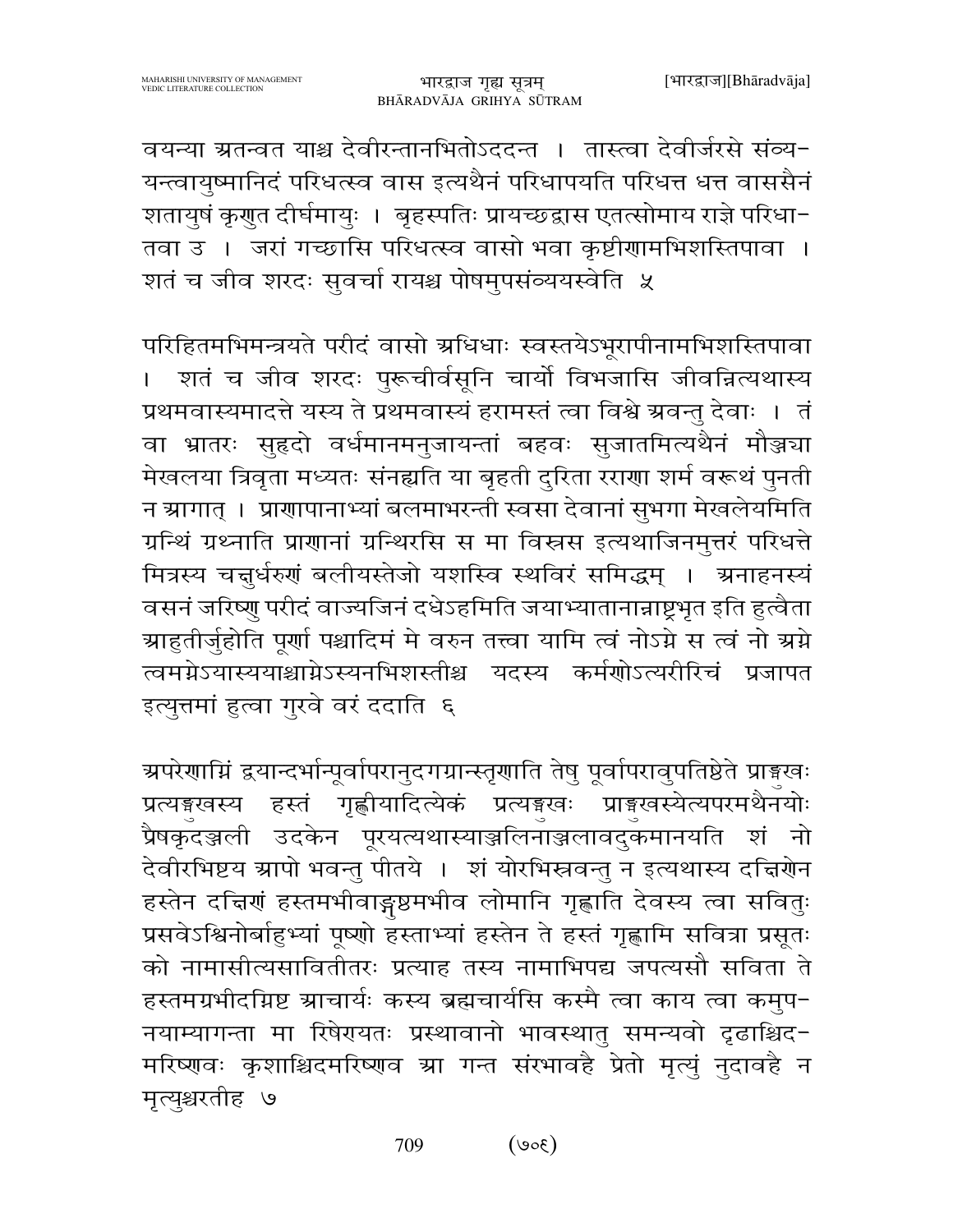प्राणाय त्वाचार्याय परिददामि कुबेराय त्वा महाराजाय परिददामि तत्तकाय त्वा वैशालेयाय परिददाम्यग्नये त्वा परिददामि वायवे त्वा परिददामि सूर्याय त्वा परिददामि प्रजापतये त्वा परिददामि प्रजापत इमं गोपायामुमिति परिदायाथास्य दच्चिणमंसं प्रति बाहुमन्ववहृत्य नाभिदेशमभिमृशति युवा सुवासाः परिवीत ग्रागात्स उ श्रेयान्भवति जायमानः । तं धीरासः कवय ग्र्मचर्यन्त स्वाधियो मनसा देवयन्त इत्यथास्य दत्त्विणं कर्णमाजपति भूस्त्वयि दधामि भुवस्त्वयि दधामीत्युत्तरं सुवस्त्वयि दधामीति दच्चिणमपि वोत्तरमेव द्विः सकृदेव दच्चिणमथैनमश्मानमास्थापयत्यातिष्ठेममश्मानमश्मेव त्वं स्थिरो भव प्रमृणीहि दुरस्यून्सहस्व पृतन्यत इति ततः समिधमाधापयत्यग्नये समिधमाहारिषं बृहते जातवेदसे यथा त्वमग्ने समिधा समिध्यस एवं मामायुषा वर्चसा सन्या मेधया प्रजया पशुभिर्ब्रह्मवर्चसेनान्नाद्येन समेधय स्वाहेत्येकामादधाति तिस्र एके सप्तैके प्रदत्तिरामग्निं परिक्रम्य दत्तिरात उदगावृत्योपविश्योपसंगृह्य पृच्छति ८

सावित्रीं भो ग्रनुबूहीति तस्मै सावित्रीं पच्छोऽन्वाह भूस्तत्सवितुर्वरेगयं भुवो भर्गो देवस्य धीमहि सुवर्धियो यो नः प्रचोदयादित्यथ द्वितीयं द्वे च व्याहृती सावित्रीं चार्धर्चशोऽथ तृतीयं सर्वाश्च व्याहृतीः सावित्रीं चानवानं पुरस्ता-त्प्रत्यङ्गखायैक ग्राहुस्तां खल्विमां सावित्रीं संवत्सरादेक ग्राहुर्द्वादशरात्रादेके त्रिरात्रादेके सद्य एकेऽथैनं पौरोडाशीयानां प्रथममुपकारयत्यथास्मै दर्ग्डं प्रयच्छन्नाह ब्रह्मचार्यसि समिध ग्राधेह्यपोऽशान कर्म कुरु मा दिवा सुषुप्था भिज्ञाचर्यं चराचार्याधीनो वेदमधीष्वेत्यप एवाचार्यकुलेऽश्नीयादित्येकमपरं काममश्नीश्वेति हार्थो भवतीति शाल्मलीमूलो भारद्वाजो वाथास्याष्टा-चत्वारिंशद्वर्षाणि पुराणं वेदब्रह्मचर्यं संप्रदिशन्त्या वेदाध्ययनादित्येक स्राहुरा गोदानकर्मण इत्येकेऽथैनं दच्चिणे पाणावभिपद्योत्थापयत्युदायुषा स्वायुषेत्या-दित्यमुदीचयति तच्चचुर्देवहितं पुरस्ताच्छुक्रमुच्चरत्पश्येम शरदः शतं जीवेम शरदः शतं नन्दाम शरदः शतं मोदाम शरदः शतं भवाम शरदः शतं शृगवाम शरदः शतं प्रब्रवाम शरदः शतमजीताः स्याम शरदह शतं ज्योक्च सूर्यं दृश इति ह

ततो भिन्नते यां मन्यत इयं मा न प्रत्याख्यास्यतीति तामाहृत्योपनिधायाचार्याय

 $($ ७१०) 710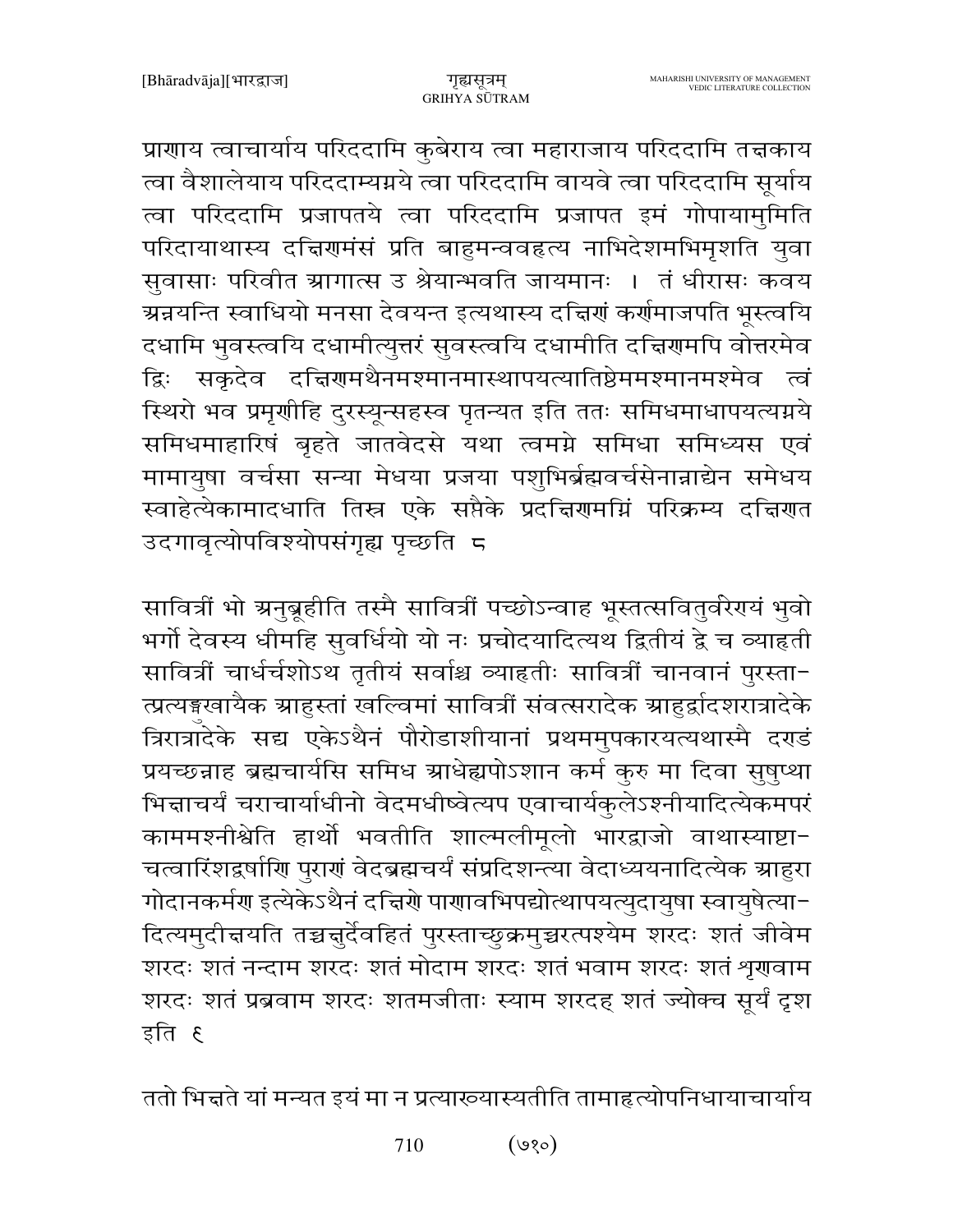प्राह तिस्रो भिन्नतेऽपरिमिता वा त्रिरात्रमन्नारलवणाश्यधःशायी भवत्यथास्य चतुर्थ्यां मेधाजननं कुर्वन्ति यत्रैकमूलः पलाशः प्राचीं वोदीचीं वा दिशं तं परिसमूह्य प्रज्ञाल्य प्रदच्चिणमाज्येनाभ्यञ्जञ्जपति सुश्रवः सुश्रवसं मा कुरु यथा त्वं सुश्रवः सुश्रवा ग्रस्येवं मां सुश्रवः सुश्रवसं कुरु यथा त्वं सुश्रवो देवानां वेदेषु निधिगोपोऽस्येवमहं ब्राह्मणानां वेदेषु निधिगोपो भूयासमित्यथास्य षोडशवर्षस्य गोदानं कुर्वन्ति तस्य चौडेन कल्पो व्याख्यात एतावन्नाना सर्वान्केशान्वापयते गुरवे गां वरं ददाति न प्राग्गोदानकर्मण स्नानीयमभिहरते न गन्धान्संवत्सरं कृतगोदानो ब्रह्मचर्यं चरत्यग्निगोदानो वा भवति १०

चत्वारि विवाहकरणानि वित्तं रूपं प्रज्ञा बान्धवमिति तानि चेत्सर्वाणि न शक्नुयाद्रित्तमुदस्येत्ततो रूपं प्राज्ञायां च तु बान्धवे च विवदन्ते बान्धव-मुदस्येदित्येक ग्राहुरप्रज्ञेन हि कः संवासोऽथैतदपरं न खल्वियमर्थेभ्य ऊह्यते प्रजननार्थोऽस्यां प्रधानः स योऽलं संलच्चणाय स्यात्स तामावहेत यस्यां प्रशस्ता जायेरन्न स्वपन्तीमुपगृह्णीत न चरन्तीं प्रथममभ्यागच्छंस्तां मङ्गल्यानि परिपृच्छेच्चतुरो लोष्टानाहरेद्वेदिलोष्टं गोमयलोष्टं सीतालोष्टं श्मशानलोष्टमिति तामाहैषामेकमादत्स्वेति सा चेद्वेदिलोष्टमाददीताध्यापकं यायजुकं जनयि-ष्यतीति विद्याद्यदि गोमयलोष्टं बहुपशं जनयिष्यतीति विद्याद्यदि सीतालोष्टं कृष्टराधिकं जनयिष्यतीति विद्याद्यदि श्मशानलोष्टमादहनशीद्त्णी परिरूया− तेति विद्यान्नैनामुपगृह्णीताथ खलु बहूनि लच्चणानि भवन्ति श्लोकं तु लाच्चणा उदाहरन्ति यस्यां मनोऽनुरमते चत्तुश्च प्रतिपद्यते । तां विद्यात्पुरायलन्दमीकां किं ज्ञानेन करिष्यतीत्युदगयन उपगृह्णीत विज्ञायत उदगयनं देवानामिति दैवं पुनरिदं कर्म ११

दच्चिणायन इत्यपरं विज्ञायते दच्चिणायनं पितृणामिति पितृसंयुक्तं पुनरिदं कर्म पूर्वपत्त उपगृह्णीत विज्ञायते पूर्वपत्तो देवानामिति दैवं पुनरिदं कर्मापरपत्त इत्यपरं विज्ञायतेऽपरपद्मः पितृणामिति पितृसंयुक्तं पुनरिदं कर्म पूर्वाह्ल उपगृह्णीत विज्ञायते पूर्वाह्लो देवानामिति दैवं पुनरिदं कर्म मध्यंदिन उपगृह्णीत विज्ञायते मध्यंदिनमृषीणामित्यृषिसंयुक्तं पुनरिदं कर्माथापि विज्ञायते तस्मान्मध्यंदिने सर्वाणि पुरायानि संनिपतितानि भवन्तीत्यपराह्ण उपगृह्णीत विज्ञायतेऽपराह्णः पितृणामिति पितृसंयुक्तं पुनरिदं कर्माथापि विज्ञायते

> $($ ९१) 711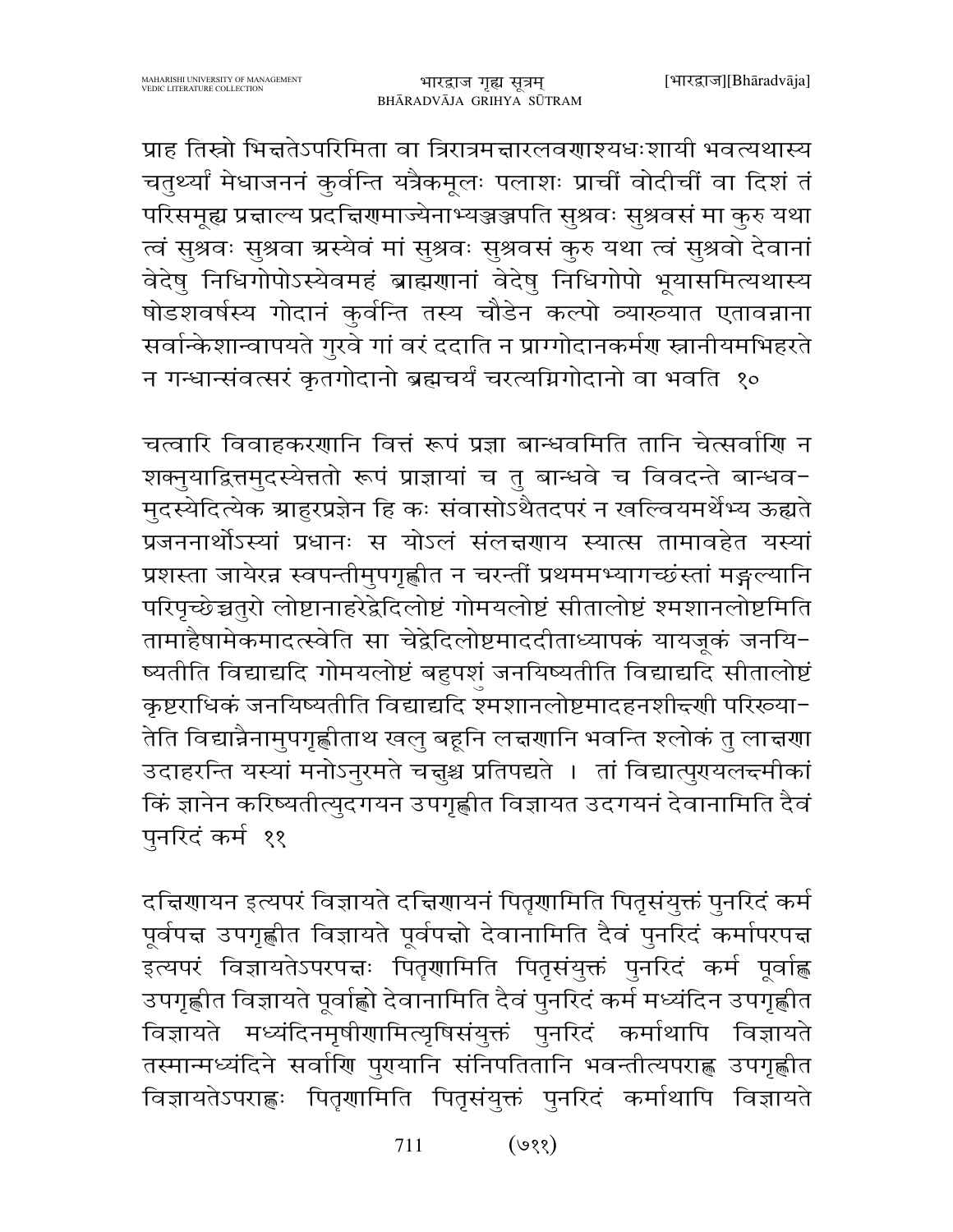भगस्यापराह्ण इति भगसंयुक्तं पुनरिदं कर्माथापि विज्ञायते तस्मादपराह्णे कुमार्यो भगमिच्छमानाश्चरन्तीति पुरायाह उपगृह्णीतापि वै खलु लोके पुरायाह एव कर्माणि चिकीर्षन्ते तस्मादश्लीलनामंश्चित्रे नावस्येन्न यजेत यथा पापाहे कुरुते तादृगेव तदिति परिचष्ट एव पापाहं विज्ञायते तु खल्वेकेषामिन्वकाभिः प्रसृज्यन्ते ते वराः प्रतिनिन्दिता मघाभिर्गावो गृह्यन्ते फल्गुनीभ्यां व्यूह्यत इति यां कामयेत दुहितरं प्रिया स्यादिति तां निष्ट्यायां दद्यात्प्रियैव भवति नैव तु पुनरागच्छतीति विज्ञायते १२

तत ग्राह स्नापयतैनामिति स्नातायै वाससी प्रयच्छति या ग्रकृन्तन्नवयन्या ग्रतन्वत याश्च देवीरन्तानभितोऽददन्त । तास्त्वा देवीर्जरसे संव्ययन्त्वा− युष्मतीदं परिधत्स्व वास इत्यथैनां परिधापयति परिधत्त धत्त वाससैनां शतायुषीं कृगुत दीर्घमायुः । बृहस्पतिः प्रयच्छद्वास एतत्सोमाय राज्ञे परिधा-तवा उ । जरां गच्छासि परिधत्स्व वासो भवा कृष्टीनामभिशस्तिपावती । शतं च जीव शरदः सुवर्चा रायश्च पोषमुपसंव्ययस्वेति परिहितामभिमन्त्रयते परीदं वासो अधिधाः स्वस्तयेऽभूरापीनामभिशस्तिपावती । शतं च जीव शरदः पुनृचीर्वसूनि चार्या विभजासि जीवतीत्यथास्या ग्रग्नेण ज्ञातिकू-लमग्निमुपसमाधायाघारावाघार्याज्यभागौ जुहोत्यग्नये जनिविदे स्वाहेत्यु-त्तरार्धपूर्वार्धे सोमाय जनिविदे स्वाहेति दच्चिणार्धपूर्वार्धे तत एता ग्राहु-तीर्जुहोति भूः स्वाहा भुवः स्वाहा सुवः स्वाहा भूर्भुवः सुवः स्वाहा । या तिरश्ची यानूची संराधन्यै प्रसाधन्यै सदसस्पतिं युक्तो वह जातवेद इति जयाभ्यातानान्राष्ट्रभूत इति हुत्वैता स्राहुतीर्जुहोति १३

ग्र्याग्नरैत् प्रथमो देवतानां सोऽस्यै प्रजां मुञ्चतु मृत्युपाशात् । तदयं राजा वरुणोऽनुमन्यतां यथेयं स्त्री पौत्रमघं न रोदात्स्वाहा । इमामग्निस्त्रायतां गार्हपत्यः प्रजामस्यै नयतु दीर्घमायुः । अ्रशून्योपस्था जीवतामस्तु माता पौत्रमानन्दमभिप्रबुध्यतामियं स्वाहा । मा ते गृहे निशि घोष उत्थादन्यत्र त्वद्रुदत्यः संविशन्तु । मा त्वं विकेश्युर ग्रावधिष्ठा जीवपत्नी पतिलोके विराज पश्यन्ती प्रजां सुमनस्यमानां स्वाहा । द्यौस्ते पृष्ठं रचतु वायुरूरू ग्रश्चिनौ च स्तनं धयन्तं सविताभिरचतु । ग्रा वाससः परिधानाद्बहस्पतिर्विश्वे देवा अभिरत्तन्तु पश्चात्स्वाहा । अप्रजस्तां पौत्रमृत्युं पाप्मानमुत वाघम् ।

> $($ ९२) 712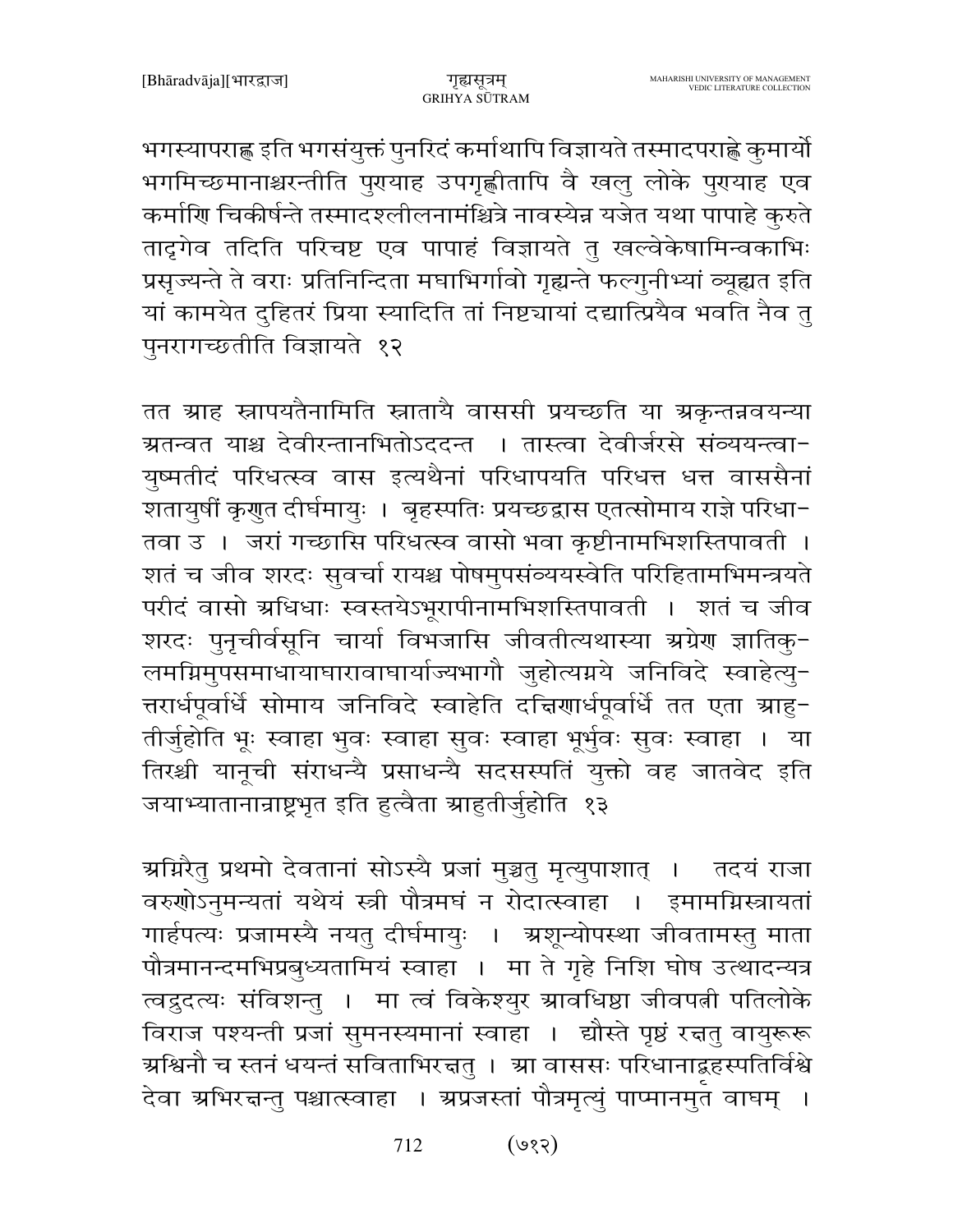शीर्ष्णः स्त्रजमिवोन्मुच्य द्विषद्धः प्रतिमुञ्चामि पाशं स्वाहेति पूर्णा पश्चादिमं मे वरुण तत्त्वा यामि त्वं नो ग्रग्ने स त्वं नो ग्रग्ने त्वमग्ने ग्रयास्ययाश्चाग्नेऽस्य-नभिशस्तीश्च यदस्य कर्मणोऽत्यरीरिचं प्रजापत इत्युत्तमां हुत्वा गुरवे वरं ददाति  $\sqrt{8}$ 

ग्रपरेणाम्निं द्वयान्दर्भान्पूर्वापरानुदगग्रान्स्तृणाति तेषु पूर्वापरावुपतिष्ठेते प्राङ्गखः प्रत्यङ्गरूया हस्तं गृह्णीयादित्येकं प्रत्यङ्गखः प्राङ्गरूया इत्यपरमथैनयोः प्रैष-कृदञ्जली उदकेन पूरयत्यथास्याञ्जलिनाञ्जलावुदकमानयति शं नो देवीर-भिष्टय स्रापो भवन्तु पीतये । शं योरभिस्त्रवन्तु न इत्यथास्या दत्तिरोन हस्तेन दचिणं हस्तमभीवाङ्गष्ठमभीव लोमानि गृह्णाति देवस्य त्वा सवितुः प्रस-वेऽश्विनोर्बाहुभ्यां पूष्णो हस्ताभ्याम् । हस्तेन ते हस्तं गृह्णामि सौभगत्वाय मया पत्या जरदष्टिर्यथासः । भगो ग्रर्यमा सविता पुरंधिस्ते त्वा देवा ग्रदुर्मह्यं पत्नीम् । स्रघोरचत्तुरपतिघ्नघेधि शिवा पशुभ्यः शन्तमा प्रजायै । त्तुरपवि-जरिभ्यो जीवसूर्वीरसूः स्योना मह्यं त्वादुर्गार्हपत्याय देवाः । तां नः पूषञ्छि-वतमामेरयस्व यस्यां बीजं मनुष्या वपन्ति । या न ऊनू उशती विस्नयातै यस्यामुशन्तः प्रहरेम शेफम् १५

सोमः प्रथमो विविदे गन्धर्वस्ततोऽपरः तृतीयो अग्निष्टे पतिस्तुरीयस्ते मनुष्यजाः

सोमो ददद्ग्धर्वाय गन्धर्वोऽग्नये ददत् रयिं च पुत्रांश्चादादग्निर्मह्यमथो इमाम्

सरस्वति प्रेदमव सुभगे वाजिनीवति तां त्वा विश्वस्य भूतस्य प्रगायामस्यग्रत

इत्यथैनौ ब्रह्माभिमन्त्रयते समितं संकल्पेथां सं वां सृजामि हृदये । संसृष्टं मनो ग्रस्तु वां संसृष्टः प्राणो ग्रस्तु वामित्यथैनामश्मानमास्थापयत्या-तिष्ठेममश्मानमश्मेव त्वं स्थिरा भव । प्रमृणीहि दुरस्यून्सहस्व पृतनायत इति प्रदत्तिरामग्निं परिरायति विश्वा उत त्वया वयं धारा उदन्या इव । अतिगाहे-

> $($ ६१९) 713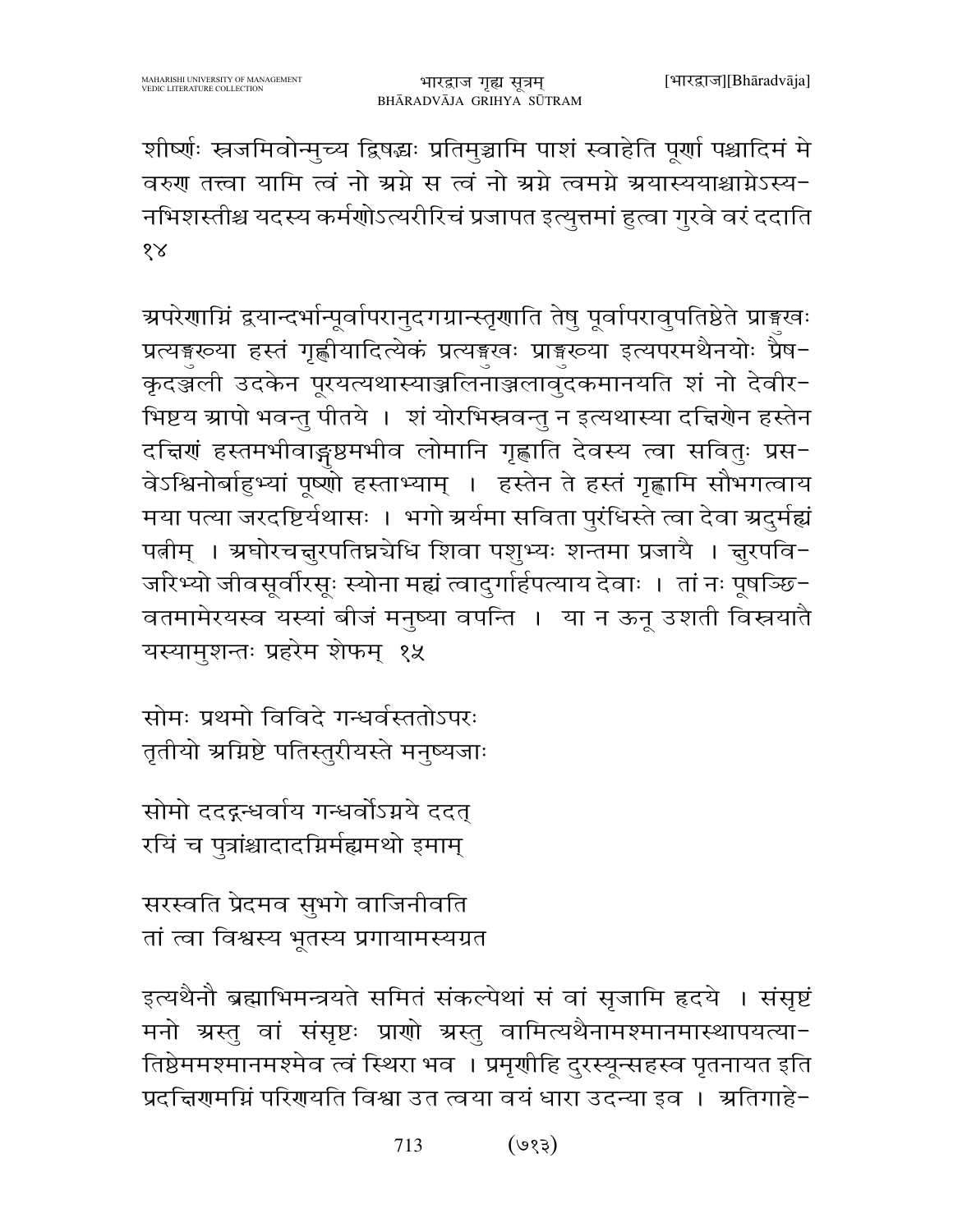महि द्विष इत्यथास्या भ्राताञ्जलिनाञ्जलावुपस्तीर्णाभिघारितान्लाजानावपतीयं नार्युपब्रूतेऽग्नौ लाजानावपन्ती । दीर्घायुरस्तु मे पतिरेधन्तां ज्ञातयो मम । भगेन त्वा संसृजामि मासरेण सुरामिवेत्यथैनां वाचयतीमान्लाजानावपामि समृद्धिकरणान्मम । तुभ्यं च संवननांस्तदग्निरनुमन्यतामियं स्वाहेत्येवमेव त्रिरास्थापयति त्रिः परिगयति त्रिरावपत्यथैनां प्राचीं वोदीचीं वा १६

सप्त पदानि प्रक्रमयत्येकमिषे विष्णुस्त्वान्वेतु द्वे ऊर्जे विष्णुस्त्वान्वेतु त्रीणि ब्रताय विष्णुस्त्वान्वेतु चत्वारि मायोभवाय विष्णुस्त्वान्वेतु पञ्च पशुभ्यो विष्णुस्त्वान्वेतु षड्रायस्पोषाय विष्णुस्त्वान्वेतु सप्त सप्तभ्यो होत्राभ्यो विष्णु-स्त्वान्वेत्विति सप्तमे पदे समीचमाणो जपति सखा सप्तपदा भव सखायौ सप्तपदावभूव । सरूयं ते गमेयं सरूयात्ते मा योषं सरूयान्मे मा योष्ठा इत्य-थास्या दच्चिरणमंसं प्रति बाहुमन्ववहृत्य हृदयदेशमभिमृशति मम हृदये हृदयं ते ग्रस्तु मम चित्ते चित्तमस्तु ते । मम वाचमेकमना शृणु मामेवानुबता भव सहचर्या मया भवेत्यथास्या दच्चिणं कर्णमाजपति

मां ते चित्तं प्रविशतु मां चत्तुर्मामु ते मनः मयि सर्वाणि भूतानि मयि प्रज्ञानमस्तु ते

मधु हे मध्वागाहे जिह्ना मे मधुवादिनी मुखे मे सारघं मधु दत्सु संवननं कृतम्

चाक्रवाकं संवननं यन्नदीभ्य उदाहृतम् यद्देवगन्धर्वो वित्तस्तेन संवनिनौ स्वः मां चैव पश्य सूर्यं च मान्येषु मनः कृथा इति १७

ग्रथास्याः स्वधितिं मूर्ध्नि धारयन्हिरएयं वोदकुम्भेनावसिञ्चत्यापो हि ष्ठा मयोभुव इति तिसृभिर्हिररयवर्णाः शुचयः पावका इति चतसृभिः पवमानः सुवर्जन इत्येतेनानुवाकेनावसिच्य यथार्थं वहन्त्युह्यमानामनुमन्त्रयते ये व-ध्वश्चन्द्रं वहतुं यद्त्मा यन्ति जनामनु । पुनस्तान्यज्ञिया देवा नयन्तु यत स्रागता इत्यथैनां गृहानुह्यानडहे रोहिते चर्मरप्युपवेशयतीह गावो निषीदन्त्विहाश्वा इह

> 714  $($ ४१४)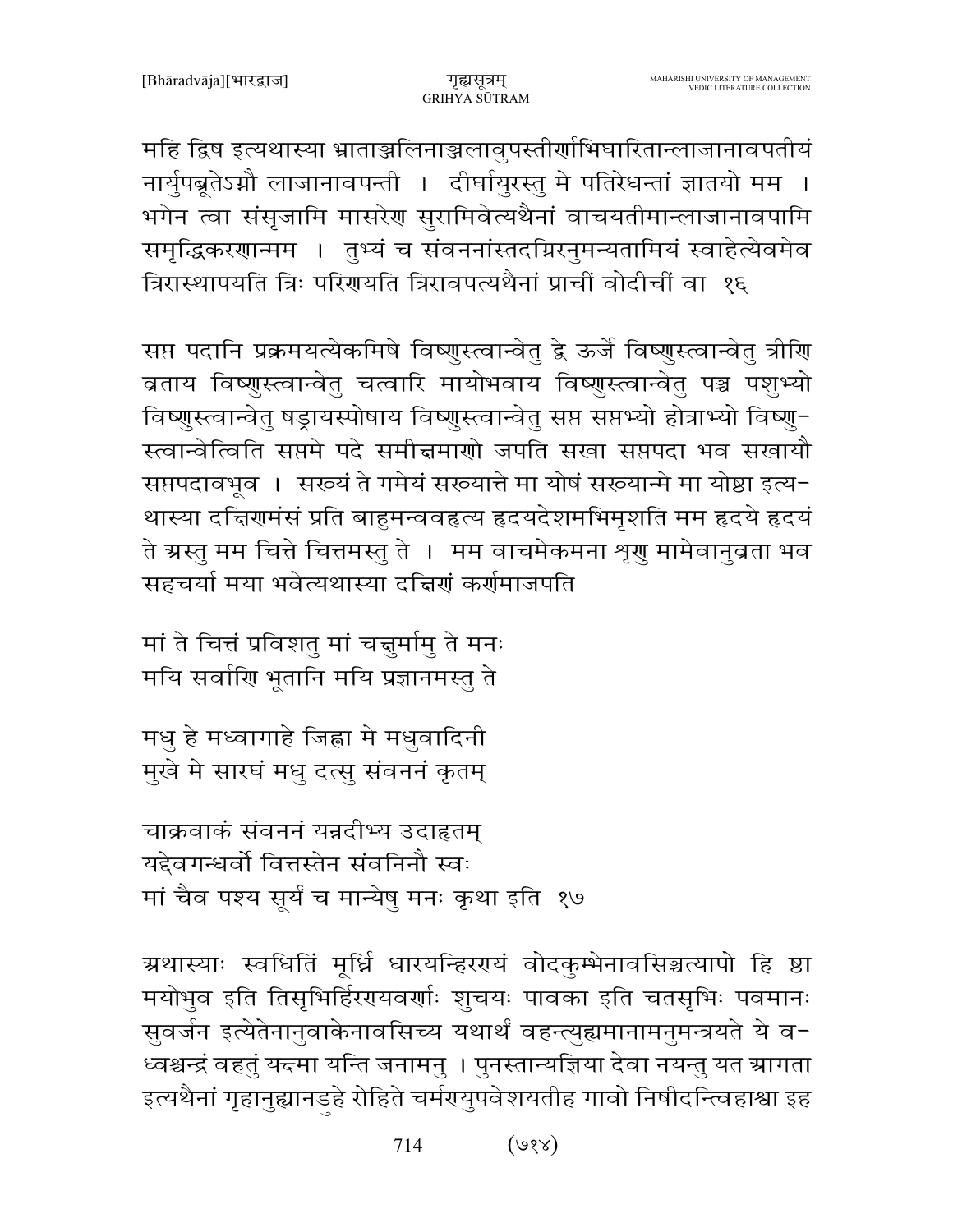पुरुषाः । इहो सहस्रदच्चिणोऽभि पूषा निषीदत्वित्यथैनामाग्नेयेन स्थालीपाकेन याजयत्यथैतस्य स्थालीपाकस्योपहत्याभिघार्य जुहोत्यग्नये स्वाहाग्नयेऽग्निवते स्वाहाग्नयेऽन्नादाय स्वाहाग्नये स्विष्टकृते स्वाहेति यावज्जीवमेतमग्निं वीहि-भिर्यवैर्वा सायं प्रातः परिचरत्यग्नये स्वाहेति सायं पूर्वामाहुतिं जुहोति प्रजा-पतये स्वाहेत्युत्तरां सौरीं पूर्वां प्रातरेके समामनन्त्यौपासनो नित्यो धार्योऽनुगतो मन्थ्यः श्रोत्रियागाराद्राहार्योऽन्यतरस्य चैतदहरुपवासः १८

ग्र्रष्टम्यः पर्वाणि चोपवसत्याग्नेयेन स्थालीपाकेन पर्वसु यजते वाग्यत ग्रास्त म्रा नचत्राणामुदयादुदितेषु नचत्रेषु वत्समन्वारभ्योत्थापयत्युदायुषा स्वायुषे− त्यथैनां ध्रुवमरुन्धतीमन्यानि च नत्तत्रारायभिवीत्तयति नमो ब्रह्मणे ध्रुवाया-च्युतायास्त्वित्येतेनानुवाकेन ध्रुवमुपतिष्ठते ध्रुवचितिर्ध्रवयोनिर्धवमसि ध्रुवत स्थितम् । त्वं नज्ञत्राणां मेथ्यसि स मा पाहि पृतन्यत इति सप्तर्षयः प्रथमां कृत्तिकानामरुन्धतीं ध्रुवतां ये ह निन्युः । षट्कृत्तिका मुरूययोगं वहन्ती-यमस्माकं भ्राजत्वष्टमीत्यरुन्धतीं त्रिरात्रमत्तारलवणाशिनावधःशायिनौ ब्रह्म-चारिणौ भवतोऽथ चतुर्थ्यामपररात्रेऽन्तरागारेऽग्निमुपसमाधाय जयाभ्याताना-न्राष्ट्रभृत इति हुत्वैता स्राहुतीर्जुहोत्यग्ने प्रायश्चित्ते त्वं देवानां प्रायश्चित्तिरसि ब्राह्मणास्त्वा नाथकामः प्रपद्ये । यास्यां पतिघ्नी तनूः प्रजाघ्नी पशुघ्नी लन्दिमघ्नी जारघ्नीमस्यै तां कृणोमि स्वाहा । वायो प्रायश्चित्त स्रादित्य प्रायश्चित्ते प्रजापते प्रायश्चित्ते त्वं देवानां प्रायश्चित्तिरसि ब्राह्मणस्त्वा नाथकामः प्रपद्ये । यास्यै निन्दिता तनुस्तामितो नाशयामसि स्वाहेति  $\overline{38}$ 

ग्रथैनां तृष्णीं हिंकृत्य वाग्यत उपेत्यामूहमस्मि सा त्वं द्यौरहं पृथिवी त्वं सामाहमूक्त्वं तावेहि संभवाव सह रेतो दधावहै पुंसे पुत्राय वेत्तवै रायस्पोषाय सुप्रजास्त्वाय सुवीर्यायेत्यथास्या ग्रपवृत्तार्थोऽपवृत्तार्थायै मुखेन मुखं संनि-धाय प्राणित्येतं प्राणमपानिहीति तं सा प्रत्यपानित्यथास्या स्राचान्तोदकायै पाणी प्रचाल्याभिमृशति करद्दधच्छिवेन त्वा पञ्चशाखेन हस्तेनाविद्विषावता साहस्रेण यशस्विनाभिमृशामि सुप्रजास्त्वायेति भसद्देशं यदा मलवद्वासा स्यादथैनां ब्राह्मणप्रतिषिद्धानि ब्रतानि संशास्ति यां मलवद्वाससमिति चतुर्थ्यां स्नातां प्रयतवस्त्रां ब्राह्मणसंभाषां सं ते मनसा मन इत्येतेनानुवाकेनोपसंविश-ति सर्वारपयुपायनानि मन्त्रवन्ति भवन्तीत्याश्मरथ्यो यच्चादौ यच्चर्तावित्या-

> $($ ७१५) 715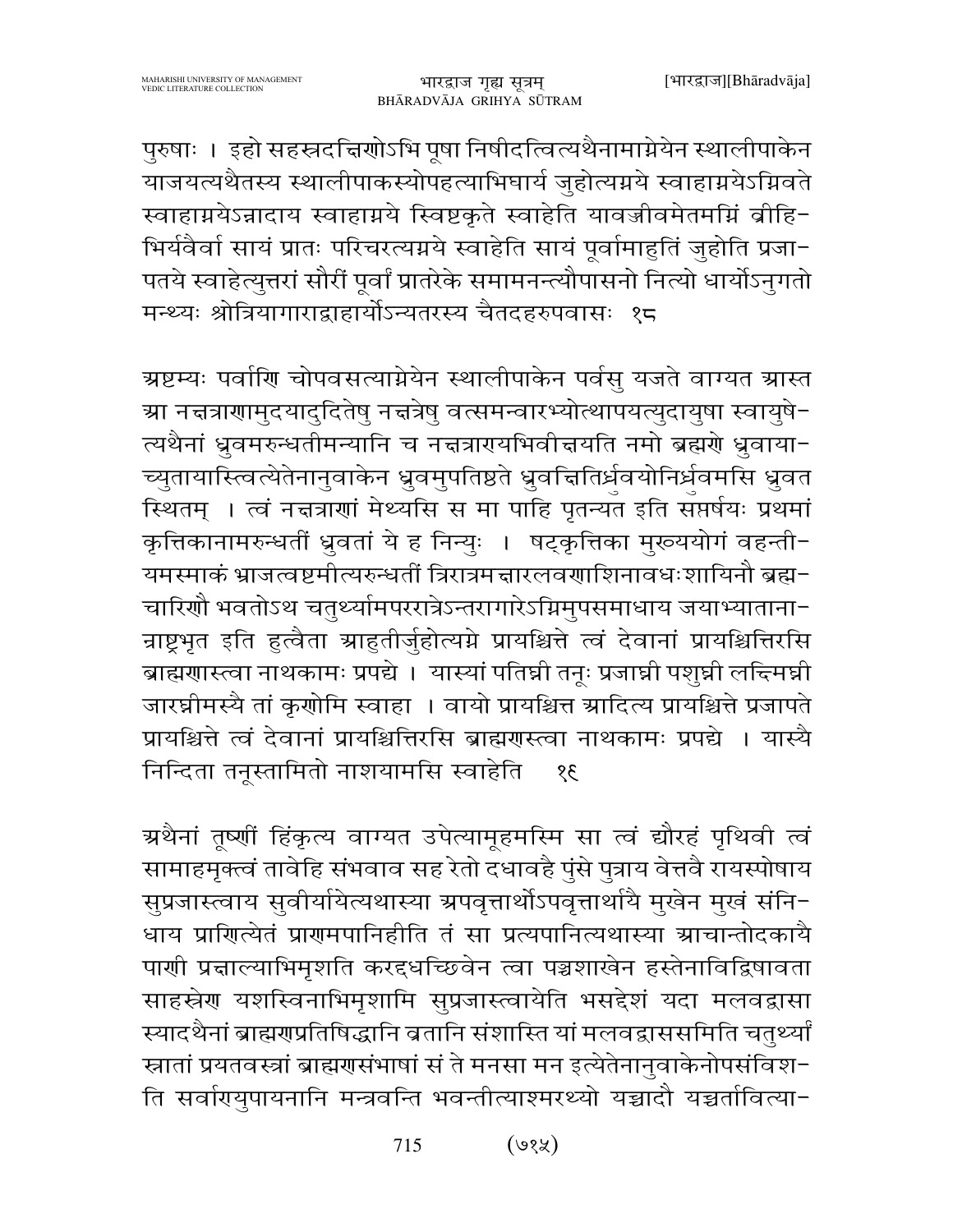## लेखनः २०

ग्रथास्याः प्रथमगर्भिरायाश्चतुर्थे मासि सीमन्तं कुर्वन्त्यापूर्यमारणपत्ते पुराये नत्तत्रे पयसि स्थालीपाकं श्रपयित्वान्तरागारेऽग्निमुपसमाधाय जयाभ्यातानान्राष्ट्रभृत इति हुत्वैता स्राहुतीर्जुहोति भूर्भुवः सुवः प्रजापत इति चतस्त्रस्त्रेराया शलल्या त्रीणि दर्भपुञ्जीलानि शलालुग्रप्समित्युपनियम्योर्ध्वं सीमन्तमुन्नयति भूर्भुवः सुवो राकामहं यास्ते राके । सोम एव नो राजेत्याहुर्ब्राह्मणीः प्रजाः । वि-वृत्तचक्रा स्रासीनास्तीरेण यमुने तवेति तीरेणासौ तवेति वा यस्यास्तीरे वसति पुरस्तादग्नेरेतानि निधाय त्रीनोदनानुद्धत्य सर्पिषोपसिच्योपनिदधात्युदशरावं -<br>चतुर्थं तेषामेकैकमवेज्ञमाणां पृच्छति किं पश्यसीति पुत्रांश्च पशूंश्चेति प्रत्याह तेषामेकं ब्राह्मणान्भोजयेदेकं ब्राह्मणीरेकं सह कुमारैः सा प्राश्नाति वाग्यत ग्रास्त ग्रा नचत्राणामुदयादुदितेषु नचत्रेष्विति समानम् २१

ग्रथ पुंसवनं तृतीये मासि चतुर्थादौ वा तिष्येण वा हस्तेन वानुराधैर्वोत्तरैर्वा प्रोष्ठपदैर्न्यग्रोधावरोधमाहत्यानवस्नातया कुमार्या दृषत्पुत्रे दृषत्पुत्रेण पेषयि-त्वान्तरागारेऽग्निमुपसमाधाय जयाभ्यातानांन्राष्ट्रभूत इति हुत्वैता स्राहुतीर्जुहोति यस्त्वा हृदा किरिंगेति चतस्रोऽपरेगाग्निं प्राचीमुत्तानां निपात्याथास्या दच्चिर्गे नासिकाछिद्रेऽङ्गष्ठेनानुनयति पुंसवनमस्यमुष्या इति सा हेत्याह पुमांसमेव जनयत्यथ चिप्रॅसुवनं यज्ञोपवीतं कृत्वाप स्राचम्यानाप्रीतेन शरावेणानुस्रो-तसमुदकमाहृत्य पत्तस्तूर्यन्तीं निधाय मूर्धञ्छोष्यन्तीमभिमृशति दशभिस्त्वा-ङ्गलिभिरभिमृशामि दशमास्याय सूतवा इत्यथैनामद्भिरवोत्तति यथैव वातः पँवते यथा समुद्र एजति । एवं कुमार एजतु सह जरायुणावपद्यतामित्यथ यद्यपरा न पतेत्पाणिनोदकमादाय मूर्धन्येनामवसिञ्चेत्तिलदेऽवपद्यस्व न मांस-मसि नो दलमवपद्यस्वासाविति यदि गर्भः स्त्रंसेदार्द्रेण पाणिना त्रिनूर्ध्वं नाभेरुन्मृजेत्पराञ्चं त्वा नार्वाञ्चं त्वष्टा बध्नातु बन्धनैः । स ऋतूनुपशेष्व दश-मासोऽवीरहेति २२

विजातायाः परिदां करोति दच्चिणार्धेऽगारस्याग्निमुपसमाधाय सर्षपान्फ-लीकरगमिश्रानञ्जलावध्युप्य जुहोति शराडो मर्क उपवीरस्तुरिडकेर उलूखलः । च्यवनो नश्यतादितः स्वाहेत्येवं द्वितीयामेवं तृतीयामथापरां केशिनी

> $(38e)$ 716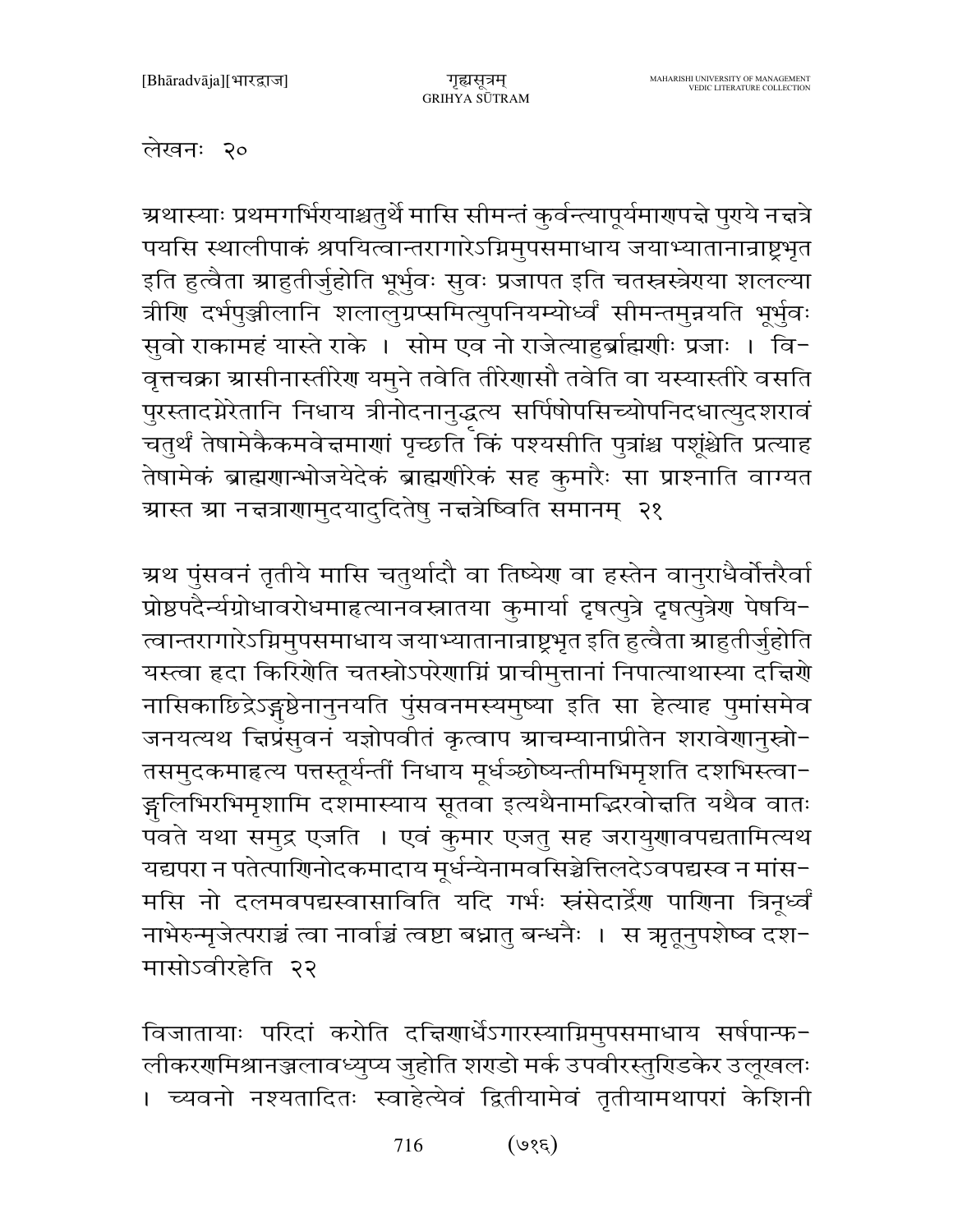श्वलोमिनी खजाबोजोपकाशिनी । ग्रपेत नश्यतादितः स्वाहेत्येवं द्वितीयामेवं तृतीयामथापरामर्यम्णः कुम्भीपात्रः पात्रपाणिर्निपुणिः । अपेत नश्यतादितः स्वाहेत्येवं द्वितीयामेवं तृतीयामथापरां मिश्रवाससः कौबेरका रच्नोराजेन प्रेषिताः । ग्रामं सजानयो गच्छन्तीच्छन्तोऽपरिदाकृतान्स्वाहा । एतान्घ्नतै-तान्गृह्णीतेत्ययं ब्राह्मणो दूतः । तानग्निः पर्यसरत्तानिन्द्रस्तान्बृहस्पतिः । तानहं वेद ब्राह्मणः प्रमृशतः कूटदन्तान्विकेशान्लम्बनस्तनान्स्वाहा । नक्तंचारिण उरस्पेशाञ्छूलहस्तान्कपालपान् । पूर्व एषां पितैत्युच्चैः श्राव्यकर्णकः । माता जघन्या सर्पति ग्रामे विधुरमिच्छन्ती स्वाहा । प्रदोषचारिणी स्वसा संधिना प्रेन्नते कुलम् । या स्वपन्तं बोधयति यस्यै विजातायां मनः । तासां त्वं कृष्णवर्त्मने क्लोमानं हृदयं यकृत् । अग्ने ग्रज्ञीणि निर्दह स्वाहेत्येवमेव निष्क्रामति च प्रपद्यामाने चावपताहरहरा निर्दशताया इति २३

सा यदि पुमांसं जनयति तमभिमृशति वृधदिति मध्यमं पलाशपलाशं संवेष्ट्य तेनास्य दच्चिणं कर्णमाजपति भूस्त्वयि दधामीति भुवस्त्वयि दधामीत्युत्तरं सुवस्त्वयि दधामीति दचिरणमपि वोत्तरमेव द्विः सकृदेव दचिरणमथै-नमभिमन्त्रयतेऽश्मा भव परशुर्भव हिररयमस्तृतं भव । वेदो वै पुत्रनामासि स जीव शरदः शतम् । मेधां ते देवः सविता मेधां देवी सरस्वती । मेधां ते ग्रश्चिनावृभावाधत्तां पुष्करस्त्रजौ । वेदो वै पुत्रनामासि स जीव शरदः शतमित्यथैनं दधि मधु घृतमिति संसृज्य त्रिभिर्दर्भपुञ्जीलैर्हिरग्येन वा त्रिः प्राशयत्यपां त्वौषधीनां रसं प्राशयाम्यायुर्वचों यशो मेथां त्वयि दधामि सवित्रा प्रसूतस्त्वष्टा वीरमधात्स मे शतायुरेधि भूर्भुवः सुवरित्यथास्य दत्त्विर्णेन हस्तेन दच्चिणं हस्तमभीवाङ्गष्ठमभीव लोमानि गृह्णात्यग्निरायुष्मानित्येतैर्मन्त्रैर्नवनीतेन पाणी ग्रभ्यज्य हिरण्यं हस्ते कृत्वा २४

ग्र्म्यौ प्रताप्याभिमृशत्यग्रेस्त्वा तेजसा सूर्यस्य वर्चसेन्द्रस्येन्द्रियेण विश्वेषां त्वा देवानां क्रतुनाभिमृशामि । ग्रङ्गादङ्गात्संभवसि हृदयादधि जायसे । ग्रात्मा वै पुत्रनामासि स जीव शरदः शतमित्यथैनं वात्सप्रेणाभिमृशति दिवस्परी-त्यनुवाकेन यत्र शेते तदभिमृशति वेद ते भूमि हृदयं दिवि चन्द्रमसि श्रितम् । वेदामृतस्य गोप्तारं माहं पौत्रमघं रुदमित्यथैनं मातुरुपस्थ स्रादधाति मा ते पुत्रं रत्नो वधीन्मा धेनुरत्यासारिणी । प्रिया धनस्य भूया एधमाना स्वे वश

> $(v, v)$ 717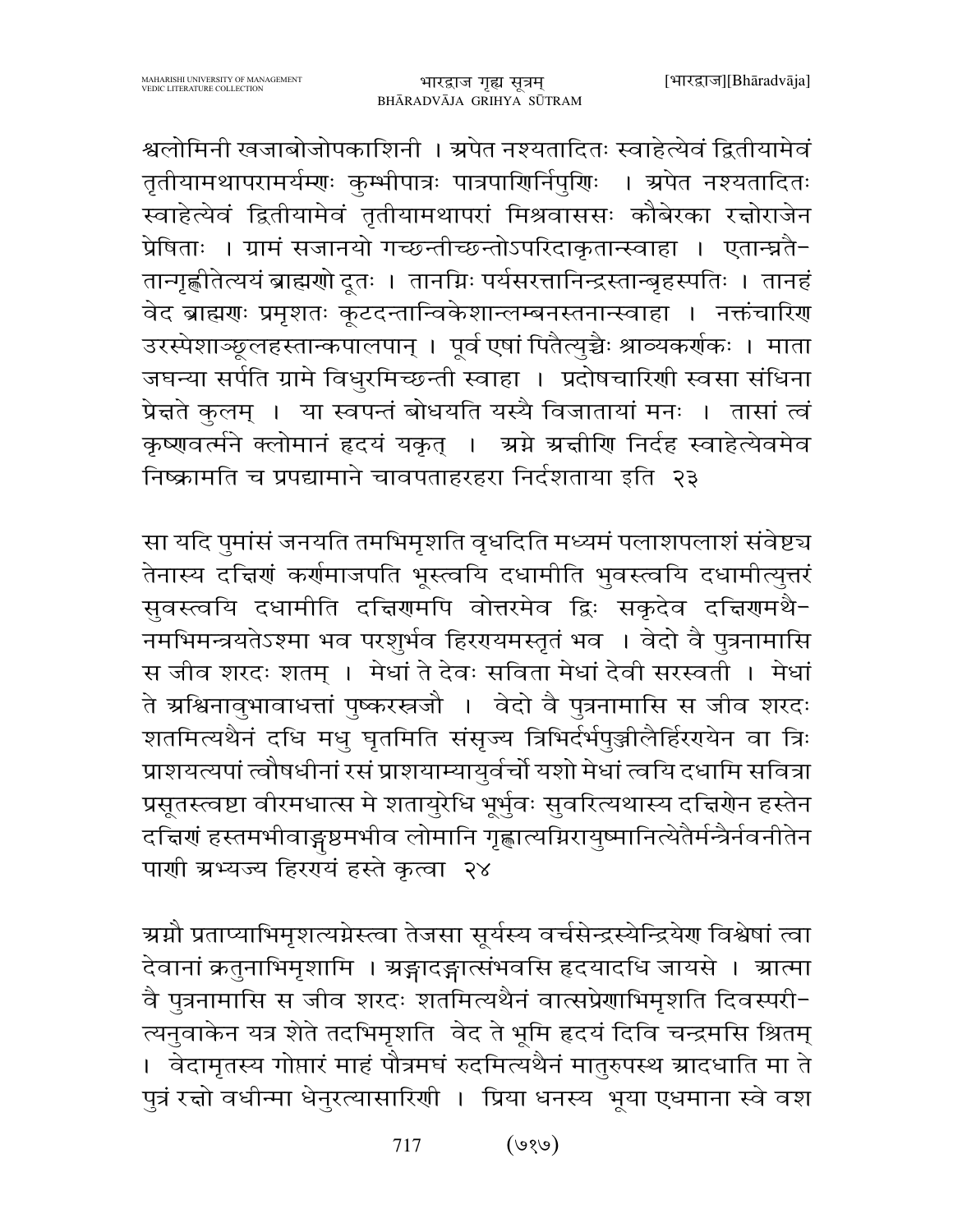इति स्तनं प्रतिधापयत्ययं कुमारो जरां धयतु दीर्घमायुः । तस्मै त्वं स्तन प्रप्यायायुर्वचों यशो बलमिति संविष्टाभ्यां परिदां करोति नामयति न रुदति यत्र वयं वदामसि यत्र चाभिमृशामसीति शिरस्त उदकुम्भं निदधात्यापः सुप्तेषु जाग्रत रच्चांसि निरितो नुदध्वमिति नैतासामपामुदकार्थं कुर्वन्त्यथ यदि चिरं न विजायते स्रजमेनां दर्शयेत्परिमुक्तायां चिप्रमेवोपनिर्हरेद्यदा यदा सूतिकारोगः स्याद्दिज्ञिगस्य पदस्तप्तोदकेन पार्ष्णिं क्लेदयित्वा तदा तदा तं देशमवमार्ष्टि यत्रास्या दुःखं भवति धनुर्मटची पुरुषस्य हस्तयोरेकशतं शृणोरङ्ग .<br>ते धापयितारस्त्वं रोगस्येशिषे त्वम् रोगस्य सूतिकारोगभैषज्यमस्यमुष्या इति २५

उपनिर्हरन्ति सूतिकाग्निमौपासनमतिहरन्ति स एष उत्तपनार्थो भवति नास्मि-न्किं चन कर्म क्रियते दशम्यां स्नातौ मातापुत्रौ शुच्यगारं कुर्वन्त्युप-निर्हरन्त्यौपासनं सूतिकाग्निमतिहरन्त्यन्तरागारेऽग्निमुपसमाधाय जयाभ्याता-नान्राष्ट्रभृत इति हुत्वैता स्राहुतीर्जुहोति धाता ददातु नो रयिमित्यष्टौ दशम्यां पुत्रस्य नाम दधाति द्र्यज्ञरं चतुरज्ञरं वा घोषवदाद्यन्तरन्तस्थं दीर्घाभि-.<br>निष्टानान्तं तद्धि प्रतिष्ठितमिति विज्ञायते पिता मातेत्यग्रेऽभिव्याहरेयातां विज्ञायते मम नाम प्रथमं जातवेदः पिता माता च दधतुर्यदग्र इति द्वे नामनी कुर्याद्विज्ञायते च तस्मादिद्वनामा ब्राह्मणोऽर्धुक इति नच्नत्रनाम द्वितीयं स्यादन्यतरदृह्यं स्यादन्यतरेरौनमामन्त्रयेरन् २६

विप्रोष्य हरिणी दुर्वे ग्रादाय गृहानुपोदेति गृहा मा बिभीत मा वेपिढ्वमूर्जं बिभ्रत एमसि । ऊर्जं बिभ्रद्वः सुमनाः सुवर्चा गृहानेमि मनसा मोदमानः । येषां प्रवसन्नध्येति येषु सौमनसो बहुः । गृहानुपह्नयामहे ते नो जानन्तु जानतः । इमे गृहाः प्रति जीवेष्वस्थुरूर्जं बिभ्रतो जगतः सुशेवाः । एह वत्सः क्रन्द-त्वा कुमार ग्रा धेनवो बहुला नित्यवत्साः । उपहूतं गोग्रश्वमुपहूता ग्रजावयः । अथो ग्रन्नस्य कीलाल उपहूतो गृहेषु मे । ऊर्जं बिभ्रत एमस्यूर्जा वः सं-सृजामि रमध्वं मा बिभीतनेति तृशे प्रास्यति शिवा उपमितः प्रमितश्च सन्त्विति द्वार्ये संमृशति चेमाय वः शिवः शान्त्यै प्रपद्य इति प्रपद्यते दच्चिरणपू-र्वाभ्यामनुवीचतेऽभयं वोऽस्त्वभयं मे ग्रस्त्विति भार्यां संगच्छम्नानामनुम-न्त्रयते विश्वा उत त्वया वयमित्येतया पुत्रं संगच्छमानमनुमन्त्रयतेऽङ्गा-

> $($ ७१८) 718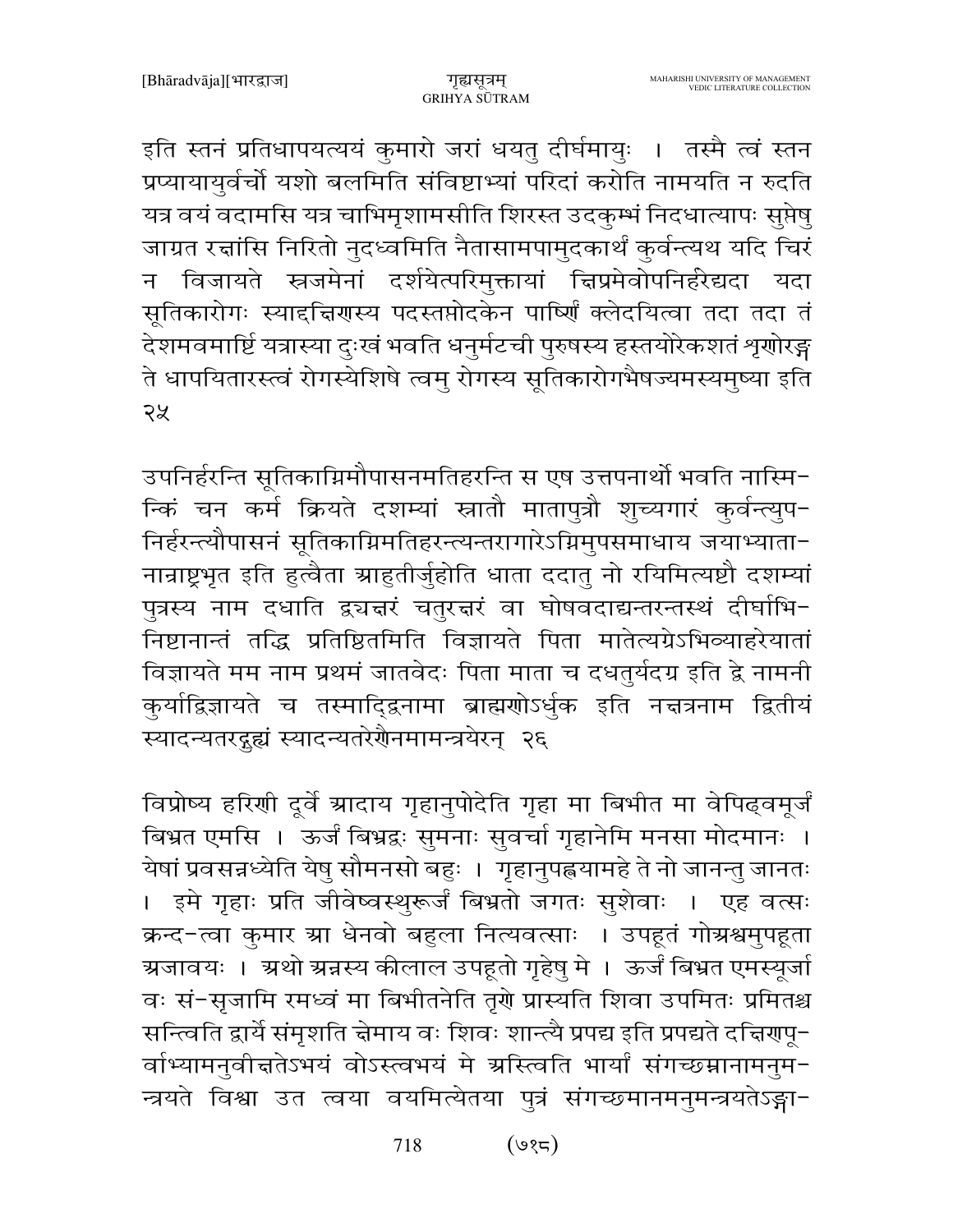दङ्गात्संभवसीति द्वाभ्यामथैनं मूर्धंस्त्रिरवजिघ्रेत्पशूनां त्वा हिंकारेणाभि-जिघ्रामि प्रजापतये त्वा हिंकारेणाभिजिघ्रामि प्रजापतिस्त स्रायुर्दधातु स मे शतायुरेधि भूर्भुवः सुवरिति सर्वेभ्यः प्राग्रेभ्यो जातासि सा जीव शरदः शतमिति दुहितुरथैनं षष्ठे मास्यन्नं प्राशयति तस्य स एव प्राशनकल्पो यो मेधाजनन एतावन्नाना भूरित्यग्रे प्राशयति भुव इति द्वितीयं सुवरिति तृतीयम् २७

ग्रथास्य सांवत्सरिकस्य चौडं कुर्वन्ति यथर्षि यथोपज्ञं वा विज्ञायते च यत्र बाणाः संपतन्ति कुमारा विशिखा इवेति बहुशिखा इवेत्यथान्नं संस्कृत्य बाह्मणान्भोजयित्वाशिषो वाचयित्वान्तरागारेऽग्निमुपसमाधाय जयाभ्याता-नान्राष्ट्रभृत इति हुत्वैता स्राहुतीर्जुहोति पूर्णा पश्चादिमं मे वरुण तत्त्वा यामि त्वं नो स्रग्ने स त्वं नो स्रग्ने त्वमग्नेऽयास्यनभिशस्तीश्च यदस्य कर्मशोऽत्यरीरिचं प्रजापत इत्युत्तमां हुत्वा गुरवे वरं ददात्यपरेणाग्निं गोमयपिराडं सर्वबी-जानीत्युपनियम्य सर्वबीजानामग्रं गोमयपिराडे न्युप्य शीतोष्णा ग्रपः समानीय ताभिरस्य दच्चिणं गोदानमुनत्त्याप उन्दन्तु जीवसे दीर्घायुत्वाय वर्चस इति त्रेरया शलल्या विनीय त्रीरि दर्भपुञ्जीलान्यूर्ध्वाग्रारायुपनियच्छत्योषधे त्रायस्वैनं स्वधिते मैनं हिंसीरिति लोहितायसं ज़ुरं तिर्यञ्चं निधाय प्रवपति यदृषीणां त्र्यायुषं जमदग्नेः कश्यपस्य त्र्यायुषम् । यद्देवानां त्र्यायुषं तन्मेऽस्तु त्र्यायुषम् । येन पूषा बृहस्पतेरमेरिन्द्रस्य चायुषेऽवपत्तेन ते वपाम्यसौ दीर्घा-युत्वाय वर्चस इत्येवमेवोत्तरं गोदानं वापयते केशान्वापयित्वा गोमयपिरहे निदधात्यथैनं गोमयपिराडं गोष्ठ उदकान्त उदुम्बरमूले दर्भस्तम्बे वा निदधात्यथैनं स्नातमलंकुर्वन्ति २८

इति भारद्वाजसूत्रे प्रथमः प्रश्नः

श्रवराकर्म व्यारूयास्यामः श्रावरायां पौर्णमास्यामुपकल्पयतेऽचतधानाश्चाच-तसक्तूंश्च जात्यं चाञ्जनमस्तमित स्रादित्येऽन्तरागारेऽग्निमुपसमाधाय जयाभ्या-तानान्राष्ट्रभृत इति हुत्वाचतधानानां चाचतसक्तूनां च समवदायाभिघार्य जुहोत्याग्नेयाय पाराडराय पार्थिवानामधिपतये स्वाहेति प्रथमामाहुतिं जुहोति श्वेताय वायव्यायान्तरि<mark>त्ता</mark>णामधिपतये स्वाहेति द्वितीयामभिभुवे सूर्याय

> $(3,8)$ 719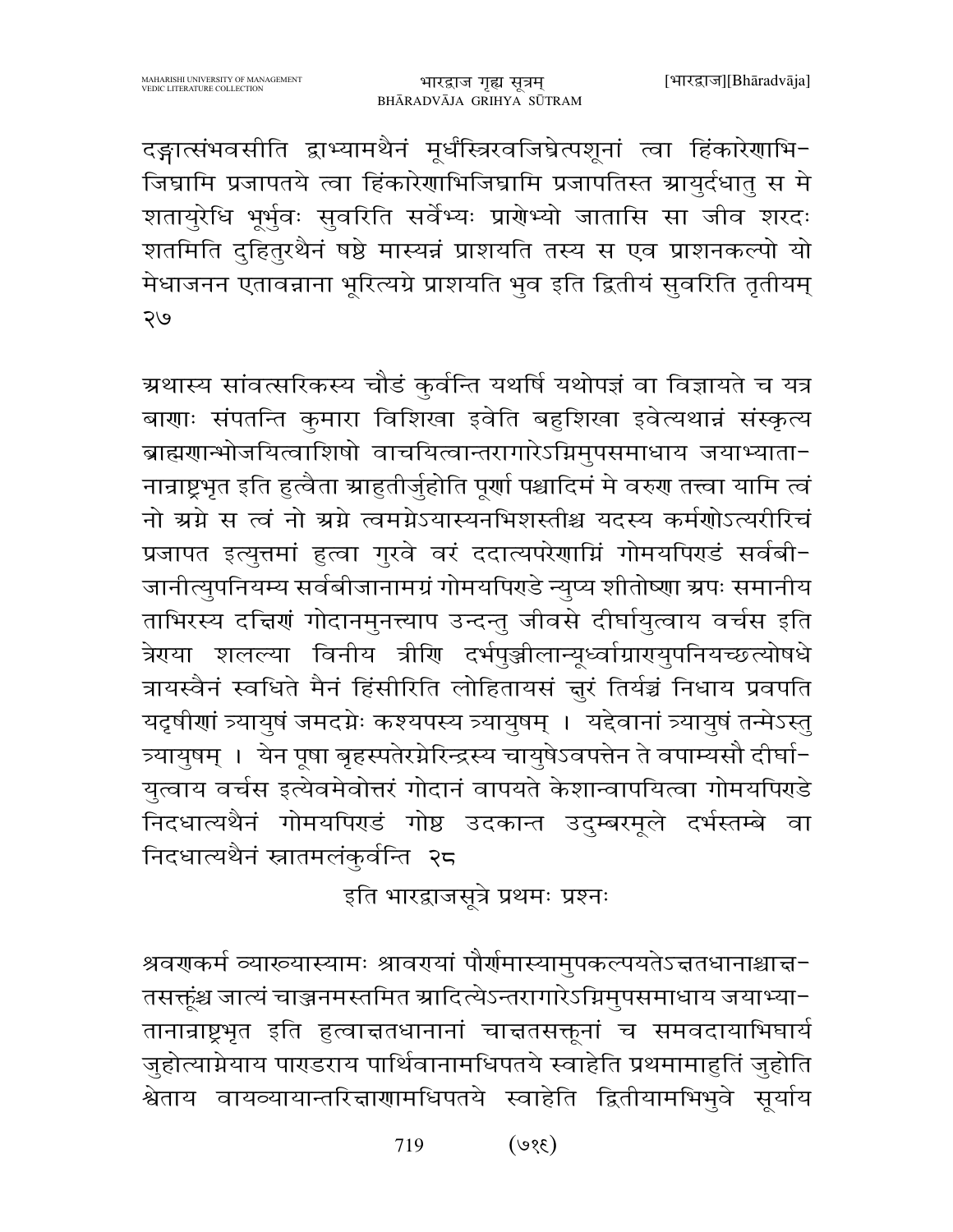दिव्यानामधिपतये स्वाहेति तृतीयामुपनिष्क्रम्य स्थरिडल एवैता ग्राहुती-र्जुहोत्यपि वा समीची नामासि प्राची दिगिति सर्पाहुतीः प्राशनार्था धाना उपकल्प्याचतधानाश्चाचतसक्तूंश्च जात्यं चाञ्जनं स्थरिडले न्युप्याभिमन्त्रयते नमोऽस्तु सर्पेभ्य इति तिसृभिस्ततो यावन्तं देशं कामयत इमं सर्पा नागच्छेयुरिति तं संततयोदधारयानुपरिषिञ्चत्यप श्वेत पदा जहि पूर्वेण चापरेण च । सप्त च मानवैरिमास्तिस्रश्च राजबन्धवैः । न वै श्वेतस्याध्याचारेऽहिर्ददंश कां चन । श्वेताय वैदर्व्याय नम इति तत एता धाना ग्रसमेत्यावगिरन्ति यावन्तो हविरुच्छिष्टाशा भवन्ति तत एतांश्चतुरो मासान्सर्पेभ्यो बलिं हरन्ति सक्तून्वैवमर्थान्कुर्वन्त्यपि वा यद्यदन्नं क्रियते तस्य तस्य १

तत भ्राग्रहायरयां पौर्यमास्यामेवमेवैतत्कर्म क्रियते यदन्यद्धानाप्राशना-त्परिषेचनादिति सर्वं तत्क्रियत स्राग्नेयेन स्थालीपाकेन पर्वस् यजते तस्य पुरस्तात्स्विष्टकृत एता स्राहुतीर्जुहोतीडायाः पदं घृतवच्चराचरं जातवेदो हविरिदं जुषस्व । ये ग्राम्याः पशवो विश्वनूपास्तेषां सप्तानामिह रन्तिरस्तु पृष्टचै स्वाहा

यां देवाः प्रतिनन्दन्ति रात्रिं धेनुमिवायतीम् संवत्सरस्य या पत्नी सा नो ग्रस्तु सुमङ्गली स्वाहा

पौर्णमासी पूरयन्त्यायात्यपरापरम् ग्रर्धमासान्विभजन्ती सा नः पूर्णाभिरत्ततु स्वाहा

शिवा पशुभ्यो दारेभ्यः शिवा नक्तं शिवा दिवा संवत्सरं कल्पयन्ती सा नः कामदुघा भवत्स्वाहा

पूर्णा पश्चात्त्वमग्ने ग्रयासि प्रजापत इति तिस्त्रस्ततः सौविष्टकृतं जुहोत्यग्नये स्विष्टकृते स्वाहेत्यथ हेमन्तप्रत्यवरोहणं यत्र प्रत्यवरोद्त्यन्भवति तदुपतिष्ठते प्रति चत्रे प्रति तिष्ठामि राष्ट्रे प्रत्यश्वेषु प्रति तिष्ठामि गोषु । प्रति प्रजायां प्रति तिष्ठामि भव्ये । स्योना पृथिवि नो भवानृत्तरा निवेशनी । यच्छा नः शर्म सप्रथा इति २

> $($ ७२०) 720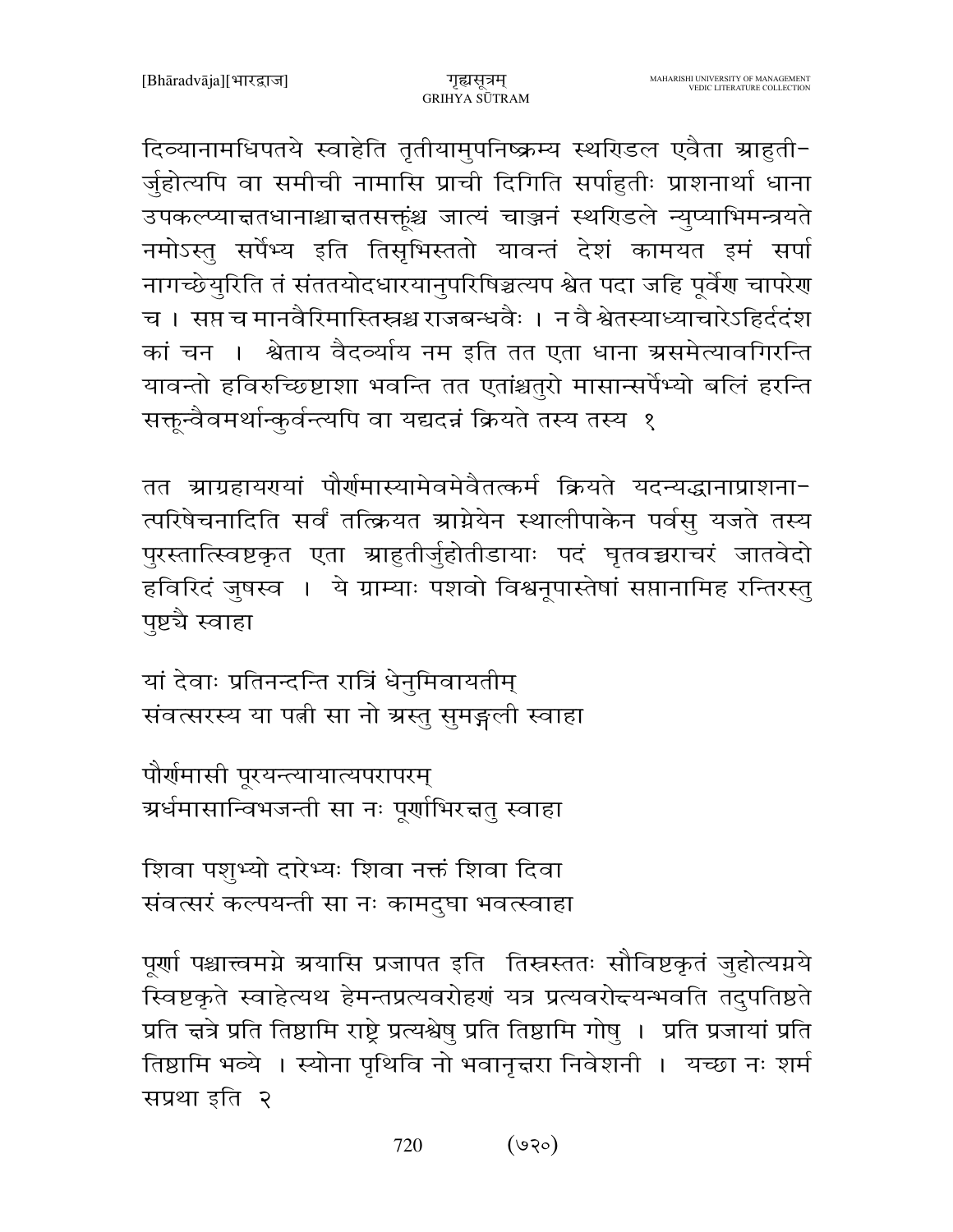शालाकर्म व्याख्यास्यामः शालां कारयिष्यमार स्रापूर्यमार्णपद्मे पुरये नद्मत्रे ब्राह्मणानन्नेन परिविष्य परिलिरूयेहैव ध्रुवां निमिनोमि शालां चेमे तिष्ठत् घृतमुच्चमाणा । तां त्वा शाले सर्ववीराः सुवीरा अरिष्टवीरा अनुसंचरेमेति दच्चिणां द्वारस्थूणामुच्छूयतीहैव ध्रुवा प्रतितिष्ठ शालेऽश्ववती गोमती सूनू-तावती । ऊर्जस्वती पयस्वती घृतवत्युच्छ्रयस्व महते सौभगायेत्युत्तरामा त्वा कुमारस्तरुण स्रा वत्सो जगता सह । स्रा त्वा परिस्नुतः कुम्भ स्रा दधः कलशीरयन्निति संमिते अभिमृशत्येवमेव स्थूणाराजावुच्छ्रयत्येवमभिमृश-त्यृतेन स्थूणावधिरोह वंशोग्रो विराजन्नपसेध शत्रून् । अथास्मभ्यं सर्ववीरां रयिं दा इति पृष्ठवंशमधिरोपयति मानस्य पत्नि शरणा स्योना देवेभिर्विमि-तास्यग्रे । तृगं वसाना सुमना ग्रसस्त्वं शं न एधि द्विपदे शं चतुष्पद इति छन्नामभिमृशति ३

ग्रगारप्रवेशं व्यारूयास्याम ग्रापूर्यमारण्पत्ते पुराये नत्तत्रेऽन्तरागारेऽग्निमुपस− माधाय जयाभ्यातानान्राष्ट्रभृत इति हुत्वैता ग्राहुतीर्जुहोति वास्तोष्पत इति द्वे वास्तोष्पते प्रतरणो न एधि गयस्फानो गोभिरश्वेभिरिन्दो । अ्जरासस्ते सरूये स्याम पितेव पुत्रान्प्रति नो जुषस्व स्वाहा । परं मृत्यो ग्रनुपरेहि पन्थां यस्ते स्व इतरो देवयानात् । वास्तोष्पते शृगवते ते ब्रवीमि मा नः प्रजां रीरिषो मोत विरान्स्वाहेति भूमिमभिमृशति प्रति चत्रे प्रति तिष्ठामि राष्ट्र इति द्वाभ्यामिदं श्रेयोऽवसानं यदागां स्योने मे द्यावापृथिवी ग्रभूताम् । अ्नमीवाः प्रदिशः सन्तु मह्यं गोमद्धनवदश्ववदूर्जस्वत्सुवीरवदिति चैतयाहतं वास स्राच्छाद्य तद्वास्तु परिमापयेदृतं वृणीष्व मावार्यं मा नो हिंसीः कदाचन । स्योना पृथिवि भवानृत्तरा निवेशनी । यच्छा नः शर्म सप्रथा इत्युदायुषा स्वायुषेत्युपोत्था-योपसमूह्य ब्राह्मणानन्नेन परिवेषयेत् ४

तत्पूर्वं वास्तुशमनमथान्यच्छररो कृत उदुम्बरपलाशानि ससुषिरागि यवैः सह गोमयं शाड्वलं रासभं मधु चैवात्र सप्तमं तैरगारं वास्तु च परिप्रोन्नेत्पूर्ण उदधिर्भवति प्रज्वलितोऽग्निर्भवति ब्राह्मणमग्रे प्रवेशयति ब्राह्मणमाह प्रवि-शानीति प्रविशतु भवानायुषा वर्चसा श्रियावृत इति ब्राह्मणानुमतः प्रविशति भूः प्रपद्ये भुवः प्रपद्ये श्रियं प्रपद्ये श्रीर्मा प्रविशत्विति ब्राह्मगमनु प्रविश्य जयाभ्यातानान्राष्ट्रभृत इति हुत्वाम्निं देवानां महयत्यम्निर्देवानामधिपतिः

> $($ ९२१) 721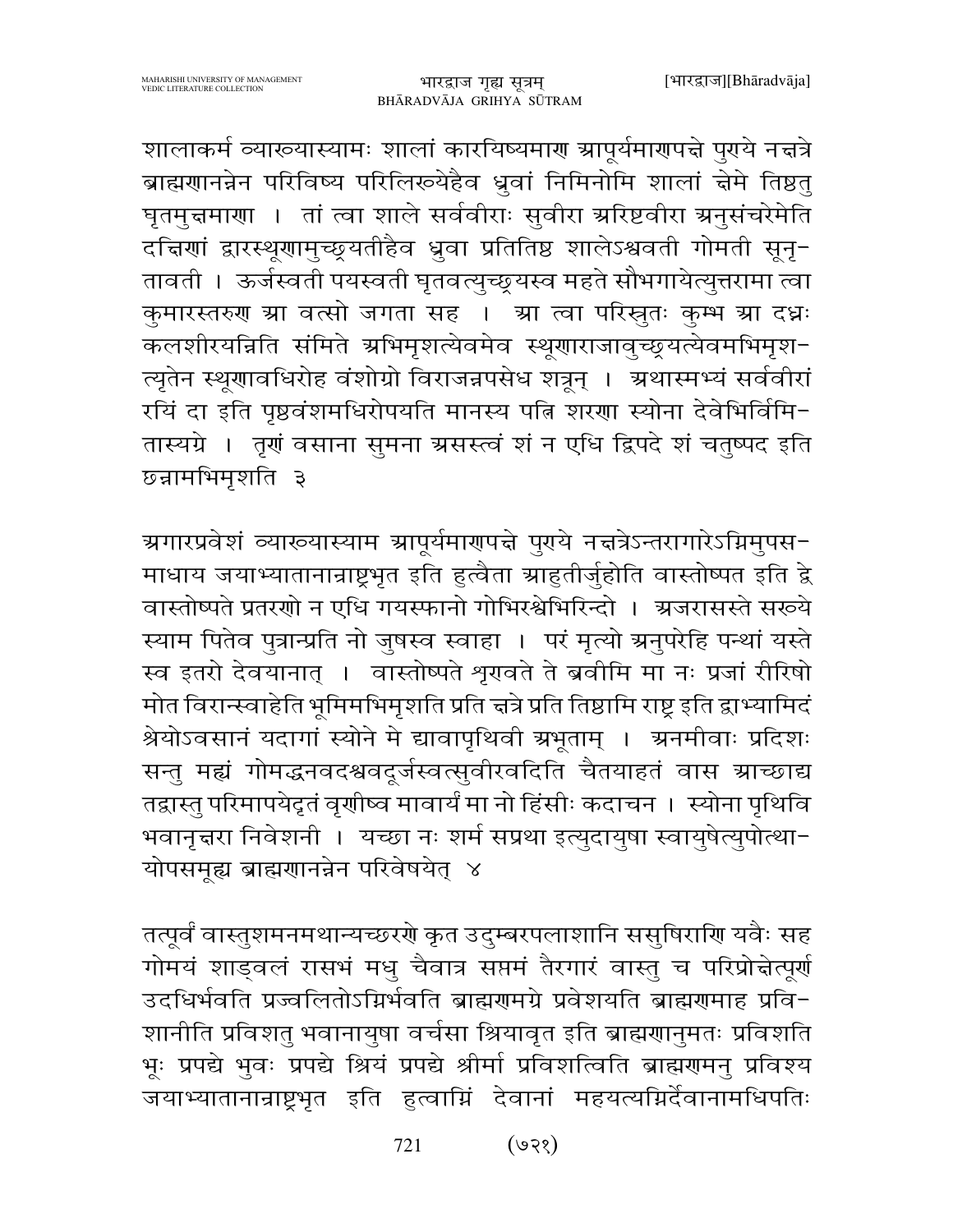ग्रौलब इत्तमुपाह्नयाथार्जीच्छ्यामः शबलः ग्रधोराम उलुम्बलः सारमेयो ह धावति समुद्रमिव चाकशत्

कुर्कुरः सुकुर्कुरः कुर्कुरो बालबन्धनः उपरिष्टाद्यदेजायतृतीयस्यामितो दिवि

श्वग्रहप्रायश्चित्तं श्वोपस्पृष्टे तद्यज्ञोपवीतं कृत्वाप स्राचम्यानाप्रीतेन शरावे-णानुस्रोतसमुदकमाहत्याथ सभायां मध्येऽधिदेवनमुद्धत्यावोद्त्याचान्नञुप्या− चेषु हिररयं निधायोपरिष्टात्सभायां व्यूह्य तृणानि तेन कुमारमन्ववहृत्याचेषू-त्तानं निपात्य दध्ना लवणोदकमिश्रेणाभ्युद्दय जपत्याघ्नन्ति कंसं दच्चिणतः

ग्रथ पञ्चेध्मानभ्याधाय जुहोति मेधां मनसि जुहोमि स्वाहा । मनो मेधायां जुहोमि स्वाहा । श्रद्धां तपसि जुहोमि स्वाहा । तपः श्रद्धायां जुहोमि स्वाहा । मृत्योर्मुखं विदधामि स्वाहा । ये देवाः पुरः सदोऽग्निनेत्रा रत्नोहरास्ते नः पान्तु ते नोऽवन्तु तेभ्यो नमस्तेभ्यः स्वाहा । शान्तमिदमवसानं प्रपद्ये स्वाहा । ये देवा दच्चिणासदो ये देवाः पश्चात्सदो ये देवा उत्तरसदो ये देवा उपरिषदो बृहस्पतिनेत्रा रज्ञोहरणस्ते नः पान्तु ते नोऽवन्तु तेभ्यो नमस्तेभ्यः स्वाहा । शान्तमिदमवसानं प्रपद्ये स्वाहा । पूर्णा पश्चादिमं मे वरुण तत्त्वा यामि त्वं नो ग्रग्ने स त्वं नो ग्रग्ने त्वमग्ने ग्रयास्ययाश्चाग्नेऽस्यनभिशस्तीश्च यदस्य कर्मणोऽत्यरीरिचं प्रजापत इत्युत्तमां हुत्वा ब्राह्मणानन्नेन परिवेषयेद्यद्वास्तु ग− र्हितं यत्र वान्यः परिभवेत्तत्रापि सुखमासीत शमयन्वास्त्वृतावृतावेतद्धौम्यस्य वचनमसितस्य तुरङ्गस्य च मुनेः काव्यस्य दाल्भ्यस्य नैतद्विद्वान्पराभवेत् ६

पुरीष्यो हव्यवाहनः । तं त्वैमि शरणं देव सपुत्रः सह ज्ञानिभिः स्वाहा । सदासभार्यः सामात्यः सायामग्नये स्वाहेत्यग्निं महयित्वाथ राजानमीडते त्वद्त्तं वै बलं राज्ये त्वत्पूर्तमिह जीवते । हिररायवर्ण हर्यज्ञ ग्रर्थं मह्यं साधय स्वाहा । कुबेराय स्वाहा महाराजाय स्वाहा वैश्रवणाय स्वाहेति राजानं महयित्वाथेन्द्रं देवानां महयति त्रातारमिन्द्रमिन्द्रं विश्वा ग्रवीवृधन्नितीन्द्रं महयित्वा विश्वान्देवान्महयति विश्वे देवा विश्वे देवा इति द्वाभ्यां विश्वान्देवान्महयित्वा ५

गुह्यसूत्रम्

GRIHYA SUTRAM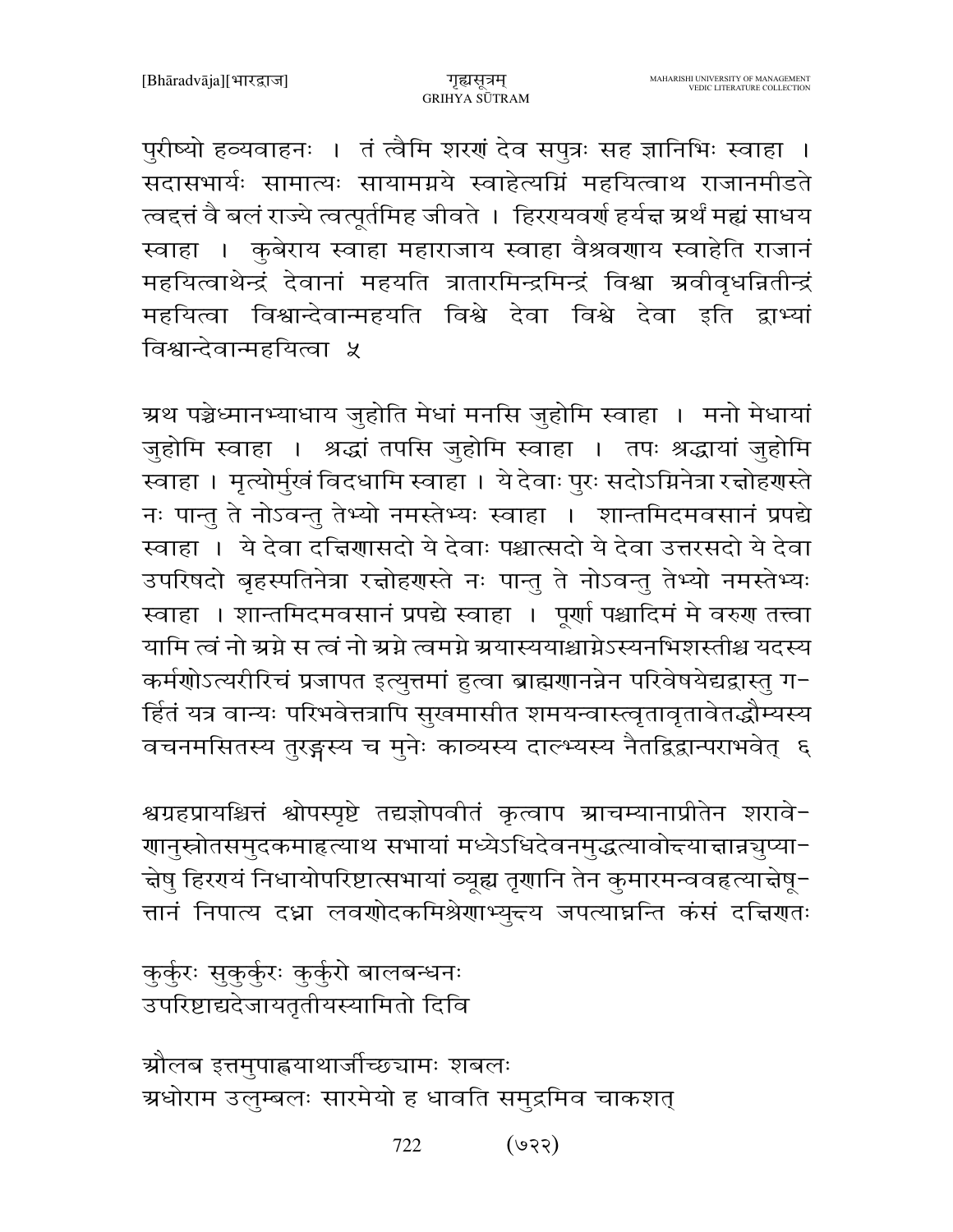बिभ्रन्निष्कं च रुक्मं च शुनामग्रं सुबीरिणः सुबीरिण सृज सृजैकवात्य शुनक सृज छत्

तत्सत्यं यत्त्वेन्द्रोऽब्रवीद्रा स्पाशयस्वेति तास्त्वं स्पाशयित्वागच्छस्तं त्वाब-वीदविदहा इत्यविदं हीति वरं वृणीष्वेति कुमारमेवाहं वरं वृण इत्यब्रवीः निगुह्य बाह प्लवसे द्यामिव चाकशत

बिभ्रन्निष्कं च रुक्मं च शुनामग्रं सुबीरिणः सुबीरिण सृज सृजैकवात्य शुनक सृज छत्

तत्सत्यं यत्ते सरमा माता लोहितः पिता ग्रमी ये के सरस्यका ग्रवधावति तृतीयस्यामितो दिवि

तेकश्च ससरमतराडलः कुलश्च विकुलश्चार्जुनश्च लोहितश्च उत्सृजेमं शुचीमनस्त्वं पिशङ्गलोहितः

दुला ह नाम वो माता मराडाकको ह वः पिता छ्दपेहि सीसरम सारमेय नमस्ते ग्रस्तु सीसर

सं तन्ना हन्ति चक्री वो न सीसरीदत छ्दपेहि सीसरम सारमेय नमस्ते ग्रस्तु सीसर

समश्रा वृषणः पदो न सीसरीदत श्वानमिच्छादन्न पुरुषं छदिति त्रिः प्रातर्मध्यंदिने सायमगदो हैव भवतीत्याह ततः कुर्याद्यदि नागदः स्यात् ७

शूलगवं व्याख्यास्याम ग्रापूर्यमार्णपत्ने पुराये नत्तत्रे पयसि स्थालीपाकं श्रपयित्वा प्राचीं वोदीचीं वा दिशमुपनिष्क्रम्य स्थरिडलं कल्पयित्वा-ग्निमुपसमाधाय संपरिस्तीर्यापरेणाम्निं द्वे कुटी कृत्वा शूलगवमावाहयत्या त्वा वहन्तु हरयः सुचेतसः श्वेतैरश्वैः सह केतुमद्भिः । वाताजिरैर्मम हव्याय श-र्वोमिति दत्तिरास्यां शूलगवमुत्तरस्यां मीढ़षीं मध्ये जयन्तं यथोढमुदकानि

> 723  $($ 93)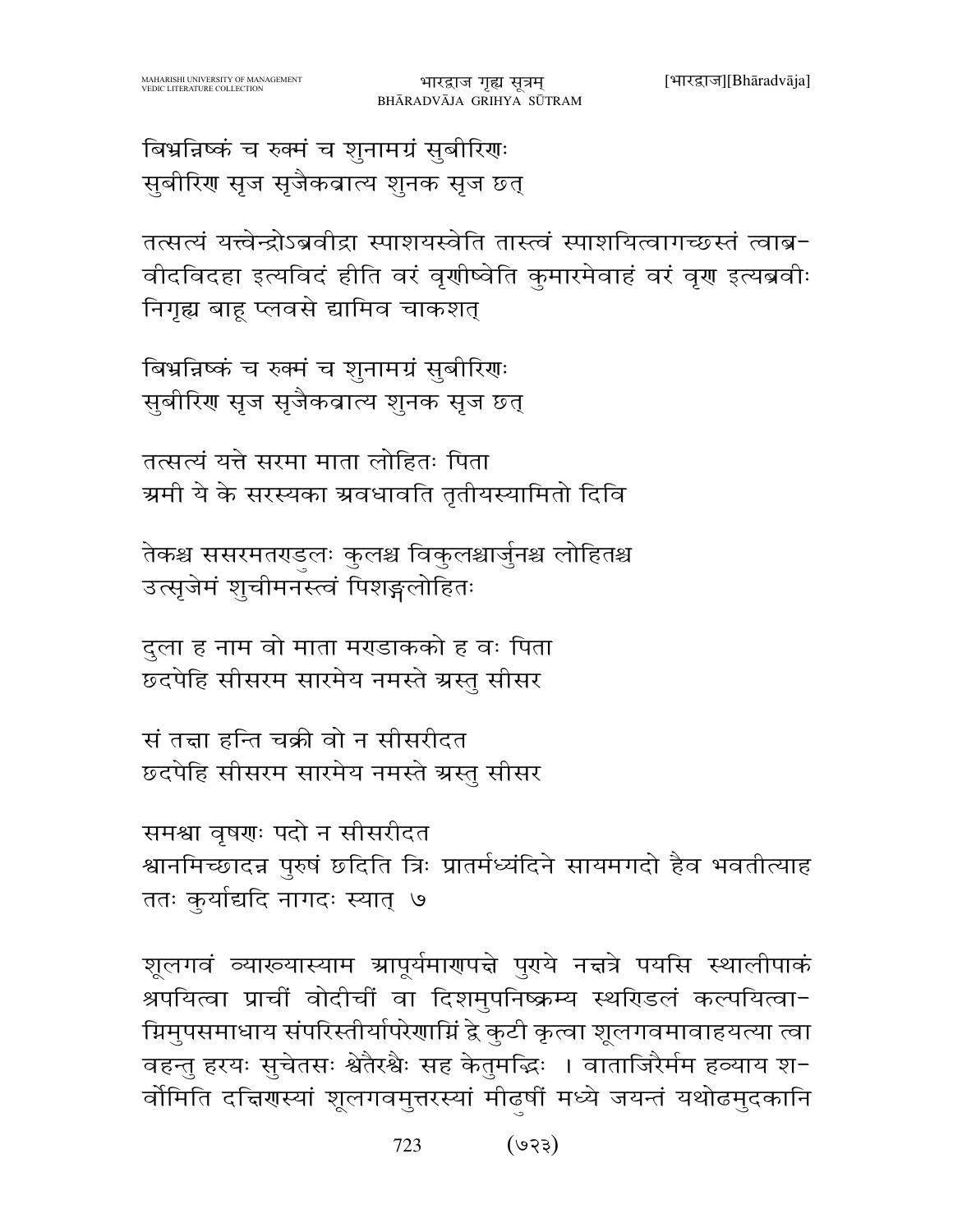प्रदाय त्रीनोदनानुद्धत्य यथोढमेवोपस्पर्शयत्युपस्पृशतु मीढ्वान्मीढुषे स्वा-होपस्पृशतु मीढ़षी मीढ़ष्यै स्वाहा जयन्तोपस्पृश जयन्ताय स्वाहेति शूल-गवस्याग्निमभ्युदाहत्य जुहोति भवाय देवाय स्वाहा शर्वाय देवाय स्वा− हेशानाय देवाय स्वाहोग्राय देवाय स्वाहा भीमाय देवाय स्वाहा रुद्राय देवाय स्वाहा पशुपतये देवाय स्वाहा महते देवाय स्वाहेति 5

पत्नचोदनस्य पत्नीभ्यो जुहोति भवस्य देवस्य पत्नचै स्वाहा शर्वस्य देवस्य पत्नचै स्वाहेशानस्य देवस्य पत्नचै स्वाहोग्रस्य देवस्य पत्नचै स्वाहा भीमस्य देवस्य पत्नचै स्वाहा रुद्रस्य देवस्य पत्नचै स्वाहा पशुपतेर्देवस्य पत्नचै स्वाहा महतो देवस्य पत्न्यै स्वाहेति जयन्ताय स्वाहेति मध्यमस्य जुहोति सर्वेषामोदनानां सकृत्सकृत्समवदायाभिघार्य जुहोत्यग्नये स्विष्टकृते स्वाहेत्यथोपतिष्ठते स्व-स्ति नः पूर्णमुखः परिक्रामत्वित्यथातः पर्णविहारो गृहपोपस्पृश गृहपाय स्वाहा गृहप्युपस्पृश गृहप्यै स्वाहा जयन्तोपस्पृश जयन्ताय स्वाहेति षट् पला-शान्यथापराणि घोषिण उपस्पृशत घोषिभ्यः स्वाहा श्वासिन उपस्पृशत श्वासिभ्यः स्वाहा विचिन्वन्त उपस्पृशत विचिन्वद्धः स्वाहा प्रचिन्वन्त उपस्पृशत प्रचिन्वद्धः स्वाहा समश्नन्त उपस्पृशत समश्नद्धः स्वाहेति दशाथापराणि देवसेना उपस्पृशत देवसेनाभ्यः स्वाहेति दशैवाथापराणि या ग्र्यारूयाता देवसेना याश्चानारूयाताश्च ता उपस्पृशत ताभ्यः स्वाहेति दशैव १

ग्रथापराणि द्वारपोपस्पृश द्वारपाय स्वाहा द्वारप्युपस्पृश द्वारप्यै स्वाहेति चत्वार्यथ पर्रापुटं कृत्वा तस्मिन्नुपस्तीर्राभिघारितमोदनपिराडं समवदाय परो-गोष्ठे वृत्त स्रासजति निषङ्गिरण उपस्पृशत निषङ्गिभ्यः स्वाहेत्यथोपतिष्ठते नमो निषङ्गिण इषुधिमत इत्यप्रतीचमेत्याथान्वासारिभ्यो जुहोत्यन्वासारिण उप-स्पृशतान्वासारिभ्यः स्वाहेति द्वे पलाशे ग्रथोपतिष्ठते नमस्ते रुद्र मन्यव इत्येतैरेकादशभिरनुवाकैः प्रथमोत्तमाभ्यां वाभित एतमग्निं गा स्थापयति यथा धूममाजिघ्रेयुरित्याज्यशेषमोदनशेषमुदकुम्भशेषमित्येकधा समवनीयोदुम्ब− रशाखया प्रदत्तिर्णं गास्त्रिः प्रोत्तति शिवं गोभ्यः शिवं गोपतय इत्यृषभस्य पृष्ठे शेषं निनयत्येतं युवानमित्येताभिः पञ्चभिरथातः चैत्रपत्यस्य गवां मार्गेऽनग्नौ चेत्रस्य पतिं यजते चेत्रस्य पतये स्वाहेति चतुर्षु सप्तसु वा पलाशेषु तं तथावाहयति यथा शूलगवं तूर्णं यजते पाको देव उपतिष्ठते चेत्रस्य पतिना

> $($ ४२४) 724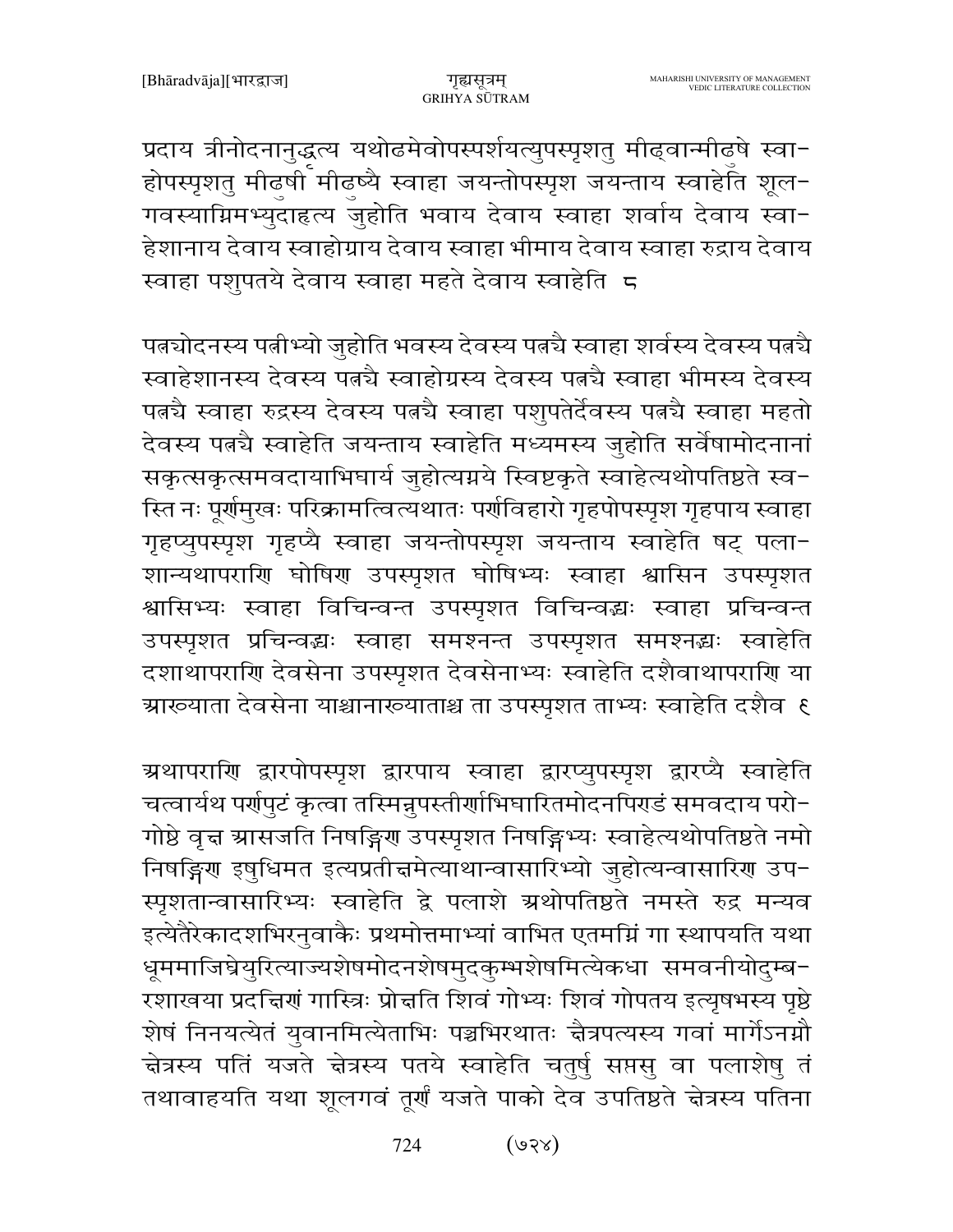वयमिति द्वाभ्यामथैनं चैत्रपत्यं ये सनाभयो भवन्ति ते प्राश्नन्ति यथा वैषां कुलधर्मो भवति १०

<mark>ग्रमावास्यायामपराह्</mark>ते मासिश्राद्धमपरपत्तस्य वायु<del>द्</del>वहःसु पितृभ्योऽन्नं संस्कृत्य प्राचीनावीतं कृत्वाग्निमुपसमाधाय दत्तिशाप्रागग्रैर्दर्भैरग्निं परिस्तीर्य दच्चिरणपूर्वमवान्तरदेशमभिमुखः पितृनावाहयत्यायात पितरः सोम्या गर्भारैः पथिभिः पूर्व्यैः । प्रजामस्मभ्यं ददतो रयिं च दीर्घायुत्वं च शतशारदं च । ग्रायात पितामहाः प्रपितामहाश्चानुगैः सह । ग्रसुंगमाः सत्ययुजोऽवृकासः । स्रा नो हवं पितरोऽद्यागमन्तु । एह गच्छन्तु पितरो हविषे स्रत्तवा इत्येतामेव दिशमभ्यपः प्रसिञ्चत्यापो देवीः प्रहिणुतेमं यज्ञं पितरो नो जुषन्तां मासी-नामूर्जमुत ये भजन्ते ते नो रयिं सर्ववीरां नियच्छन्त्विति परिषिच्य जुहोति याः प्राचीः संभवन्त्याप उत्तरतश्च याः । अद्धिर्विश्वस्य भुवनस्य धर्त्रीभिरन्तरन्यं ग्रन्तर्दधे पर्वतैरन्तर्मह्या पृथिव्या पितुर्दधेऽमुष्मै स्वाहा । दिवा  $\sim$  1 दिग्भिरनन्ताभिरूतिभिरन्तरन्यं पितामहाद्दधेऽमुष्मै स्वाहा । अन्तर्दध ऋतुभि-होरात्रैः ससंधिकैः । अर्धमासैश्च मासैश्चान्तरन्यं प्रपितामहाद्दधेऽमुष्मै स्वाहा । यद्रः क्रव्यादङ्गमदहल्लोकानयं प्रगयञ्जातवेदाः । तद्वो ग्रहं पुनरावेशया-म्यरिष्टाः सर्वैरङ्गैः संभवत पितरः स्वधा नमः पितृभ्यः स्वाहेति ११

ग्रथान्नस्य जुहोत्यग्नये पितृमते स्वाहा सोमाय पितृमते स्वाहा यमायाङ्गिरस्वते पितृमते स्वाहा स्वधा नमः पितृभ्यः स्वाहाग्नये कव्यवाहनाय स्विष्टकृते स्वधा नमः पितृभ्यः स्वाहेति परिषिच्य दच्चिणतो दर्भमुष्टिं निधाय तस्मि-न्दच्चिणापवर्गांस्त्रीनुदकाञ्जलीनुपनिनयत्यसाववनेनि<del>द</del>वेति पितरमसाव-वनेनिन्द्वेति पितामहमसाववनेनिन्द्वेति प्रपितामहमत्रैव नामादेशमवा-चीनपाणिस्तस्मिन्दच्चिणापवर्गांस्त्रीन्पिरडान्निदधात्येतत्ते ततासौ मधुमदन्नं सरस्वतो यावानम्रिश्च पृथिवी च तावत्यस्य मात्रा तावतीं त एतां मात्रां भूतां ददामि यथाग्निरचितोऽनुपदस्त एवं मह्यं पित्रेऽचितोऽनुपदस्तः स्वधा भवतां त्वं स्वधामचितं तैः सहोपजीव यांश्च त्वमत्रान्वसि ये च त्वामनु । एतत्ते पितामहासौ मधुमदन्नं सरस्वतो यावान्वायुश्चान्तरित्तं च तावत्यस्य मात्रा तावतीं त एतां मात्रां भूतां ददामि यथा वायुरचितोऽनुपदस्त एवं मह्यं पितामहायाचितोऽनुपदस्तः स्वधा भवतां त्वं स्वधामचितं तैः सहोपजीव यांश्च

> $($ ७२५) 725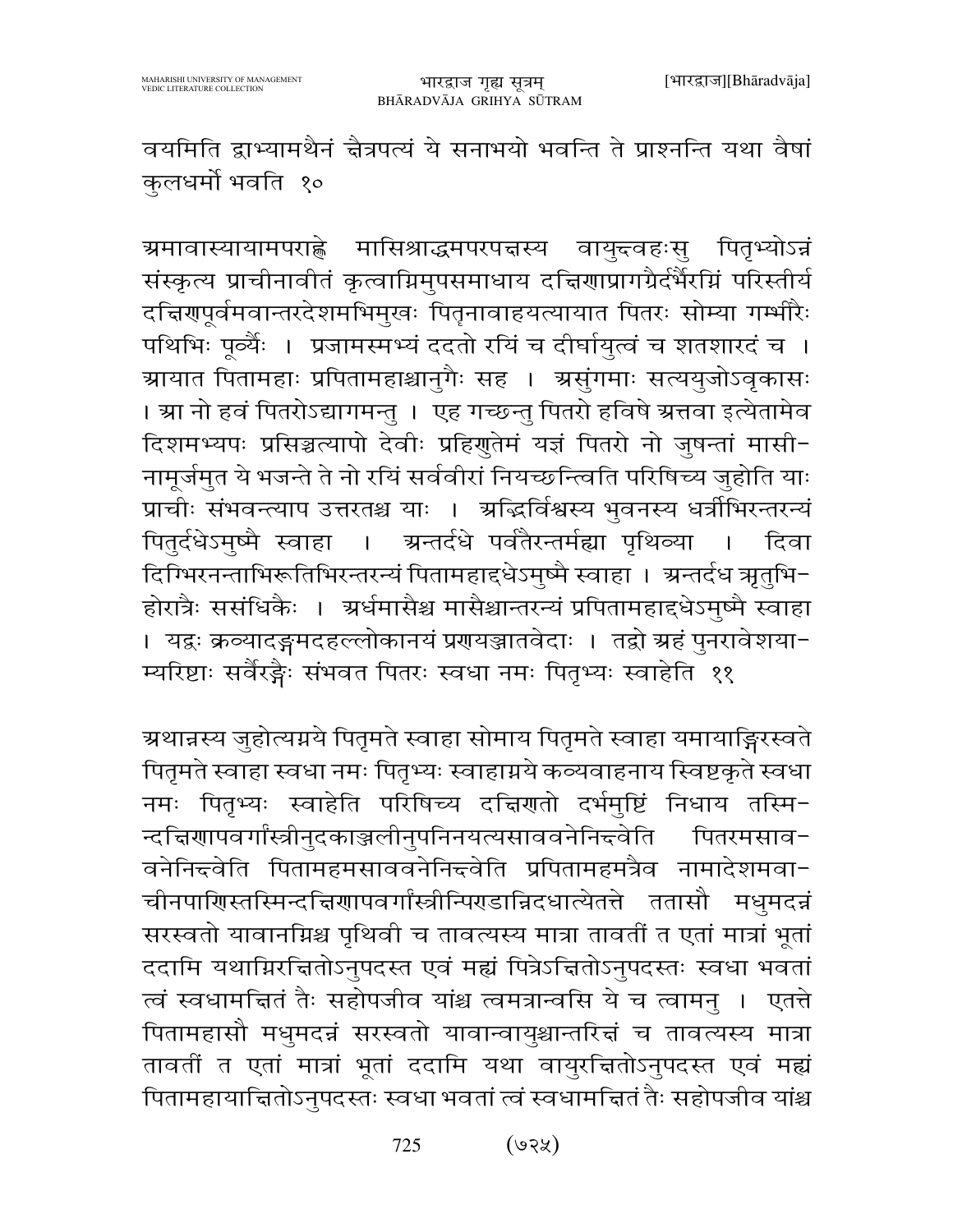त्वमत्रान्वसि ये च त्वामनु १२

एतत्ते प्रपितामहासौ मधुमदन्नं सरस्वतो यावानादित्यश्च द्यौश्च तावत्यस्य मात्रा तावतीं त एतां मात्रां भूतां ददामि यथादित्योऽचितोऽनुपदस्त एवं मह्यं प्रपितामहायाचितोऽनुपदस्तः स्वधा भवतां त्वं स्वधामचितं तैः सहोपजीव यांश्च त्वमत्रान्वसि ये च त्वामनु । ग्रत्र पितरो यथाभागं मन्दध्वमित्युक्त्वा पराङावर्तत स्रोष्मणो व्यावृत उपास्ते व्यावृत्त ऊष्मरायभिपर्यावर्ततेऽव्यावृत्ते वामीमदन्त पितरः सोम्या इत्यभिपर्यावृत्य नमस्कारैरुपतिष्ठते नमो वः पितरो रसायेति प्रतिपद्याहं तेषां वसिष्ठो भूयासमित्यन्तेनाद्धिः पात्रं प्रत्नाल्य पूरयित्वा प्रसव्यं त्रिः परिषिञ्चति पुत्रान्पौत्रानभितर्पयन्तीरापो भधुमतीरिमाः । स्वधां पितृभ्यो ग्रमतं दुहाना ग्रापो देवीरुभयांस्तर्पयन्तु । ऊर्जं वहन्तीः ज्ञीरमुदकं घृतं पयः कीलालं परिस्रुतं नदीरिमा उदन्वतीर्वेतस्विनीः सुतीर्थ्या ग्रमुष्मि-न्लोक उप वः चरन्तु । ऊर्जस्वतीः पयस्वतीर्मधुना घृतेन स्वधा स्थ तर्पयत मे पितृनित्यप्रतीचमेत्य १३

ग्रथान्नमभिमृशति पृथिवी ते पात्रं द्यौरपिधानं ब्रह्मगस्त्वा मुखे जुहोमि ब्राह्मणानां त्वा प्राणापानयोर्जुहोम्यचितमसि मैषां चेष्ठा ग्रमुत्रामुष्मिन्लोके पृथिवी समा तस्याग्निरुपद्रष्टर्चस्ते महिमा । पृथिवी ते पात्रं द्यौरपिधानं ब्रह्म-गस्त्वा मुखे जुहोमि ब्राह्मगानां त्वा प्रागापानयोर्जुहोम्यचितमसि मैषां चेष्ठा ग्रमुत्रामुष्मिन्लोके ग्रन्तरित्तां समं तस्य वायुरुपद्रष्टा सामानि ते महिमा । पृथिवी ते पात्रं द्यौरपिधानं ब्रह्मरास्त्वा मुखे जुहोमि ब्राह्मराानां त्वा प्राणापानयोर्जुहोम्यचितमसि मैषां चेष्ठा ग्रमुत्रामुष्मिन्लोके द्यौः समा तस्या-दित्य उपद्रष्टा यजूंषि ते महिमेति ब्राह्मणानन्नेन परिविष्य प्रदिष्टमुदपात्रं चादाय दच्चिरणपूर्वमवान्तरदेशं गत्वा प्रदिष्टमुदपात्रेणोपप्रवर्तयति परायात पितरः सोम्या गर्भ्भारैः पथिभिः पूर्व्यैः । अथ मासि पुनरायात नो गृहान्हविरत्तुं सुप्र-जसः सुवीरा इति सर्वतः समवदाय शेषस्य प्राश्नातीदमन्नं पूर्यतां चापूर्यतां च तन्नः सह देवैरमृतमस्तु प्रार्णेषु त्वामृतं जुहोमि स्वाहेति १४

ग्रष्टकां व्याख्यास्याम उपरिष्टान्माघ्याः प्राक्फाल्गुन्या यो बहुलस्तस्याष्टमी ज्येष्ठया संपद्यते तामेकाष्टकेत्याचत्तते तस्यां संभारानुपकल्पयते गां प्रश-

> $(350)$ 726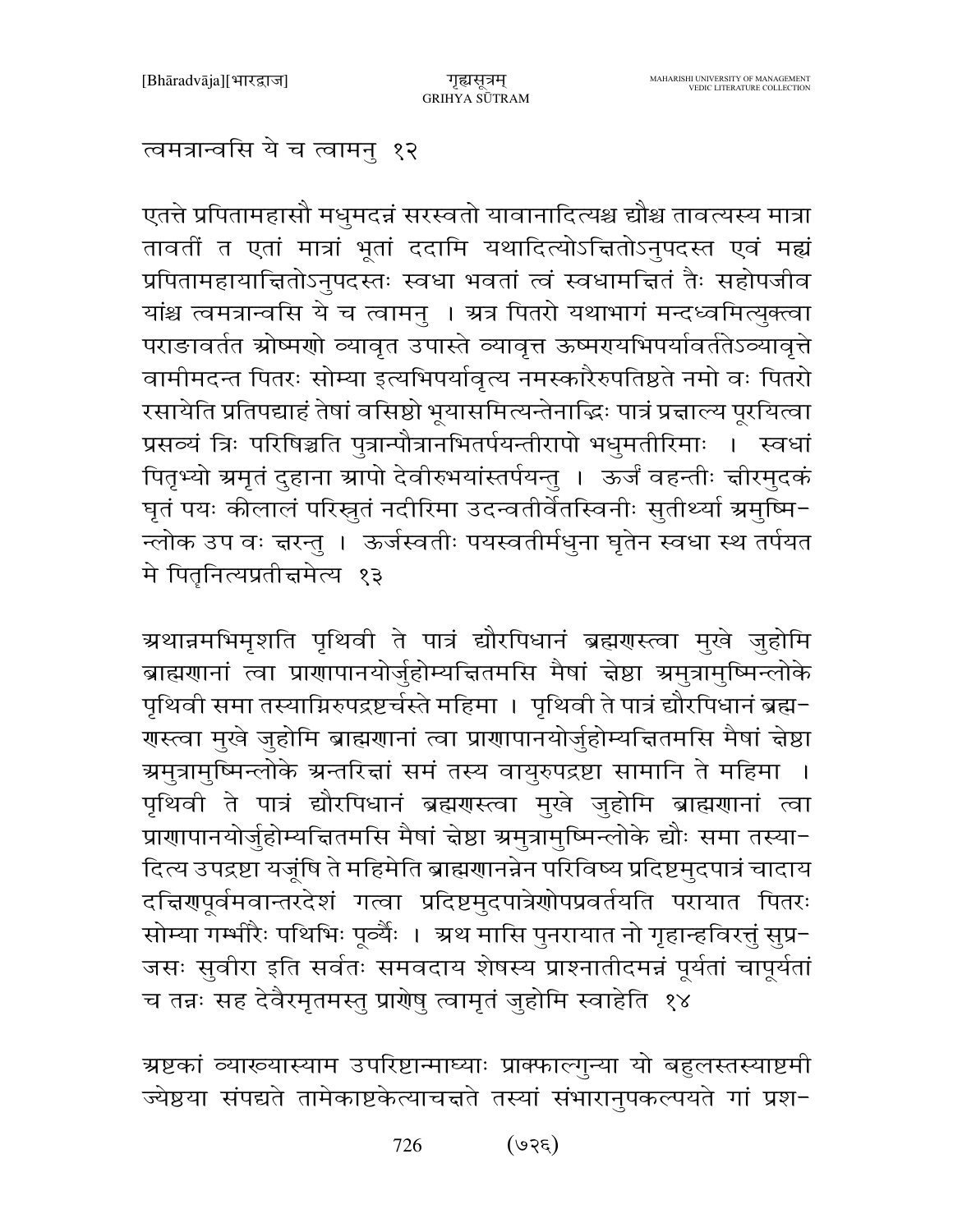स्याष्टकापूपं चतुःशरावं तूष्णीं निर्वपति षट्कपालो भवत्येककपालो वा तस्य दार्विहोमिकः संस्कारस्तमौपासने श्रपयित्वौपासन एव जुहोत्युलूखला ग्रा-वाणो घोषमक्रत हविः कृरावन्तः परिवत्सरीराम् । एकाष्टके सुप्रजा वीरवन्तो वयं स्यामः पतयो रयीणां स्वधा नमः पितृभ्यः स्वाहा । अ्रयं चतुःशरावा घृतवानपूपः पयस्वानग्ने रयिमान्पुष्टिमांश्च । प्रतिगृह्णन्तु पितरः संविदानाः स्विष्टः सुहुतोऽयं ममास्तु स्वधा नमः पितृभ्यः स्वाहा । वहापूपं जातवेदः पितृभ्यो यत्रैनान्वेत्थ निहितान्पराके । ग्रपाोपकुल्या उप तान्त्वरन्तु सत्या एषामाशिषः सन्तु कामैः स्वधा नमः पितृभ्यः स्वाहेति पुरस्तात्स्विष्टकृत एता ग्राहुतीर्जुहोति पूर्णा पश्चात्त्वमग्ने ग्रयासि प्रजापत इएइ तिस्रस्ततः सौविष्टकृतं जुहोत्यग्नये कव्यवाहनाय स्विष्टकृते स्वधा नमः पितृभ्यः स्वाहेति १५

श्वो भूते पितृभ्यो गामालभतेऽग्निमुपसमाधाय यथा पुरस्तादाज्येन प्रायश्चित्तं हुत्वैकेन बर्हिषैकशूलया च वपाश्रपरयोपाकरोति पितृभ्यस्त्वा जुष्टामुपाक-रोमीतीमां पितृभ्यो गामुपाकरोत्यूर्जस्वतीं पयस्वतीं तां मे जुषन्तां पितरः समेताः । मेदस्वती घृतवती स्वधावती सा मे पितृन्सांपरायै धिनोत्वित्यु-पाकरणीयां हुत्वा पितृभ्यस्त्वा जुष्टां प्रोन्नामीति प्रोन्नितां पर्याग्नकृतां प्रत्यक्शिरसं दत्तिराापदीं संज्ञपयन्ति संज्ञप्ताया अद्धिः प्राराानाप्याय्य तृष्णीमेव वपामुद्धत्य हृदयमुद्धरति प्रज्ञाते च मतस्ने स्रौदुम्बर्यां वपाश्रपरायां वपां श्रपयित्वौदुम्बरेषु शूलेषु पृथगितराणि श्रपयित्वौदुम्बर्या दर्व्योपस्तीर्णाभि-घारितां वपां जुहोति वह वपां जातवेदः पितृभ्यो यत्रैनान्वेत्थ निहितान्पराके । मेदसः कुल्या उप तान्द्वरन्तु सत्या एषामाशिषः सन्तु कामैः स्वधा नमः पितृभ्यः स्वाहेति १६

उपस्थितेऽन्ने स्रोदनस्य मांसानामिति समवदय सर्पिर्मिश्रस्य जुहोत्येकाष्टकां पश्यत दोहमानामन्नं मांसवद्घृतवत्स्वधावत् । तद्ब्राह्मगैरतिपूतमनन्तम-त्तय्यं मे ग्रस्तु स्वधा नमः पितृभ्यः स्वाहा । एकाष्टका तपसा तप्यमाना संवत्सरस्य पत्नी दुदुहे प्रपीना । तां दोहमुपजीवाथ पितरः सहस्रधा मुच्यमानां पुरस्तात्स्वधा नमः पितृभ्यः स्वाहा । वहान्नं जातवेदः पितृभ्यो यत्रैनान्वेत्थ निहितान्पराके । अन्नस्य कुल्या उप तान्द्वरन्तु सत्या एषामाशिषः सन्तु कामैः स्वधा नमः पितृभ्यः स्वाहेति पुरस्तात्स्विष्टकृत एतानुपहोमान्जुहोतीयमेव सा

> $($ ९२७) 727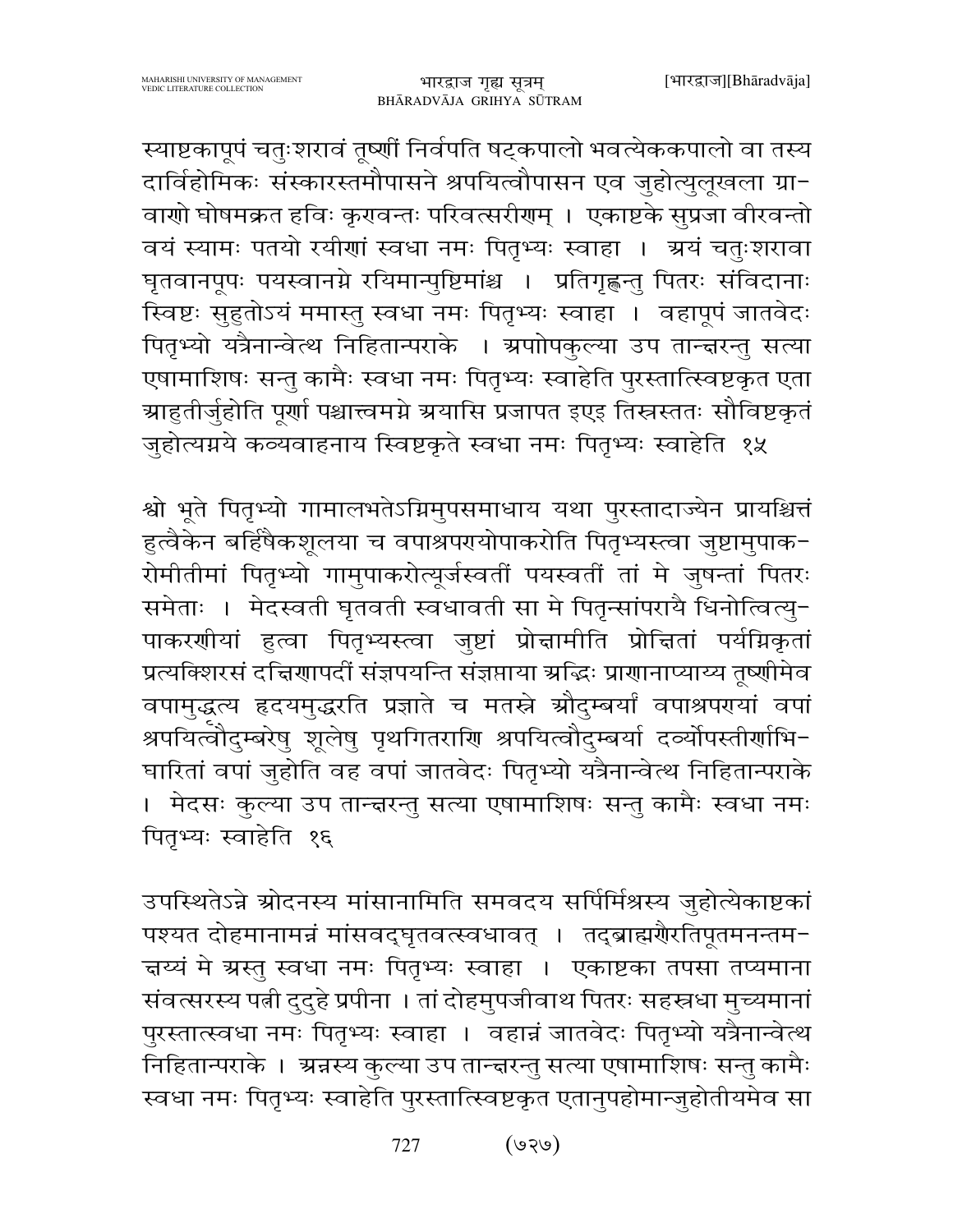या प्रथमा व्यौच्छदेकाष्टका तपसा तप्यमाना या प्रथमा व्यौच्छत्संवत्सरस्य प्रतिमां प्रजापत इति पञ्च ततः सौविष्टकृतं जुहोत्यग्नये कव्यवाहनाय स्विष्टकृते स्वधा नमः पितृभ्यः स्वाहेति श्वो भूते पितृभ्यो मांसशेषेण मासिश्राद्धस्यावृता श्राद्धं करोति १७

वेदमधीत्य स्नात्यन्नुपकल्पयते पालाशीं समिधमुदपात्रं चैरकां चीपबर्हणं च स्नानीयपिराडं च सार्वसुरभिपिष्टं चन्दनं च सूत्रं सोपधानं मर्णि सपाशं बादरं मणिमुत्तरासङ्गं च सान्तरमहते च प्रवर्तौ च स्त्रजं चाञ्जनं चादर्शोपानहौ दर्गडं च छत्रं चाथ नज्ञत्राणि तिष्य उत्तरे फल्गुनी हस्तश्चित्रा स्वाति विशाखे इत्येतेषामेकस्मिन्पुरोदयादादित्यस्य व्रजं प्रपद्यत एतदहःस्नातानां ह वा एष एतत्तेजसा तपति तस्मादेनमेतदहर्नाभितपेदन्तर्लोम्ना चर्मणा द्वारमपिधाय पू-र्वार्धे बजस्याग्निमुपसमाधाय मध्यंदिने पालाशीं समिधमादधातीमं स्तो-ममहते जातवेदसे रथमिव संमहेमा मनीषया । भद्रा हि नः प्रमतिरस्य संस-द्यग्ने सरूये मा रिषामा वयं तव स्वाहेति तत एतान्संभारान्सकृदेव सर्वानाहृत्य तानुत्तरतोऽग्नेर्निधायापरेणाग्निमुत्तरतःपरिषेवनामेरकामास्तीर्य तस्यामुदक्शिरा निपद्यते १८

दच्चिणतो नापित उपविशति तस्य नुरमभिमन्त्रयते शिवो नामासि स्वधि-तिस्ते पिता । नमस्ते ग्रस्तु मा मा हिंसीरित्यद्भिरुद्यमानमभिमन्त्रयते शिवा मे भवथ संस्पृश इति नुरमभिनिधीयमानमभिमन्त्रयते यदृषीणां त्र्यायुषं जमदग्नेः कश्यपस्य त्र्यायुषम् । यद्देवानां त्र्यायुषं तन्मे ग्रस्तु त्र्यायुषमिति वपन्तं यत्तूरेण मर्चयता सुपेशसा वप्त्रा वपसि वर्चसा मुखं मा न ग्रायुः प्रमोषीरिति श्मश्रूणि वापयित्वोपपत्तौ निवापयतेऽथ केशान्यथोपपादमङ्गा-न्येवमेवात ऊर्ध्वं वापयते पश्चार्धे व्रजस्योपविश्य मेखलां विस्नस्य परिकर्मर्णे प्रयच्छतीमां हत्वा स्तम्ब उपगूहेति तां स हत्वा स्तम्ब उपगूहतीदमहम-मुष्यामुष्यायरणस्य द्विषन्तं भ्रातृव्यमुपगूहाम्युत्तरोऽसौ द्विषद्ध इति तत स्राप उपशेरत उष्णाश्च शीताश्च शीतासूष्णा ग्रानयति दैवमानुषस्य व्यावृत्या इति विज्ञायते संसृष्टाभिरद्धिरभिषिञ्चत्यापो हि ष्ठा मयोभुव इति तिसृभिर्हिर-रायवर्णाः श्रुचयः पावका इति चतसृभिः पवमानः सुवर्जन इत्येतेनानुवाकेन स्नानीयेन प्रताप्य १६

> $($ ७२८) 728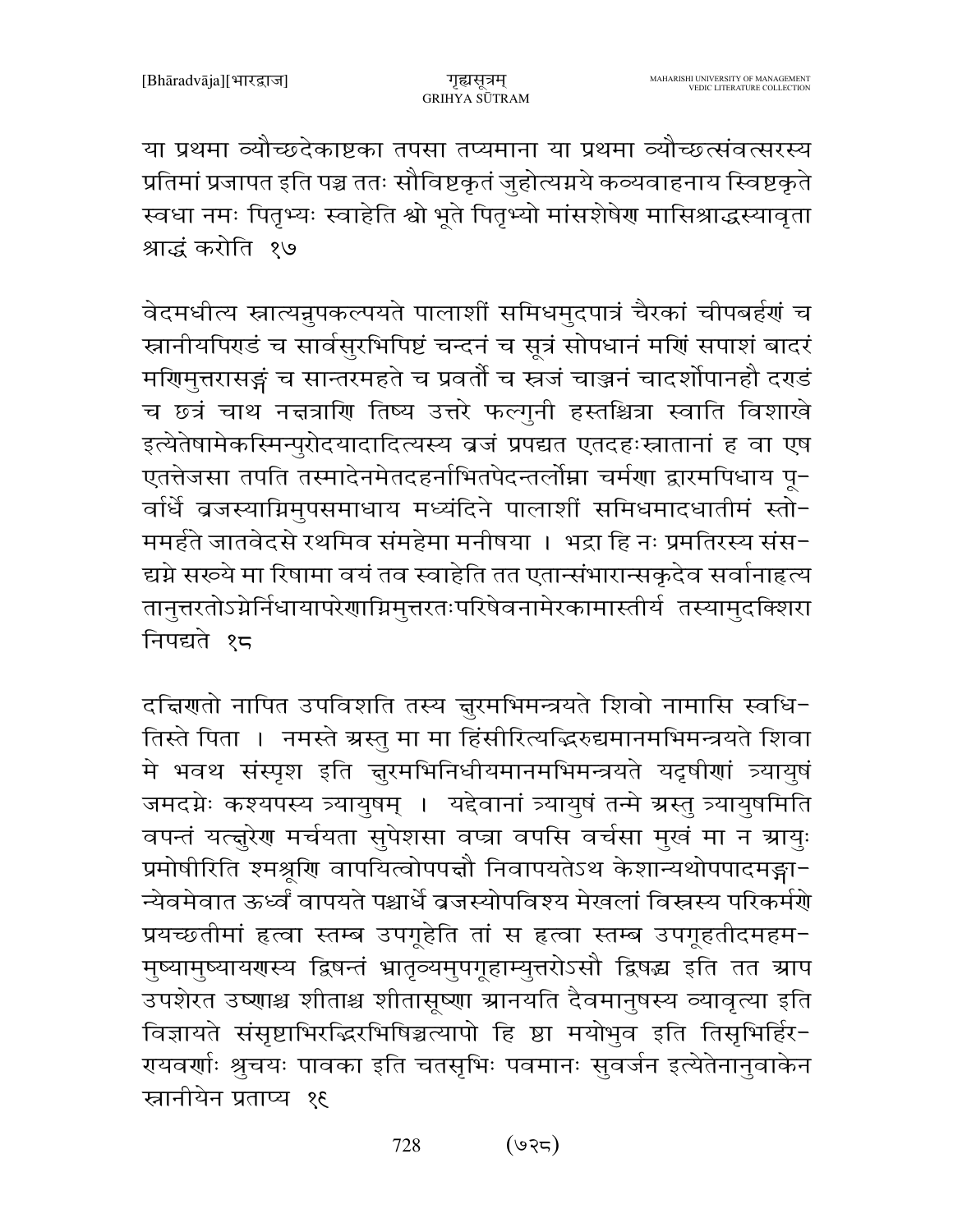दन्तान्प्रन्नालयतेऽन्नाद्याय व्यूहध्वं सोमो राजेदमागमत् । स मा प्रविशत्व-न्नाद्येन भगेन च दीर्घायुरहमन्नादो भूयासमिति सार्वसुरभिणा प्रलेप्स्यमानः प्रोत्तति नमः शाकजञ्जभाभ्यां नमस्ताभ्यो देवताभ्यो या अभिग्राहिणी-रित्यथानुलिम्पेद्यद्वर्चो ग्रपसरासु च गन्धर्वेषु च यद्यशः । दिव्यो यो मानुषो गन्धश्च स माविशतादिहेति समुन्नीय चन्दनेनानुलेप्स्यमान एवं प्रोत्तत्येव-मनुलिम्पेदथाहतमन्तरं परिधत्त स्रायुरसीति जरामशीयेत्युत्तरं यज्ञोपवीतं कृत्वाप स्राचम्य जयाभ्यातानान्राष्ट्रभृत इति हुत्वैता स्राहुतीर्जुहोति दीचा तपो मनसो मातरिश्वा बृहस्पतिर्वाचो ग्रस्याः स योनिः । वेदांसि विद्या मयि सन्तु चारवोऽग्निषोमा यशो ग्रस्मासु धत्तम् । अग्निर्येन विराजति सोमो येन विराजति सूर्यो येन विराजति विराडचेन विराजति तेनाहं विश्वतः परिविराज्यासमिहैकवृत्स्वाहेति २०

ग्रपरेणाम्निं प्राङ्गस्व उपविश्य सोपधानं मणिं प्रवयति सपाशं बादरं मणिमुदपात्रेऽवधाय प्रदत्तिणं पर्याप्लावयतीयमोषधे त्रायमाणा सहमाना सहस्वती सा मा हिररयवर्चसं ब्रह्मवर्चसिनं मा करोत्वित्युद्धत्यान्दर्णयैव पर्याहृत्य प्रतिमुञ्चतेऽपाशोऽसीत्युरसि स्थापयत्युरो मे मा संशारीः शिवो मोपशेष्व मह्यं दीर्घायुत्वाय शतशारदायेति हस्तेन बादरं मणिमूर्गसीत्यर्की मणिर्ब्राह्मणस्य पुलको वैश्यस्य राज्ञो गर्दभसुग्रीवोऽर्को मणिर्ब्राह्मणस्य वैश्यस्य पुलको मणिः । राज्ञो गर्दभसुग्रीवो यस्य कस्य कपित्थक इति मणिधारणे गाथा भवति निधायाहतमन्तरं परिधत्त स्रायुषे त्वेति जराम-शीयेत्युत्तरमहतस्य दशायां प्रवर्तौ प्रबध्य दव्यांमाधायाज्यस्योपघातं जुहोत्यायुष्यं वर्चस्यं सुवीर्यं रायस्पोषमौद्धिद्यमिदं हिररयमायुषे वर्चसे जैत्रियायाविशतान्मां स्वाहा

उच्चैर्वाजि पृतनाजित्सत्रासाहं धनंजयम् सर्वाः समृद्धीर्भ्रद्धयो हिरएयेऽस्मिन्समाहिताः स्वाहा

शुनमडं हिररयस्य पितुरिव नामाग्रभैषम् तं मा हिररयवर्चसं पुरुषु प्रियं कुरु स्वाहा

> $(35e)$ 729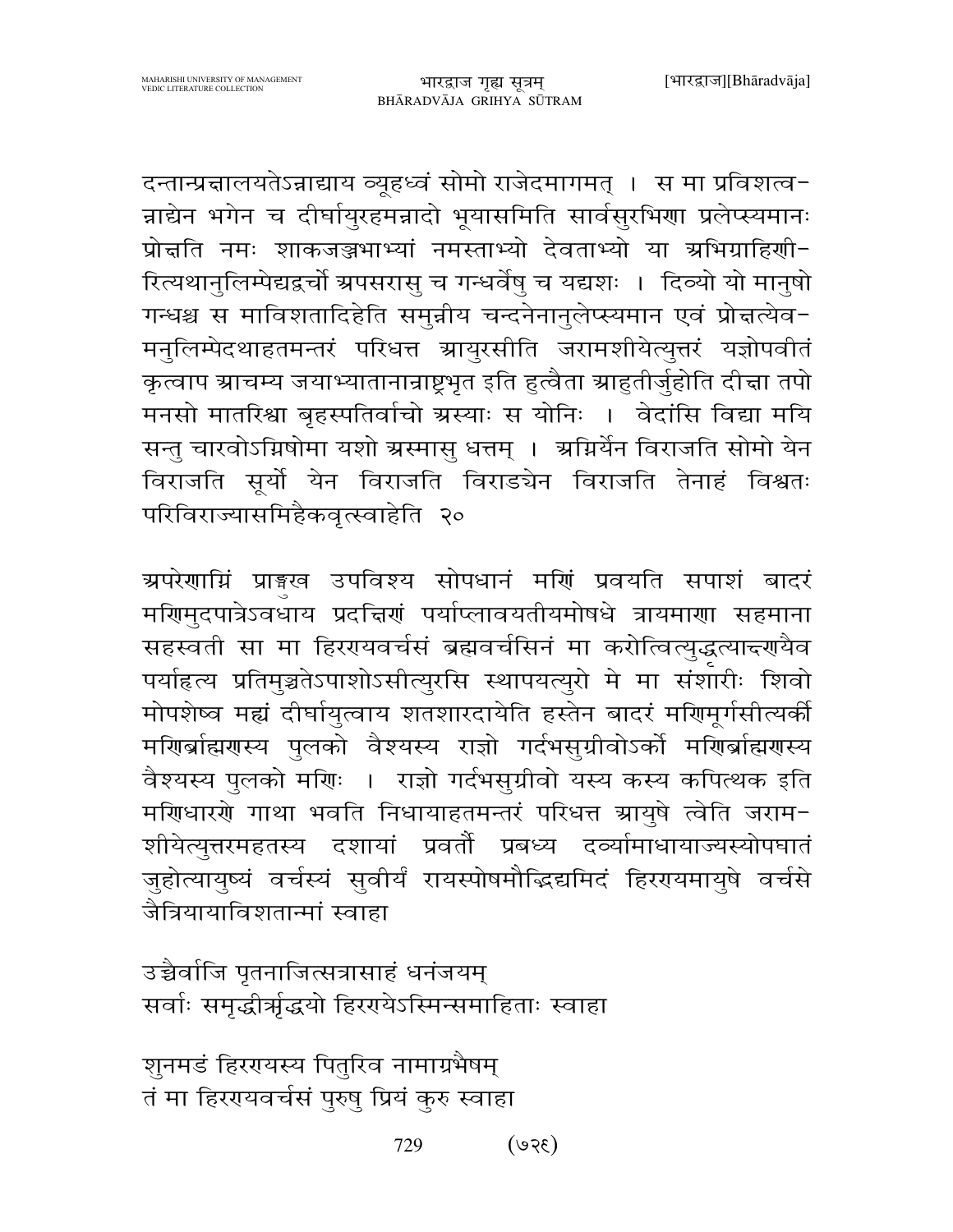प्रियं मा देवेषु कुरु प्रियं मा ब्राह्मणे कुरु प्रियं विश्वेषु शूद्रेषु प्रियं राजसु मा कुरु स्वाहा

संराजं च स्वराजं चाभिष्टीर्या च नो गृहे लन्दमी राष्ट्रस्य या मुखे तया मा संसृजामसि स्वाहेति २१

उद्धत्य प्रचाल्य दचिरणमेवाग्रे प्रतिमुञ्चत स्रायुष्यं वर्चस्यमित्येतदेव मर्ग्णिकुराडलबन्धने विद्यादथ स्त्रजं प्रतिमुञ्चते

श्रुभिके शिर ग्रारोह शोभयन्ती मुखं मम । मुखं हि मम शोभय भूयांसं च भगं कुरु ॥

यामाहरज्जमदग्निः श्रद्धायै कामायान्यै । इमां तां प्रतिमुञ्चेऽहं भगेन सह वर्चसेति

ग्रथाङ्के यदाञ्जनं त्रैककुदं जातं हिमवत उपरि मयि पर्वतवर्चसमित्याद-र्शमवे ज्ञते यन्मे वर्चः परापतितमात्मानं परिपश्यतः । इदं तत्पुनराददे भगेन सह वर्चसेति वाग्यत स्रास्त स्रा नचत्राणामुदयादुदितेषु नचत्रेषुपानहावुपमुञ्चते द्यौरसीति दच्चिणां पृथिव्यसीत्युत्तरामुपमुच्याभिमन्त्रयते प्रतिष्ठे स्थो देवते मा मा संताप्तमिति दराडमादत्ते लोके वेदायास्मि द्विषतो वधाय सपत्नाञ्छ्वा-पदान्सरीसृपान्हस्तिनश्चेति छत्रमादत्ते प्रजापतेः शरणमसि ब्रह्मणः छदिरि-त्युपनिष्क्रम्य दिशोऽनुवीचते देवीः षडर्वीरुरु नः कृणोतेति चन्द्रमसमुदीचते मा रधाय द्विषते सोम राजन्निति यत्रास्य रातिर्भवति तेन संभाष्य यथर्थमे-तीत्येकमथैतदपरं तृष्णीमेव तीर्थे स्नात्वोदेत्य तृष्णीं पालाशीं समिधमादधाति संवत्सरं न मैथुनं चरति द्वादशरात्रं त्रिरात्रं वा सर्वा स्थितयः २२

ग्रथार्घ्यं जिहीर्षन्नर्ध्यं वेदयते जिहीर्षामेति कुरुतेत्याह कंसे दध्यानीय मध्वानयति हृसीयस्यानीय वर्षीयसापिदधाति पूर्वः कूर्चेन प्रतिपद्यतेऽन्व-ङ्पाद्येनान्वङ्ङर्घ्येणान्वङ्ङाचमनीयेनान्वङ्गधुपर्केणानुसंबजत्यथास्मा ग्रासनमिति वेदयते तत्प्रतिमन्त्रयते राष्ट्रभृदस्याचार्यासन्दी मा त्वद्योषमिति

> $($ ०६९) 730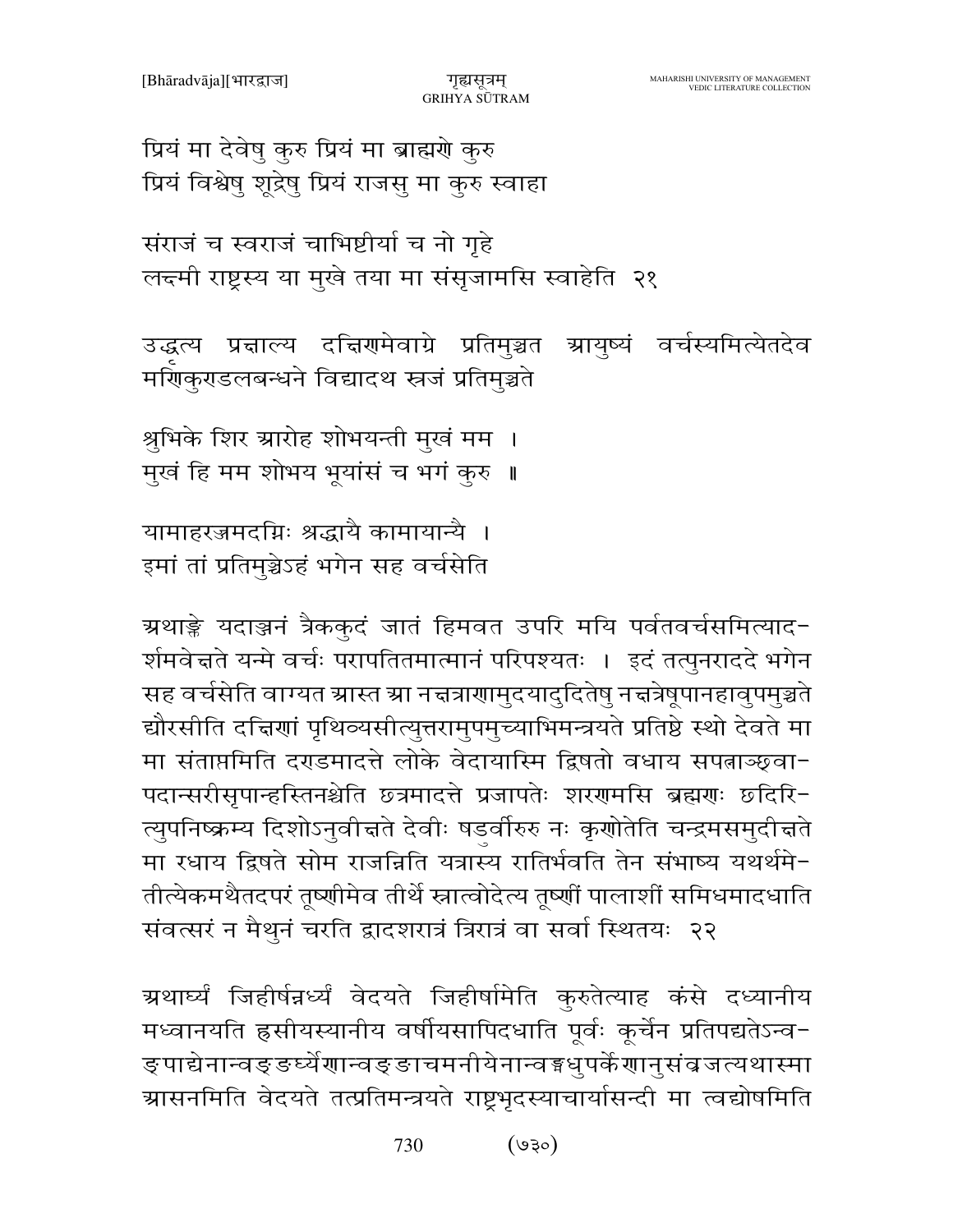राजा ब्राह्मणो वा राष्ट्रभृदस्यधिपत्यासन्दी मा त्वद्योषमिति ग्रामणीः सेना-नीर्वाथास्मै पाद्यमिति वेदयते तत्प्रतिमन्त्रयत स्रापः पादावनेजनीर्द्विषन्तं ना-शयन्तु मे । अस्मिन्कुले ब्रह्मवर्चस्यसानि मयि महो मयि यशो मयीन्द्रियं वीर्यम् । स्रा मा गन्यशसा वर्चसा संसृज पयसा तेजसा च तं मा प्रियं प्रजानां कुर्वधिपतिं पशूनामिति सव्यं पादं प्रतिगृह्य दच्चिणं प्रतिगृह्णीयाद्दचिणं राजा ग्रामणीः सेनानीर्वा २३

ग्रथास्मा ग्रर्घ्यमिति वेदयते तदेतेनैव प्रतिमन्त्र्य विराजो दोहोऽसि विराजो दोहमशीय मयि दोहः पद्यायै विराज इति प्रतिगृह्य निनयति समुद्रं वः प्रहिशोमि स्वां योनिमपिगच्छत । अछिद्रः प्रजया भूयासं मा परासेचि मत्पय मत्पय इत्यथास्मा स्राचमनीयमिति वेदयत स्राचामत्यमृतोपस्तरगमसी-त्याचान्तोदकायाथास्मै मधुपर्क इति वेदयते तत्प्रतिमन्त्रयते यन्मधुनो मधव्यं परममन्नाद्यं रूपं तेनाहं मधुनो मधव्येन परमेणान्नाद्येन रूपेण परमोऽन्नादो मधव्यो भूयासमिति प्रतिगृह्य प्राश्नाति त्रय्यै विद्यायै यशोऽसि यशसो यशोऽसि ब्रह्मणो दीप्तिरसि तं मा प्रियं प्रजानां कुर्वधिपतिं पशूनामिति भूर्भुवः सुवरिति त्रिराचम्याथ रातये प्रयच्छति स्वयं वा सर्वं प्राश्नात्यथास्मा ग्रा-चमनीयमिति वेदयत स्राचामत्यमृतापिधानमसीत्याचान्तोदकायाथास्मै गौरिति वेदयते तां प्रतिमन्त्रयते गौरस्यपहतपाप्माप पाप्मानं जहि पाप्मानं मम चामुष्य च जहि द्विषन्तं हनीथा मम द्विषं कुरुतेति २४

ग्रथास्मा ग्रन्नं संस्कृत्य भूतमिति वेदयते तत ग्राह ब्राह्मणांश्चतुरो नानागोत्रान्भोजयतेति तेषु भुक्तवत्स्वन्नमाहरन्ति तदेतेनैव प्रतिमन्त्र्य प्रतिगृह्य प्रत्यवरुह्य प्राश्नाति यथा मधुपर्कं प्रत्यवरुह्यैवात ऊर्ध्वमन्नानि प्राश्नी-यादित्येकमथैतदपरमध्यैष्वेवैष नियमः स्याद्यथाकामीतरेष्वथ यदि गामु-त्सृजेत्तामभिमन्त्रयते गौर्धेनुभव्या माता रुद्राणां दुहिता वसूनां स्वसादि-त्यानाममृतस्य नाभिः । प्र गु वोचं चिकितुषे जनाय मा गामदितिं वधिष्ट । पिबतूदकं तृणान्यत्तु । ग्रोमुत्सृजतेत्यथ सोमप्रवाकाय यत्रास्मै सोमं प्राह तद्यज्ञोपवीतं कृत्वाप स्राचम्य प्राङ्वोदङ्वा तिष्ठञ्जपत्यासीनो वा भूर्भुवः सुवरायुर्मे प्रावोचो वर्चो मे प्रावोचो यशो मे प्रावोचः श्रियं मे प्रावोच ग्रायुष्मानहं वर्चस्वी यशस्वी श्रीमानपचितिमान्भूयासं भूर्भुवः सुवः सर्वं

> $($ १६९) 731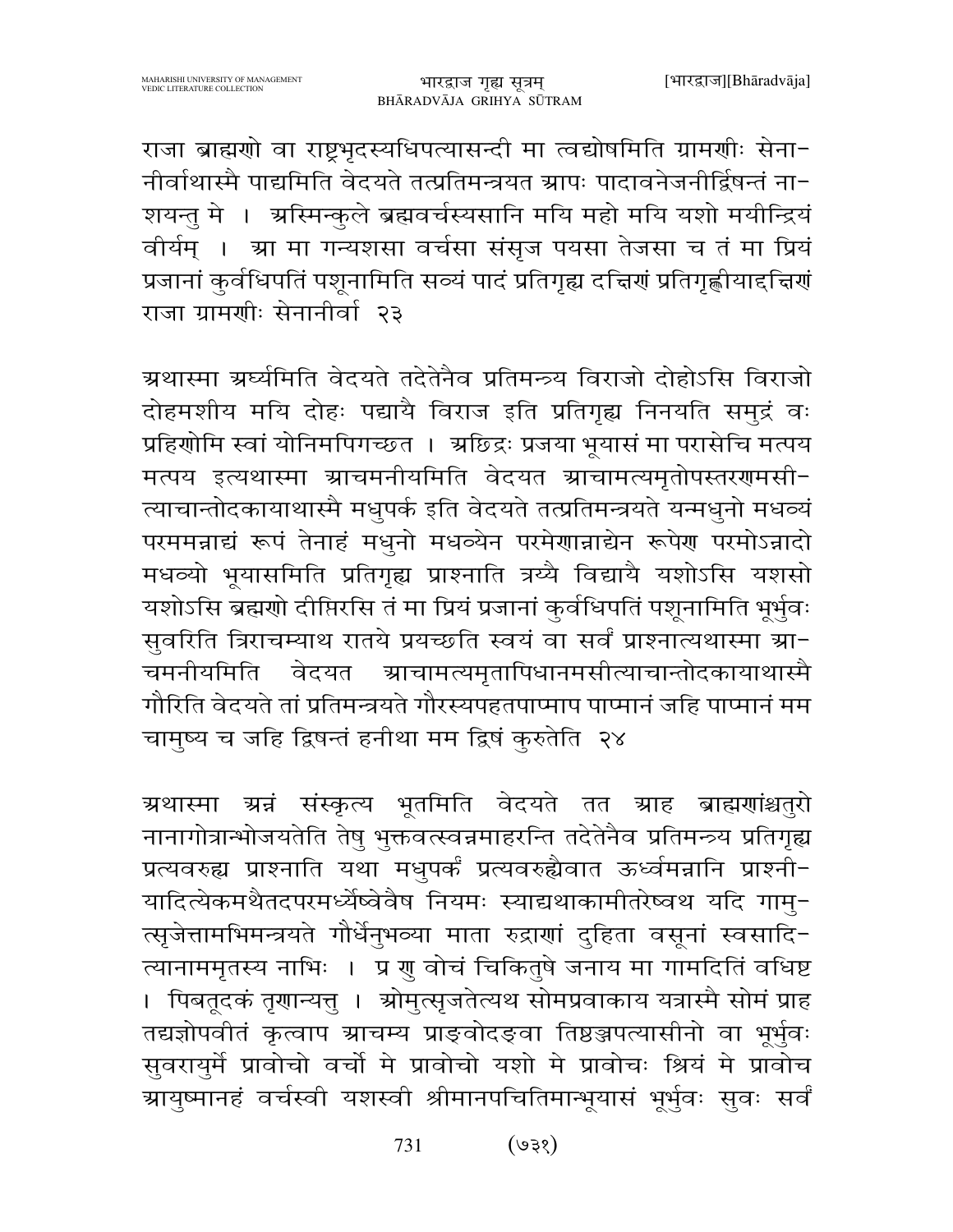भूयासमित्युक्त्वा प्रति वाचष्टे प्रति वां जानीत एतेनैव भूतप्रवाकायों तन्मा न्नायीत्यन्तेन २५

ग्रथास्मा ग्रन्नं सनिमित्वाभिमन्त्रयतेऽन्नमिव ते दृशे भूयासं वित्तमिव ते दृशे भूयासं श्रीरस्यर्वाच्याविशास्मान्संस्रवन्तु दिशो महीः समागच्छन्तु सूनृताः । सर्वे कामा अभियन्तु मा प्रिया अभिरत्तन्तु मा प्रियाः । यशोऽसि यशोऽहं त्वयि भूयासमसावित्यभिमन्त्र्यार्थं ब्रुवते व्यवजिहीर्षमाराः परायस्यावदाय जुहोति यदहं धनेन प्रपणं चरामि धनेन देवा धनमिच्छमानः । तस्मिन्सोमो रुचमादधात्वमिरीशान इन्द्रो बृहस्पतिश्च स्वाहेत्यथ संवादजयनं संवाद-मेष्यन्नात्तछत्रः सव्येन हस्तेन छत्रं समावृत्य दच्चिर्णेन फलीकरणमुष्टिं जुहोत्यवजिह्नक निजिह्नकाव त्वा हविषा यजे । तत्सत्यं यदहं वदाम्यधरो मदसौ वदात्स्वाहेति येन संवदते तमभिमन्त्रयत म्रा ते वाचमास्यां दद म्रा मनस्यां हृदयादधि । अङ्गादङ्गात्ते वाचमाददे यत्र यत्र ते वाङ्निहिता तां त म्राददे । तत्सत्यं यदहं वदाम्यधरो मत्पद्यस्वासाविति २६

यद्यस्मै सुभृत्याः प्रव्रजेयुरग्निमुपसमाधायेराड्वानि जुहुयादनु पोऽह्वदनुह्वयो निवृत्तो वो न्यवीवृतत् । ऐन्द्रः परिक्रोशो वः परिक्रोशतु सर्वतः । यदि मामतिमन्यध्वमदेवा देववत्तरम् । इन्द्रः पाशेन सित्वा वो मह्यमित्पुनरान-यादिति वदेद्वा खादिरं शङ्कं निहत्य नीललोहिताभ्यां सूत्राभ्यामपसव्यैस्त्रिः परिवेष्टयेदावर्तन वर्तयेत्यपि वै यदि दूरगा भवन्तीह हैव वर्तन्ते यं कामयेत नायं मत्पद्येतेति दच्चिणे पाणावभिपद्येत यस्मिन्भूतं च भव्यं च विश्वे देवाः समाहिताः । तेन गृह्णामि त्वामहं मह्यं गृह्णामि त्वामहं ब्रह्मणे त्वा गृह्णामीति न हैवास्मात्पद्यते यं कामयेत नायं मच्छिद्येतेत्यमावास्यां रात्रिं सुप्तं जीवविषणे स्वं मूत्रमानीयापसव्यैस्त्रिः परिषिञ्चन्परीयात्परि त्वा गिरेरमिहं परि भ्रातुः परि ष्वसुः । परि सर्वेभ्यो ज्ञातिभ्यः परिषीतः द्वेष्यसि ॥ शश्वत्परिकुपितेन सं-क्रामेणावछिदा । उलेन परिमीढोऽसि परिमीढोऽस्युलेनेति न हैवास्मात्पद्यते दीर्घसत्त्रमासिष्यमाराः २७

प्रवासमेष्यन्भार्यायाः परिदां करोति स्थूलाढारिका जीवचूर्णानि कारयि-त्वामावास्यायां रात्र्यां सुप्तायामुपस्थं प्रतिवपति सोमावास्य परिघमन्येभ्यः

> $($ ولا $)$ 732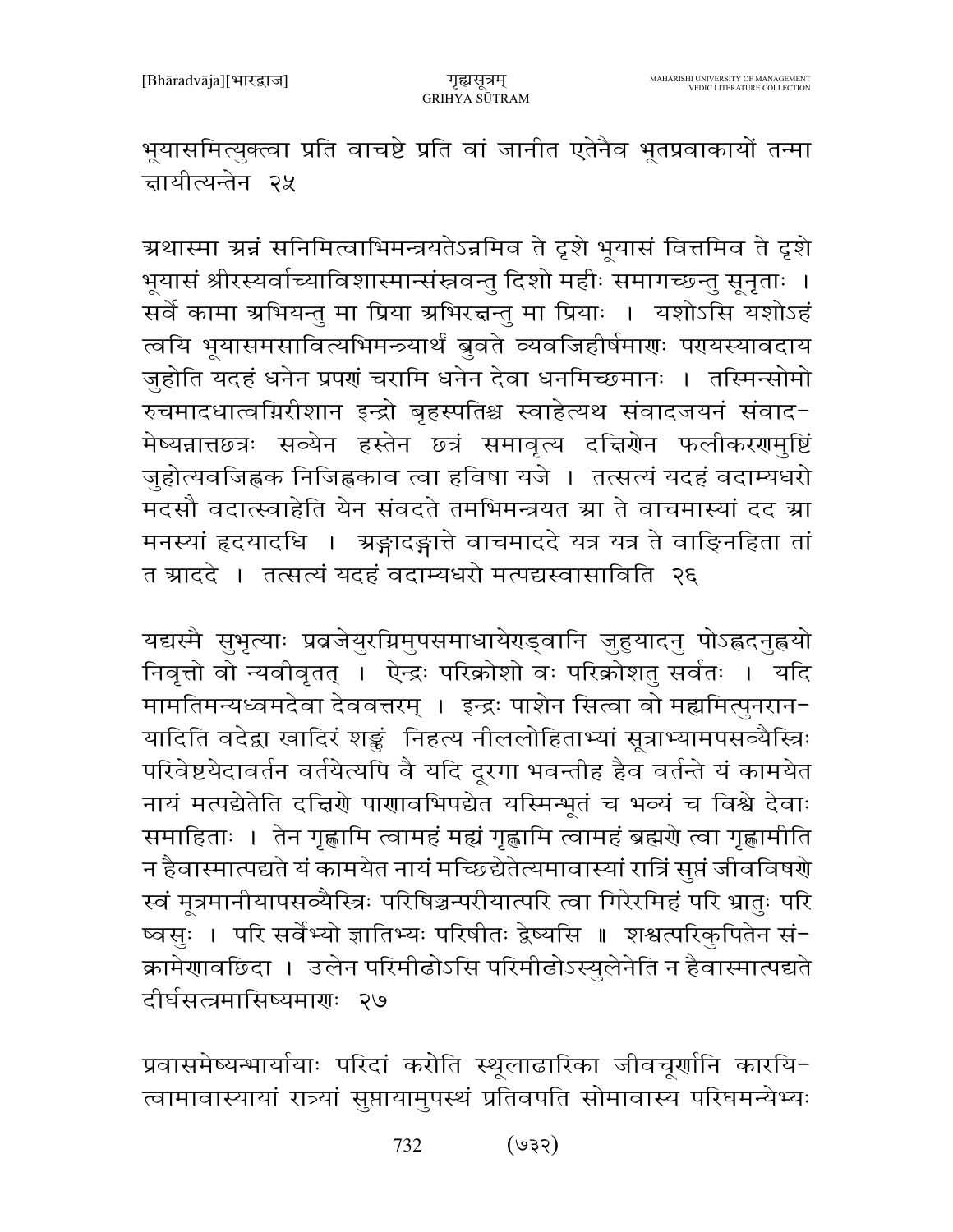पुरुषेभ्योऽन्यत्र मदिति यद्यस्यां बहुतयापीच्छन्ति न हैव सिध्यन्ति यदि कामयेत सिध्येयुरिति बभ्रुमूत्रेण पद्मालयस्वेत्येनां ब्रूयात्प्रवासमेष्यन्नामन्त्रयत इदं वत्स्यामः प्राण स्रायुषि वत्स्याम इत्यथैनमभिमन्त्रयत स्रा मन्द्रैरिन्द्र हरिभिर्याहि मयूररोमभिः । मा त्वा के चिन्नचेमुरिन्न पाशिनः । दधन्वेव ता इहि । प्राण ग्रायुषि वसासौ पृथिव्यामग्नौ प्रतितिष्ठ वायावन्तरित्ते सूर्ये दिवि यां स्वस्तिमग्निर्वायुः सूर्यश्चन्द्रमा ग्रापोऽनुसंचरन्ति तां स्वस्ति-मनुसंचरासौ । प्रच्यवस्व भुवस्पत इति प्रतिपद्य श्येनो भूत्वा परापतेत्यन्तेन यं कामयेत स्वस्त्ययं पुनरागच्छेदिति तमेतेन त्र्यूचेनान्वीचेत महि त्रीणा-मवोऽस्त्वितीहैव पुनरागच्छति यं कामयेत नायं पुनरागच्छेदिति तमन्वीचेत साकं य<del>द्</del>म प्रपतेत्येतयाथैनमभिमन्त्रयते परमां त्वा परावतमिन्द्रो नयतु वृत्रहा

। यतो न पुनरायसि शाश्वतीभ्यः समाभ्य इति न हैव पुनरागच्छति २८

अथ रथारोहणं यदि रथं लभत स्रापूर्यमाणपत्ते पुराये नत्तत्रे योज-यित्वास्थास्यन्पन्नसी अभिमृशति बृहदसीति दन्निणं रथंतरमसीत्युत्तरं वामदेव्यमसीति मध्यममश्वमास्थाय चक्रे संमाष्टर्यङ्कौ न्यङ्कावभित इत्यनु-वाकशेषेण यदि शमरथो भवति तद्यज्ञोपवीतं कृत्वाप म्राचम्य भूमि-मभिमृशतीह धृतिरिह स्वधृतिरिह रन्तिरिह रमतिरित्यथ हस्त्यारोहणं यदि हस्तिनं लभत स्रापूर्यमारणपत्ते पुराये नत्तत्रे कल्पयित्वाभ्युपविशतीदम− हममुमामुष्यायरणमिन्द्रस्य वज्रेणाभिविशाम्युत्तरोऽहं द्विषद्य इत्यथैनमभिक्रा− मयति वह काल वह श्रियं माभिवहेति समानं शमरथेन यद्यनुपस्तीर्यो स्थरिडल उपविशेत्तदनुमन्त्रयते नमः पृथिवीषदे रुद्राय वातेषवे रुद्राय नमो रुद्राय पृथिवीषद इति सर्पसृतौ सृजति नमः सर्पसृते रुद्राय वातेषवे रुद्राय नमो रुद्राय सर्पसृत इति शकृद्रीतौ जपति नमः शकृत्सदे रुद्राय वातेषवे रुद्राय नमो रुद्राय शकृत्सद इति यदि नवानि गोमयान्यन्तरातिक्रामेद्गोष्ठमसी-त्युक्त्वातिक्रामेत् २६

यदि चतुष्पथं समया ब्रजेत्तदनुमन्त्रयते नमः पृथिवीषदे रुद्राय वातेषवे रुद्राय नमो रुद्राय पृथिवीषद इति यदि श्मशानं समया बजेत्तदनुमन्त्रयते नमस्तत्सदे रुद्राय वातेषवे रुद्राय नमो रुद्राय तत्सद इति नदीमुद्रन्वतीं दृष्ट्वा जपति नमोऽप्सुषदे रुद्राय वातेषवे रुद्राय नमो रुद्रायाप्सुषद इति यद्येनं संवर्तवात

> $($ 53) 733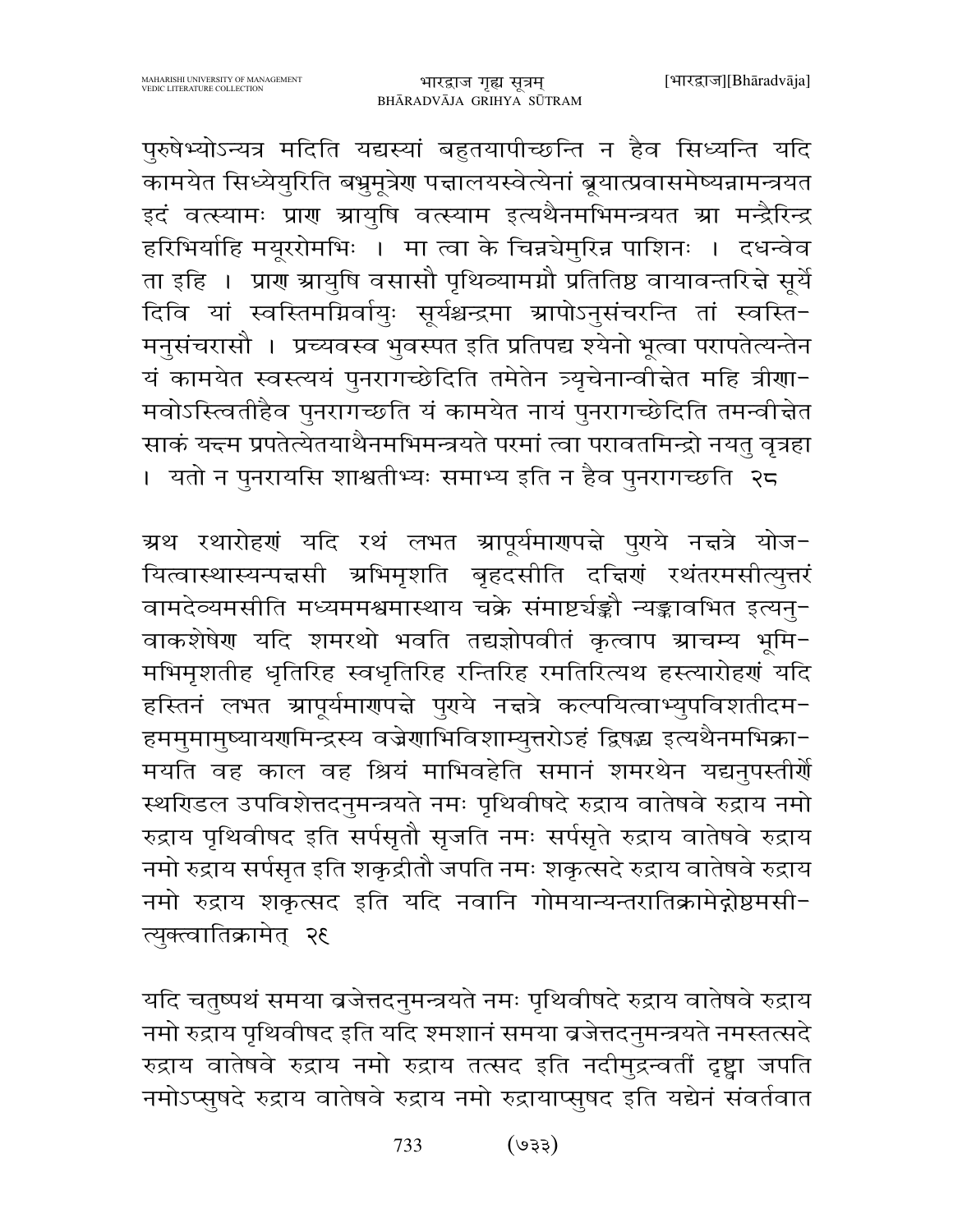ग्रागच्छेत्तदनुमन्त्रयते नमोऽन्तरित्तसदे रुद्राय वातेषवे रुद्राय नमो रुद्राया-न्तरिज्ञसद इति यद्येनं सिचोपसृजेत्तदनुमन्त्रयते सिगसि न सिगसि वज्रो नमस्ते ग्रस्तु मा मा हिंसीरित्यद्धिरभ्युन्नेद्यद्येनं वयोऽभिविन्निपेत्तदनुमन्त्रयते ये पद्मिणः प्रथयन्ति बिभ्यतो निर्ऋतैः सह । ते मा शिवेन तिग्मेन तेजसोन्दन्तु वर्चसेत्यद्भिरभ्युन्नेद्यद्येनं फलमभिनिपतेत्तदनुमन्त्रयते यदि वृत्तादभ्यपतत्फलं यद्यन्तरिज्ञात्तदु वायुरेव । यत्रास्पृत्तत्तनुवं यत्र वास स्रापो बाधन्तां निर्त्राृतिं पराचीरित्यद्धिरभ्युन्नेद्यद्येनमवर्षे प्रुषितमववर्षेत्तदनुमन्त्रयते दिवो नु मा बृहतो ग्रन्तरित्तादपां स्तोको ग्रभ्यपतच्छिवेन समिन्द्रियेण मनसाहमागां ब्रह्मणा क्लृप्तः सकृतेनेत्यज्ज्ञ्दिरभ्युन्नेत् ३०

चित्र्यं वनस्पतिं दृष्ट्वा जपत्यारात्ते श्रम्रिज्वलत्वारात्परशुरस्तु ते । निवाते त्वाभिवर्षतु जीव वर्षसहस्रं त्वम् । नमस्तेऽस्तु वनस्पते स्वस्ति मेऽस्तु वनस्पत इति प्राङ्घध्यंदिनात्त्वीरिणो वृत्तानुपस्पृशेन्नित्यं न्यग्रोधं च सर्वत्र स्वयंप्रज्वलितेऽग्नौ समिधावादध्यादुद्दीप्यस्व जातवेदोऽपघ्नन्निर्भृतिं मम पशूंश्च मह्यमावह जीवनं च दिशो दिशः स्वाहा । मा नो हिंसीर्जातवेदो गामश्वं पुरुषं पशुम् । अहिंसन्नग्न भ्रागहि श्रियं मयि परिपालय स्वाहे-त्याधायोपतिष्ठते नमो अग्निषदे रुद्राय वातेषवे रुद्राय नमो रुद्रायाग्निषद इत्यनुभवं परिभवं परिवादं परित्तवम् । दुःस्वप्नं दुरुदितं शकुनैस्तद्दिषद्यो दिशाम्यहम् । अनुभूतं परिभूतं शकुनैर्यदशाकुनम् । मृगस्य सृतमन्दराया तदिद्वषद्यो दिशाम्यहम् । परेशैतु पापशकुनिः परेशैतु परिज्ञवः । अज्ञिस्पन्दो दुःस्वप्न इष्टिरसंपद्यो नो द्वेष्टि तमृच्छत्वित्येतं मन्त्रं जपत्युपबाध उपबाधे च यथालिङ्गं सर्वत्रैवाप उपस्पृशेत् ३१

ग्र्रथैतान्यद्धतप्रायश्चित्तानि भवन्ति कुप्त्वां कपोत उपावेच्तीन्मध्वागार उपा− वेज्ञीत्स्थूणा व्यरौज्ञीद्वल्मीक उदेति सोऽहःज्ञान्तः प्रयतवस्त्रो ब्राह्मणसंभा-षोऽस्तमित स्रादित्येऽन्तरागारेऽग्निमुपसमाधाय जयाभ्यातानान्राष्ट्रभृत इति हुत्वैता ग्राहुतीर्जुहोति पूर्णा पश्चादिमं मे वरुण तत्त्वा यामि त्वं नो ग्रग्ने स त्वं नो ग्रग्ने त्वमग्ने ग्रयास्ययाश्चाग्नेऽस्यनभिशस्तीश्च यदस्य कर्मणोऽत्यरीरिचं प्रजापत इत्युत्तमां हुत्वा ब्राह्मणानन्नेन परिवेषयेदथैव पयसि स्थालीपाकः पौत्र्यः पशव्यः स्वर्ग्य स्रायुष्यः स्वयंभोज्यस्तेन यजेत सर्वेषु पर्वस्वौदुम्ब-

> $(s\xi e)$ 734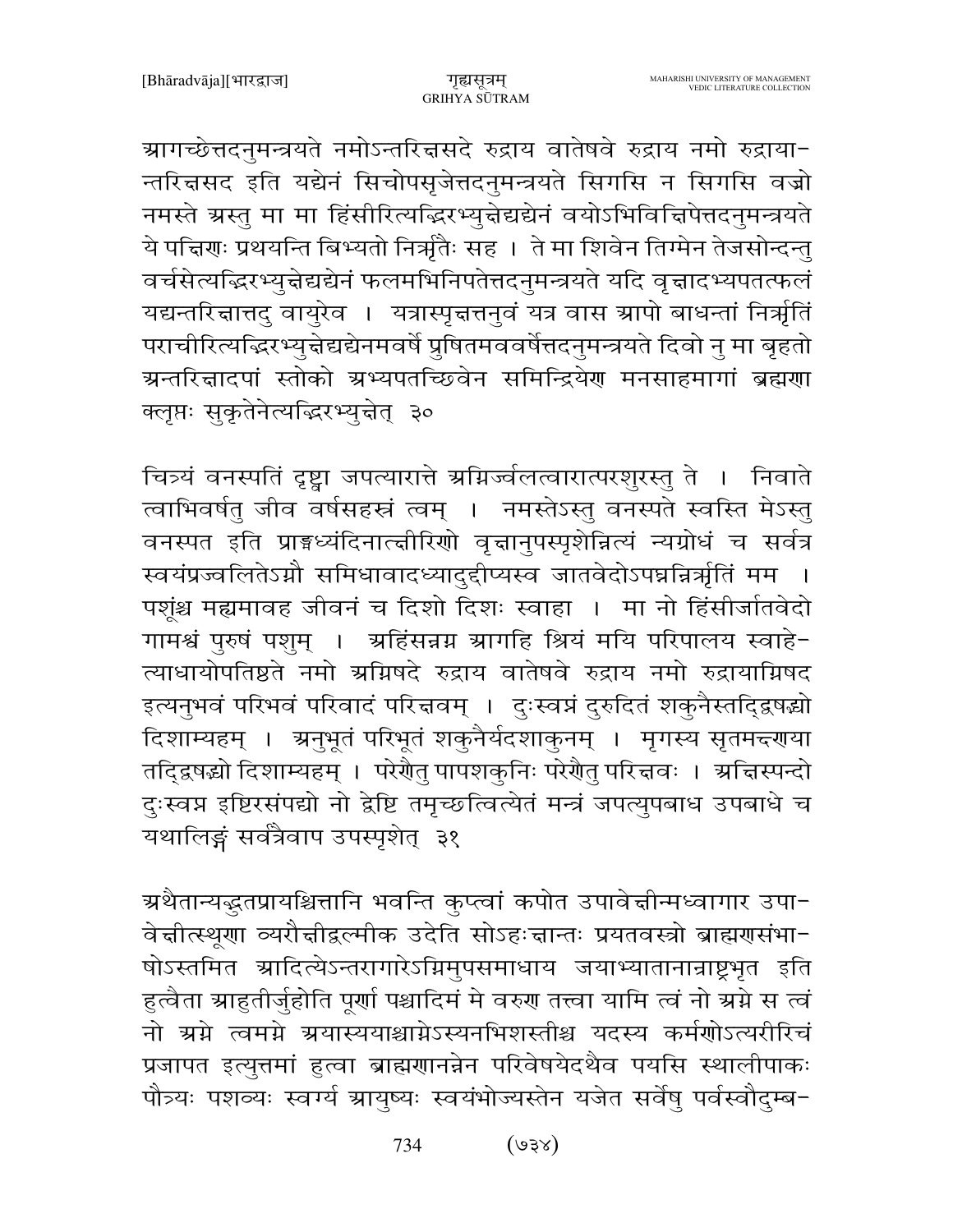रमिध्ममभ्याधायौदुम्बर्या दर्व्योपस्तीर्णाभिघारितं स्थालीपाकं जुहोति सहस्र-मेतु प्रथमं बभ्रूय यशसा सह । ग्रागत्य बभुः पिङ्गात्तः सहस्रेणावकाङ्गतु स्वाहा । दिशो दिशो जातवेदो मह्यं जीवनमावह । पशूनां विश्वरूपाणां यथाहं सुमते वसानि स्वाहा । देवानां संभृतो रसः प्राजापत्यं यशो महत् । जुहोम्यन्नानां रसमछिद्रा कीर्तिरस्तु मे स्वाहा । अग्नावग्निश्चरति प्रविष्ट ऋषीणां पुत्रोऽधिराजा एषः । स्वाहाकृत्य ब्रह्मणा ते जुहोमि मा देवानां मिथुया कर्भागधेयम् । मोऽस्माकं मोमुहद्भागधेयं स्वाहेति यथोपदेशं काम्यानि बलयश्च ३२

## इति भारद्वाजसूत्रे द्वितीयः प्रश्नः

एकाग्निर्द्वादशाहं विछिन्नः पुनराधेयः स एष स्रौपनायनिकोऽग्निरुक्तस्तस्य परिचर्या समिद्धिर्ब्रह्मचर्ये सायं प्रातर्यथोपदेशं स्नात स्रोषधीभिर्यथोपपन्नेन वान्नेन स्त्री चैवं भर्तरि प्रमीते पारिएग्रहर्णादूर्ध्वं पार्वणः पौर्णमा-स्याममावास्यायां वा रोहिरायां मृगशिरसि पुनर्वस्वोर्वा मध्यंदिन म्राद-धीतोद्धतेऽवोद्विते सिकतोपोप्ते परिश्रिते निदधाति याज्ञिकात्काष्ठादग्निं म-थित्वा लौकिकं वाहृत्य प्रगवेनाहरति ब्रह्मा प्रगवेन प्रसौत्यासीनो व्याहृतीभिः प्रणवेनादधाति भूर्भुवः सुवरों पृथिव्यां त्वामृत स्रादधामि सत्ये त्वामृत ग्रादधाम्यृते त्वामृत ग्रादधाम्यमृते त्वामृत ग्रादधामि विहाय दौष्कृत्यं साधुकृत्यमिति तत एतैः पृथिव्यां त्वामृत स्रादधामि सत्ये त्वामृत स्रादधाम्यृते त्वामृत स्रादधाम्यमृते त्वामृत स्रादधामीत्याज्येन चौषधीभिश्च शमनी-याभिरहुतीभिस्तिसृभिः शमयति या ते स्रग्ने पवमाना पशुषु प्रिया तनूर्या पू-थिव्यां याग्नौ या रथंतरे या गायत्रे छन्दसीदं ते तामवरुन्धे तस्यै ते स्वाहा । या ते ग्रग्ने पावकाप्सु प्रिया तनूर्यान्तरित्ते या वायौ या वामदेव्ये या त्रैष्टभे छन्दसीदं ते तामवरुन्धे तस्यै ते स्वाहा । या ते ग्रग्ने सूर्ये शुचिः प्रिया तनूर्या दिवि यादित्ये या बृहति या जागते छन्दसीदं ते तामवरुन्धे तस्यै ते स्वाहेति तिस्र ग्राश्वत्थीः समिधो घृतान्वक्ता ग्रादधात्यग्न ग्रायूंषि पवस इति तिसृभिः समुद्रादूर्मिर्मधुमा ँउदारदिति तिस्नः शमीमयीः प्रेद्धो ग्रग्ने दीदिहि पुरो न इत्यौदुम्बरीं विधेम ते परमे जन्मन्नग्न इति वैकङ्कर्ती तां सवितुर्वरेरायस्य चित्रामिति शमीमयीं ततस्तूंष्णीमौपासनं हुत्वा यास्ते ग्रग्ने घोरास्तनुवः स्त्रिक्च

> $($ ४६९) 735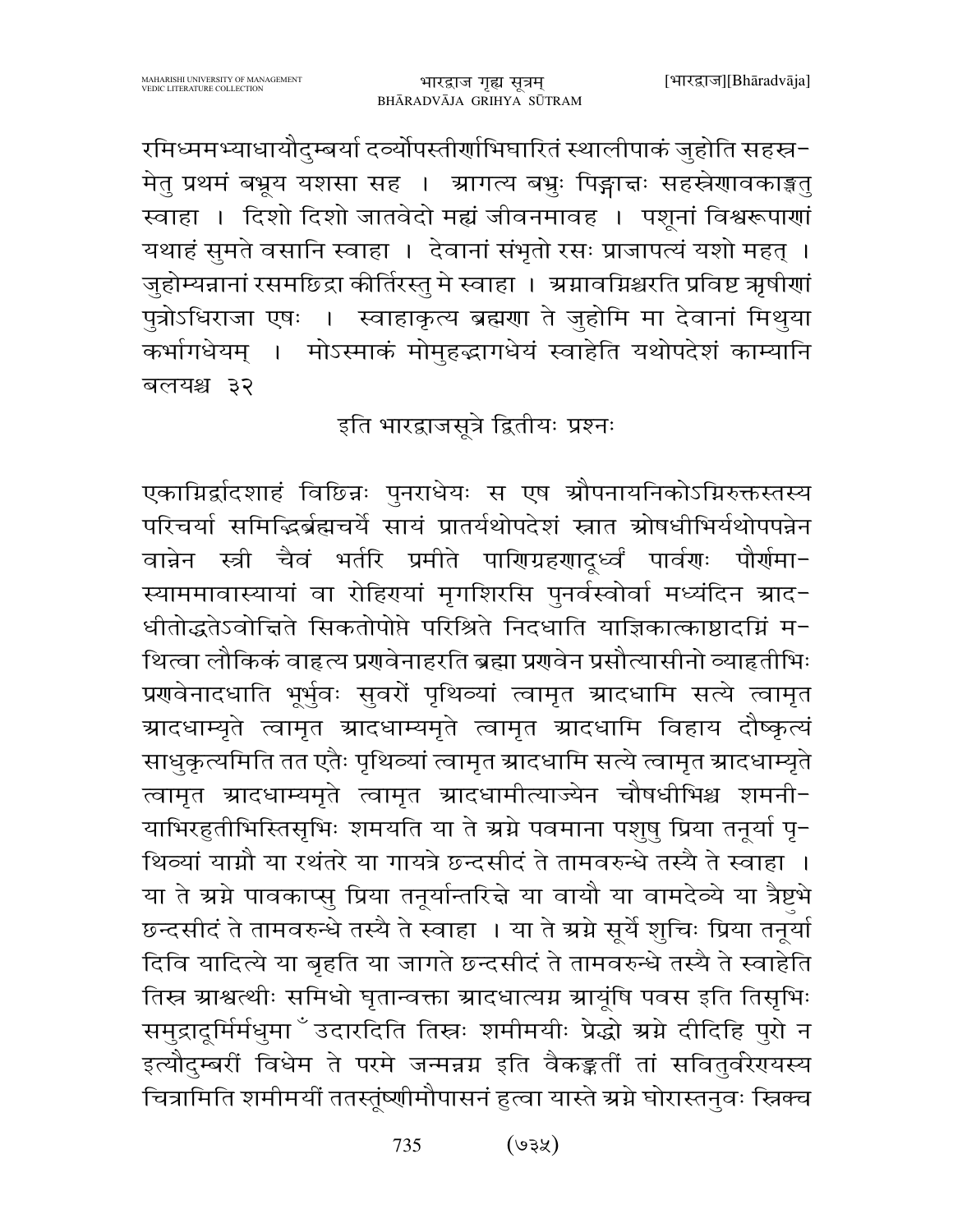स्नीहितिश्चेत्येताभ्यामनुवाकाभ्यामुपस्थाय समानं दार्विहोमिका परिचेष्टा दार्विहोमिकां परिचेष्टां कृत्वा १

ग्राज्यमधिश्रित्योत्पूय स्रुवं च जुहूं च निष्टप्य संमृज्य चतुर्गृहीतेन स्नुचं पूरयित्वा द्वादशगृहीतेन वा पूर्णाहुतिं जुहोति सप्त ते स्रग्ने समिधः सप्त जिह्वा इत्येतामनुद्रत्य स्वाहाकारेण जुहोति हुतायां पूर्णाहुतौ वरं ददाति धेनुं वासोऽनड्वाहं हिररयं वा स्नुचि चतुर्गृहीतं गृहीत्वा तिस्नस्तन्तुमतीर्जुहोति तन्तुं तन्वन्नुद्वध्यस्वाग्ने त्रयस्त्रिंशत्तन्तव इत्यपरं चतुर्गृहीतं गृहीत्वा चत-स्रोऽभ्यावर्तिनीर्जुहोत्यग्नेऽभ्यावर्तिन्नग्ने ग्रङ्गिरः पुनरूर्जा सह रय्येत्यपरं चतुर्गृ-हीतं गृहीत्वानुरूयां जुहोत्यन्वग्निरुषसामग्रमरूयदित्येतयापरं चतुर्गृहीतं गृ-हीत्वा मनस्वत्या जुहोति मनो ज्योतिर्जुषतामित्येतयापरं चतुर्गृहीतं गृहीत्वा प्राजापत्या जुहोति प्रजापतय इत्येतयापरं चतुर्गृहीतं गृहीत्वा व्याहृती-भिर्जुहोत्येकैकशः समस्ताभिश्च प्रत्येकं चतुर्गृहीतं जुहुयादित्येकं यथा समा-दिष्टमित्यपरं यथाकामी सर्वदर्विहोमेषु जयाभ्यातानान्राष्ट्रभूत इति हुत्वा २

एतस्मिन्नेवामावोदनं श्रपयित्वा चतस्रोऽन्नाहुतीर्जुहोत्यमये स्वाहामये पवमा-नाय स्वाहाग्नये पावकाय स्वाहाग्नये शुचये स्वाहेति नवेन च सस्ये सस्ये तत्रेमाभ्य स्राग्रयगदेवताभ्यः स्विष्टकृञ्चतुर्थीभ्यः स्विष्टकृत्पञ्चमीभ्यो वा जुहो-तीन्द्राग्निभ्यां स्वाहा विश्वेभ्यो देवेभ्यः स्वाहा सोमाय स्वाहा द्यावापृथिवीभ्यां स्वाहाग्नये स्विष्टकृते स्वाहेति पुरस्तात्स्विष्टकृत उपहोमं जुहोति शतायुधाय शतवीर्यायेति पञ्च ततो ब्राह्मणान्भोजयेद्यावज्जीवमेतमग्निं व्रोहिभिर्यवैर्वा सायं प्रातः परिचरत्यग्नये स्वाहेति सायं पूर्वामाहुतिं जुहोति प्रजापतये स्वाहेत्युत्तरां सूर्याय स्वाहेति प्रातः प्रजापतये स्वाहेत्युत्तरामथ यदि प्रयियासेत्प्रवसथकल्पो व्यारूयातः समित्समारोपणोपावरोहणमात्मन्यरगयोर्वा समित्समारोपणमेके समामनन्ति लौकिके चोपावरोहर्ग व्याख्यातमेकाग्निविधानं संतिष्ठत स्रौपा-सनकल्पः संतिष्ठत श्रौपासनकल्पः ३

ग्र्रथातो ब्रतादेशविसर्जने व्यारूयास्यामः पर्वरप्युदगयन स्रापूर्यमार्णपत्ते पुराये नद्मत्रेऽग्नेरुपसमाधानाद्याज्यभागान्ते होतृभ्यः स्वाहा प्रजापतये स्वाहा विश्वेभ्यो देवेभ्यः स्वाहा स्वयंभुवे स्वाहेति होतृषु सांहितीभ्यो देवताभ्य

> $(35e)$ 736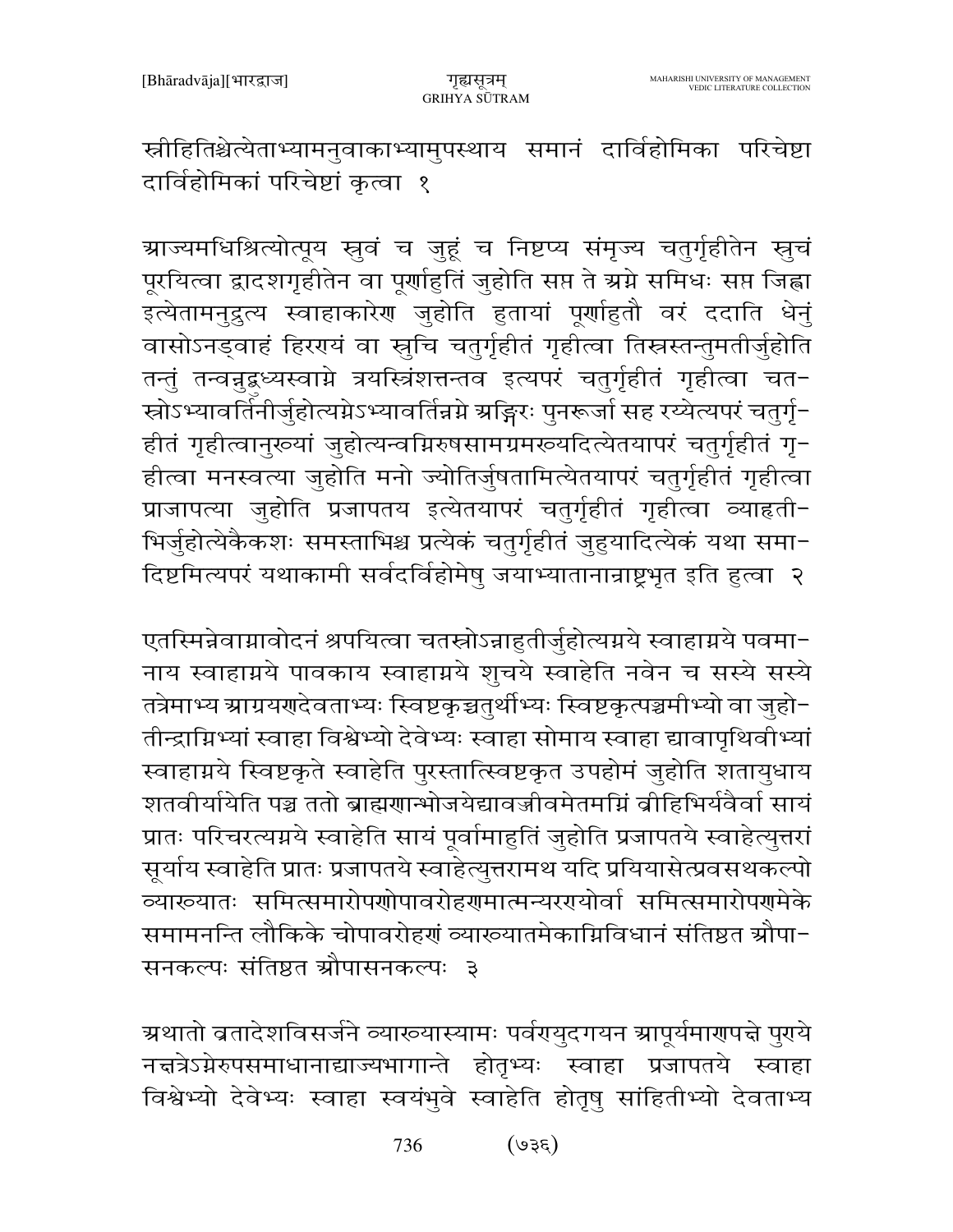उपनिषद्धः स्वाहा वारुणीभ्यो देवताभ्य उपनिषद्धः स्वाहा सर्वाभ्यो देवताभ्य उपनिषद्धः स्वाहेत्युपनिषत्सु चतस्रः पालाशीः समिधो घृतान्वक्ता स्रादधाति याज्ञिकानां वा वृत्ताराामन्यतमस्याग्ने ब्रतपते होतृभ्यो बतं चरिष्यामि तच्छकेयं तन्मे राध्यतां स्वाहा । वायो ब्रतपत स्रादित्य ब्रतपते ब्रतानां ब्रतपते होतृभ्यो बतं चरिष्यामि तच्छकेयं तन्मे राध्यतां स्वाहेत्युपनिषत्सूपनिषद्धो बतं चरिष्यामि तच्छकेयं तन्मे राध्यतां स्वाहेति चित्तं च चित्तिश्चेति जयादि प्रतिपद्यते परिषेचनान्तं कृत्वाथैनं संशास्ति ब्रह्मचार्यसि समिध श्राधेह्य-पोऽशान कर्म कुरु मा दिवा सुषुप्था भिन्नाचर्यं चराचार्याधीनो वेदमधीष्वेति  $\overline{\mathsf{x}}$ 

चत्वारिंशतमष्टौ चतुर्विंशतिरेव वा सर्वदैव ब्रह्मचर्यं ग्रहणान्तं वा वर्षाणि द्वादशावरार्ध्यमित्यपरं संवत्सरमेतद्व्वतं चरेत्संवत्सरे पर्यवेतेऽग्नेरुपसमा-धानाद्याज्यभागान्ते यन्म ग्रात्मनो मिन्दाभूत्पुनरग्निश्चन्नुरदादिति द्वे मिन्दाहुती जुहोति पूर्ववत्प्रधानाहुतीर्हुत्वा बतपतिभ्य स्राधापयत्यग्ने बतपते होतृभ्यो बतमचारिषं तदशकं तन्मेऽराधि स्वाहा । वायो ब्रतपत स्रादित्य ब्रतपते बतानां बतपते होतृभ्यो बतमचारिषं तदशकं तन्मेऽराधि स्वाहेत्युपनि-षत्सूपनिषद्धो ब्रतमचारिषं तदशकं तन्मेऽराधि स्वाहेति चित्तं च चित्तिश्चेति जयादि प्रतिपद्यते परिषेचनान्तं कृत्वाथैनं ब्रतान्तेऽध्यापयते श्रावयते वा महा होतार उपनिषद इति संतिष्ठते ब्रतादेशविसर्जने संतिष्ठते ब्रतादेशविसर्जने ५

ग्र्रथातोऽवान्तरदीचां व्याख्यास्यामः पर्वरायुदगयन स्रापूर्यमारणपचे पुराये नचत्रेऽपराह्णे केशश्मश्रू वापयित्वा प्राचीमुदीचीं वा दिशमुपनिष्क्रम्य खिलेऽछदिर्दर्शेऽग्निमुपसमाधाय संपरिस्तीर्य पूर्ववदुपाकृत्य मदन्तीरुपस्पृश्य प्रथमेनानुवाकेन शान्तिं कृत्वा चतस्र स्रौदुम्बरीः समिधो घृतान्वक्ता स्रादधाति पृथिवी समिदित्येतैर्मन्त्रैरथ देवता उपतिष्ठतेऽग्ने बतपते शुक्रियं बतं चरिष्यामि तच्छकेयं तन्मे राध्यतां वायो ब्रतपत ग्रादित्य ब्रतपते ब्रतानां ब्रतपते शुक्रियं बतं चरिष्यामि तच्छकेयं तन्मे राध्यतामित्यथैनं सर्वेषामनुवाकानां प्रभृती-रभिव्याहारयति प्रथमोत्तमयोर्वा जयादि प्रतिपद्यते परिषेचनान्तं कृत्वा मदन्तीरुपस्पृश्योत्तमेनानुवाकेन शान्तिं कृत्वा ततः संमीलयति वाचं च यच्छत्यथास्याहतेन वाससा शिरः संमुखं वेष्टयत्यस्तमित स्रादित्ये ग्रामं

> $(e/\varepsilon e)$ 737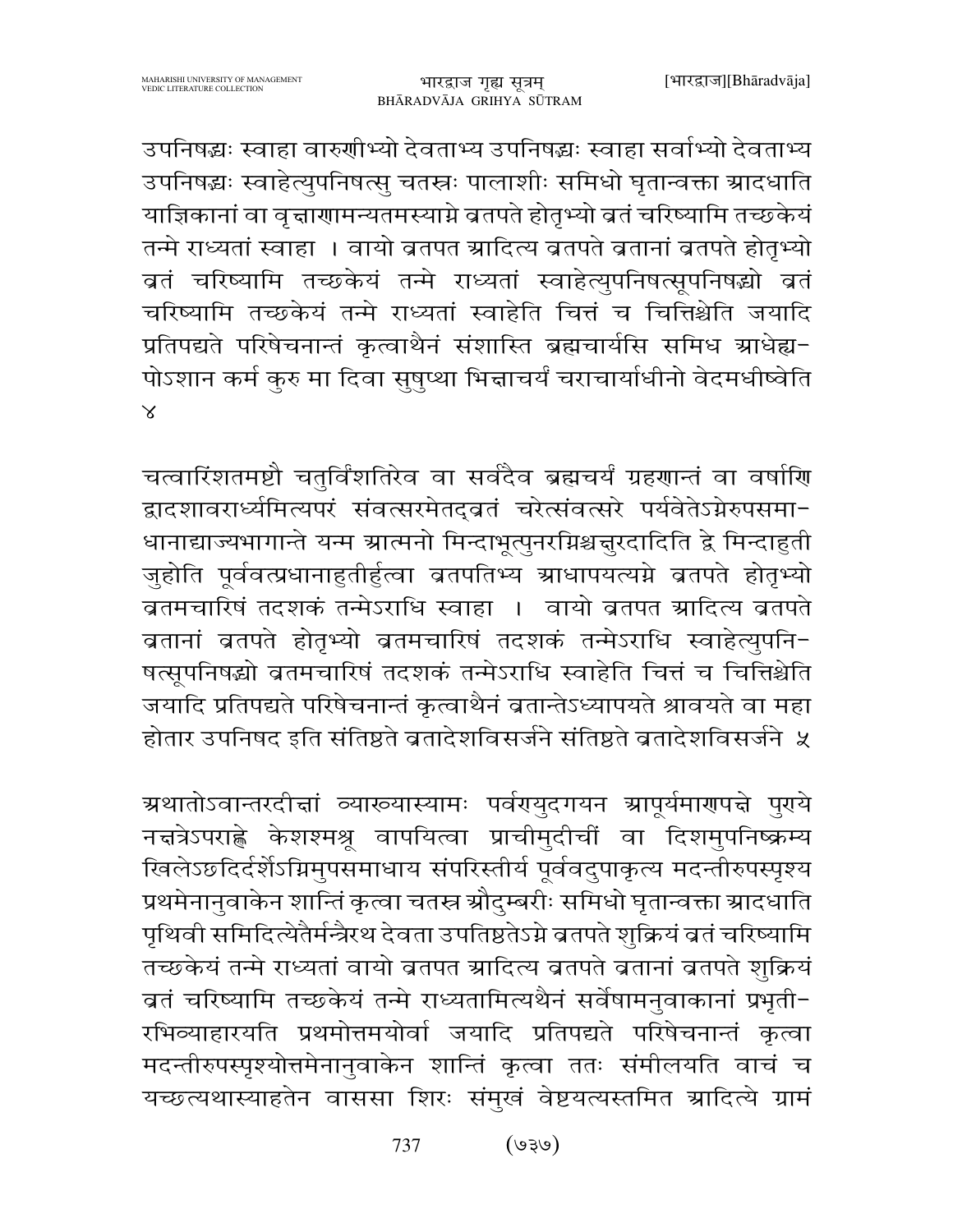प्रपादयति वाग्यत एतां रात्रिं तिष्ठत्यास्ते वा श्वो भूते खिलेऽछदिर्दर्शेऽग्नि-मुपसमाधाय संपरिस्तीर्याथास्य षट्त्रयमभिविदर्शयति सप्ततयमित्येकेऽग्नि-मादित्यमुदकुम्भमश्मानं वर्त्स महानम्नां हिरएयं सप्तममपि वादितस्त्रीराय-मिविदर्शयति तत स्रादित्यमुपतिष्ठते वयः सुपर्णा इत्येतयात्रैतद्वासो गुरवे दत्त्वाथास्य ब्रह्मचर्यमधि नित्ये न नक्तं भुञ्जीत यदि भुञ्जीतापज्वलितं भुञ्जीत न मृन्मयं प्रति धयीत न स्त्रिया न शूद्रेण सम्भाषेत न चक्रीवन्तमारोहेन्न कृप− मवरोहेन्नोपानहौ न छत्रं धारयीत न समाजमीन्नेत न हर्म्याणि न शरीराणि न शवं नान्तावसायिनम ६

संवत्सरमेतदुबतं चरेत्संवत्सरे पर्यवेते खिलेऽछदिर्दर्शेऽग्नेरुपसमाधानाद्या-ज्यभागान्ते द्वे मिन्दाहुती हुत्वा पूर्ववत्प्रधानाहुतीर्जुहुयान्मदन्तीरुपस्पृश्य प्रथमेनानुवाकेन शान्तिं कृत्वा तत स्रावृत्तैः पृथिवी समिदित्येतैर्मन्त्रैश्चतस्र स्रोदुम्बरीः समिध स्राधायावृत्तैर्देवता उपतिष्ठतेऽथैनं सर्वेषामनुवाकानां प्रभृ− तीरभिव्याहारयति प्रथमोत्तमयोर्वोत्तमेन शान्तिं कृत्वा जयादि प्रतिपद्यते परिषेचनान्तं कृत्वाथैनं संशास्ति ब्रह्मचार्यसीत्याद्यन्तावसायिनमित्यन्तं पूर्ववदादेशः ७

ग्र्रथात उपाकरणविसर्जने व्याख्यास्यामः श्रवणापत्त स्रोषधीषु जातासु हस्तेन पौर्णमास्यां वोपाकर्माग्नेरुपसमाधानाद्याज्यभागान्ते काराडर्षीन्जुहोति का-राडनामानि वा प्रजापतये काराडर्षये स्वाहेति प्राजापत्यानां प्रजापतये स्वाहेति वा सोमाय काराडर्षये स्वाहेति सौम्यानां सोमाय स्वाहेति वाग्नये काराडर्षये स्वाहेत्याग्नेयानामग्नये स्वाहेति वा विश्वेभ्यो देवेभ्यः काराडर्षिभ्यः स्वाहेति वैश्वदेवानां विश्वेभ्यो देवेभ्यः स्वाहेति वा स्वयंभुवे स्वाहेति सर्वेषां सदसस्पतिर्द्वितीयस्त्रीनादितोऽनुवाकानधीयन्ते काराडादीन्वा सर्वांस्त्र्यह-मेकाहं वाज्ञाम्येताथाधीयीत मासं प्रदोषे नाधीयीत तैषीपज्ञस्य रोहिरायां पौर्णमास्यां वोत्सर्गोऽपि वा माघ्यां सहान्तेवासिभिः प्राचीमुदीचीं वा दिश-मुपनिष्क्रम्य यत्रापः सुखावगाहा ग्रवकिन्यः शंखिन्यस्तत्र गत्वापो हि ष्ठा मयोभुव इति तिसृभिर्हिरगयवर्णाः शुचयः पावका इति चतसृभिः पवमानः सुवर्जन इत्येतेनानुवाकेन मार्जयित्वा ८

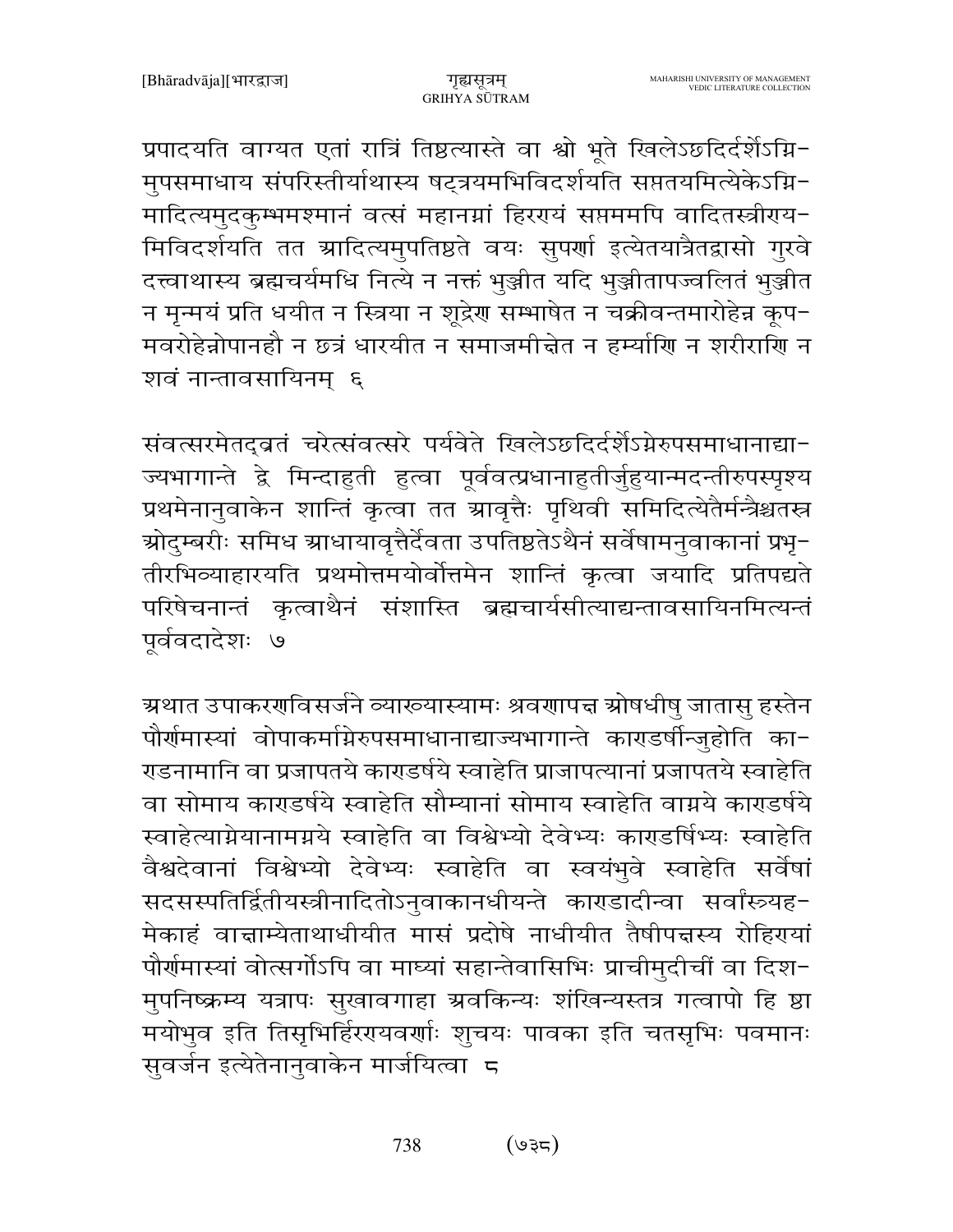ग्रघमर्षणेन त्रीन्प्राणायामान्धारयन्त्यृतं च सत्यं चाभीद्धात्तपसोऽध्यजायत । ततो रात्रिरजायत ततः समुद्रो अर्र्णवः

समुद्रादर्णवादधि संवत्सरो अजायत ग्रहोरात्राणि विदधद्रिश्वस्य मिषतो वशी

सूर्याचन्द्रमसौ धाता यथापूर्वमकल्पयत् दिवं च पृथिवीं चान्तरित्तमथो सुवरिति

दर्भानन्योऽन्यस्मै प्रदायाथासनानि कल्पयन्ते ब्रह्मणे प्रजापतयेऽग्नये बृहस्पतये वायवे सूर्याय चन्द्रमसे नत्तत्रेभ्य इन्द्राय राज्ञे सोमाय राज्ञे यमाय राज्ञे वरुणाय राज्ञे वैश्रवणाय राज्ञे रुद्राय स्कन्दाय विष्णवेऽश्विभ्यां धन्वन्तरये वसुभ्यो रुद्रेभ्य स्रादित्येभ्यो विश्वेभ्यो देवेभ्यः साध्येभ्य ऋभुभ्यो भृगुभ्यो मरु-झोऽथर्वभ्योऽङ्गिरोभ्य इति गणानाम् ६

विश्वामित्राय जमदग्नये भरद्वाजाय गौतमायात्रये वसिष्ठाय कश्यपायारुन्धत्यै कल्पयामीति दच्चिणतोऽगस्त्याय कल्पयन्त्युत्तरतः कृष्णद्वैपायनाय जातूक-र्णाय तरुन्नाय बृहदुक्थाय तृगबिन्दवे सोमश्रवसे सोमशुष्मिर्गे वाजश्रवसे वाजरताय वर्मिणे वरूथिने सत्ववते हर्यज्वने वामदेवायोदमयायर्णंज-यायर्तंजयाय कृतंजयाय धनंजयाय बभ्रवे त्र्यरुणाय त्रिवर्षाय त्रिधातवेऽश्व-यज्ञाय पराशराय वसिष्ठायेन्द्राय मृत्यवे कर्त्रे त्वष्ट्रे धात्रे विधात्रे सवित्रे सुश्रवसे सत्यश्रवसे सावित्र्यै छन्दोभ्य ऋग्वेदाय यजुर्वेदाय सामवेदायाथर्वाङ्गिरोभ्य इतिहासपुरार्गेभ्यः सर्पदेवजनेभ्यः सर्वभूतेभ्यश्च कल्पयामीति १०

दच्चिणतः प्राचीनावीती वैशम्पायनाय फलिङ्गवे तित्तिरय उखायात्रेयाय पदकाराय कौरिडरमयाय वृत्तिकाराय करावाय बोधायनाय भरद्राजाय सूत्रकारायापस्तम्बाय सर्वेभ्यः सूत्रकारेभ्य स्राचार्येभ्यः ऋषिभ्यो वानप्रस्थेभ्य ऊर्ध्वरेतोभ्य एकपत्नीभ्यश्च कल्पयामीति यथास्वं पितृभ्यश्च कल्पयन्ति मातामहेभ्यश्च पृथक्पृथगित्येतैरेव नामधेयैर्गन्धपुष्पधूपदीपान्नफलोदकैरमष्मै नमोऽमुष्मै नम इति गन्धपुष्पधूपदीपैरमुष्मै स्वाहामुष्मै स्वाहेत्यन्नेनामुं तर्पया-

> $(3\xi)$ 739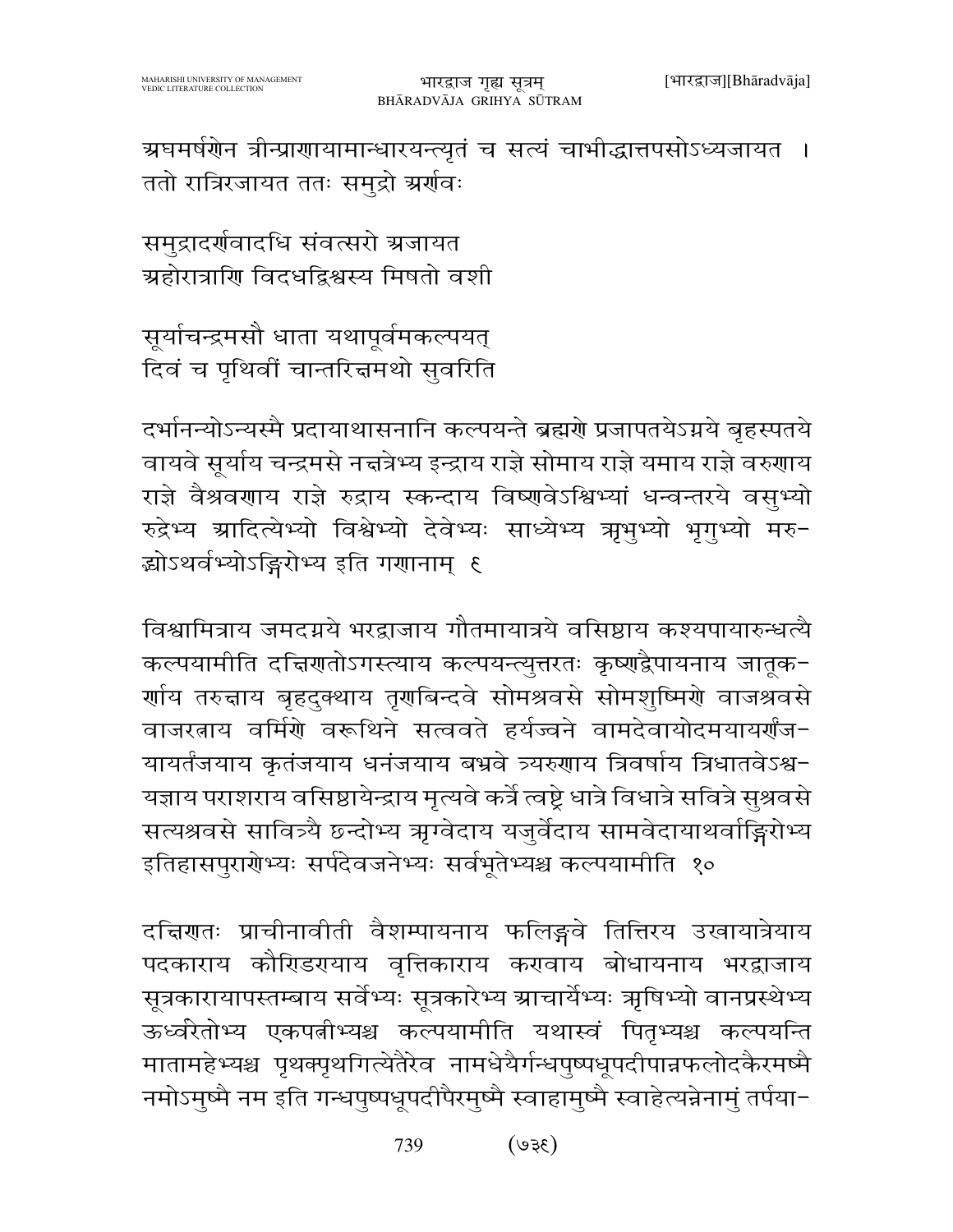म्यमुं तर्पयामीति फलोदकेनात्र नमस्यन्ति त्रीनादितोऽनुवाकानधीयन्ते का-राडादीन्वा सर्वान्क्राराडात्काराडात्प्ररोहन्तीति द्वाभ्यामुदकान्ते दूर्वा रोपय-न्त्यथोदधिं कुर्वन्त्युन्नम्भय पृथिवीमिति हस्तेन संसर्गास्त्रिरुद्विध्या तमितोराजिं धावन्त्येवं पारायगसमाप्तावनश्नत्पारायगमधीत्यैतत्कुर्वन्त्युदकान्ते दूर्वारो-पणोदधिधावनवर्जं प्रत्येत्य गृहान्ब्राह्मणान्भोजयेदपूपैर्धानाभिः सक्तुभिरोदने-नेत्येवमेवाद्धिरहरहर्देवानृषीन्पितृंश्च तर्पयेत्तर्पयेत् ११

सर्वेषु पाकयज्ञेषु स्त्रियाश्चानुपेतस्य बलिमन्त्रो न विद्यतेऽपि वा स्त्री जुहूयान्मन्त्रवर्जं न चानुपेत उपेतो व्याख्यातो गृहपेधिनो यदशनीयस्य होमा बलयश्च स्वर्गपुष्टिसंयुक्तास्तेषां मन्त्राणामुपयोगे द्वादशाहमधःशय्या ब्रह्मचर्यं चारलवरणबर्जनं चोत्तमस्यैकरात्रमुपवासः स्त्री वैश्वदेवं निर्वपेद्युक्तो वा स्वयं निर्वपेद्देवस्य त्वा सवितुः प्रसवेऽश्विनोर्बाहुभ्यां पृष्णो हस्ताभ्यां विश्वेभ्यो देवेभ्यो जुष्टं निर्वपामीति त्रिर्यजुषा तूष्णीं चतुर्थं पत्नी प्रयता फलीकरोति पत्नचा उपदिशति प्रद्मालितपाणिपादाधिश्रयीत शृतं वेदयीत भूतमिति भर्तुः प्रति-वेदयते तत्सुभृतं विराडन्नं तन्मा ज्ञायीति वचनमभिघार्योद्वास्य प्रतिष्ठित-मभिघार्योपरिष्टादद्भिर्मार्जयित्वाधस्ताद्गोमयेन नात्रेध्माबर्हिर्भवति नाघारौ ना− ज्यभागौ व्याहृतीभिश्चतस्त्रः समिधोऽभ्याधाय परिषिच्य हस्तेन जुहोत्यग्नये स्वाहा सोमाय स्वाहा प्रजापतये स्वाहा धन्वन्तरये स्वाहा ध्रुवाय स्वाहा ध्रुवाय भौमाय स्वाहा ध्रुवचितये स्वाहाच्युतचितये स्वाहा विश्वेभ्यो देवेभ्यः स्वाहा सर्वाभ्यो देवताभ्यः स्वाहाग्नये स्वाहाग्नयेऽमवते स्वाहाग्नयेऽन्नादाय स्वाहाग्नये स्विष्टकृते स्वाहेति व्याहृतीभिर्जुहोत्येकैकशः समस्ताभिश्च मा नस्तोके तनये मा न ग्रायुषि मा नो गोषु मा नो ग्रश्वेषु रीरिषः । वीरान्मा नो रुद्र भामितो वधिर्हविष्मन्तो नमसा विधेम ते स्वाहा । कामाय स्वाहा मन्यवे स्वाहेत्यथ परिषिञ्चति मन्त्रांश्च संनमति १२

ग्रपरेणाम्निं हस्तेन परिमृज्य धर्माय स्वाहाधर्माय स्वाहा ध्रुवाय स्वाहा चयाय स्वाहेत्यन्नं प्राणः प्रजापतिः परमेष्ठिने स्वाहेत्युखायामद्धः स्वाहा वरुणाय स्वाहेत्युदधान्यां रुद्रारायै स्वाहा रुद्राय स्वाहेति रुद्रारायां भूः स्वाहेति सर्व-देवताभ्योऽन्तरिन्नाय स्वाहौषधिवनस्पतिभ्यः स्वाहेति मध्येऽगारे कामाय स्वाहेति शयनदेशे वनस्पतिभ्यः स्वाहेति स्थूणादेश स्रोषधिवनस्पतिभ्यः

> $(\infty)$ 740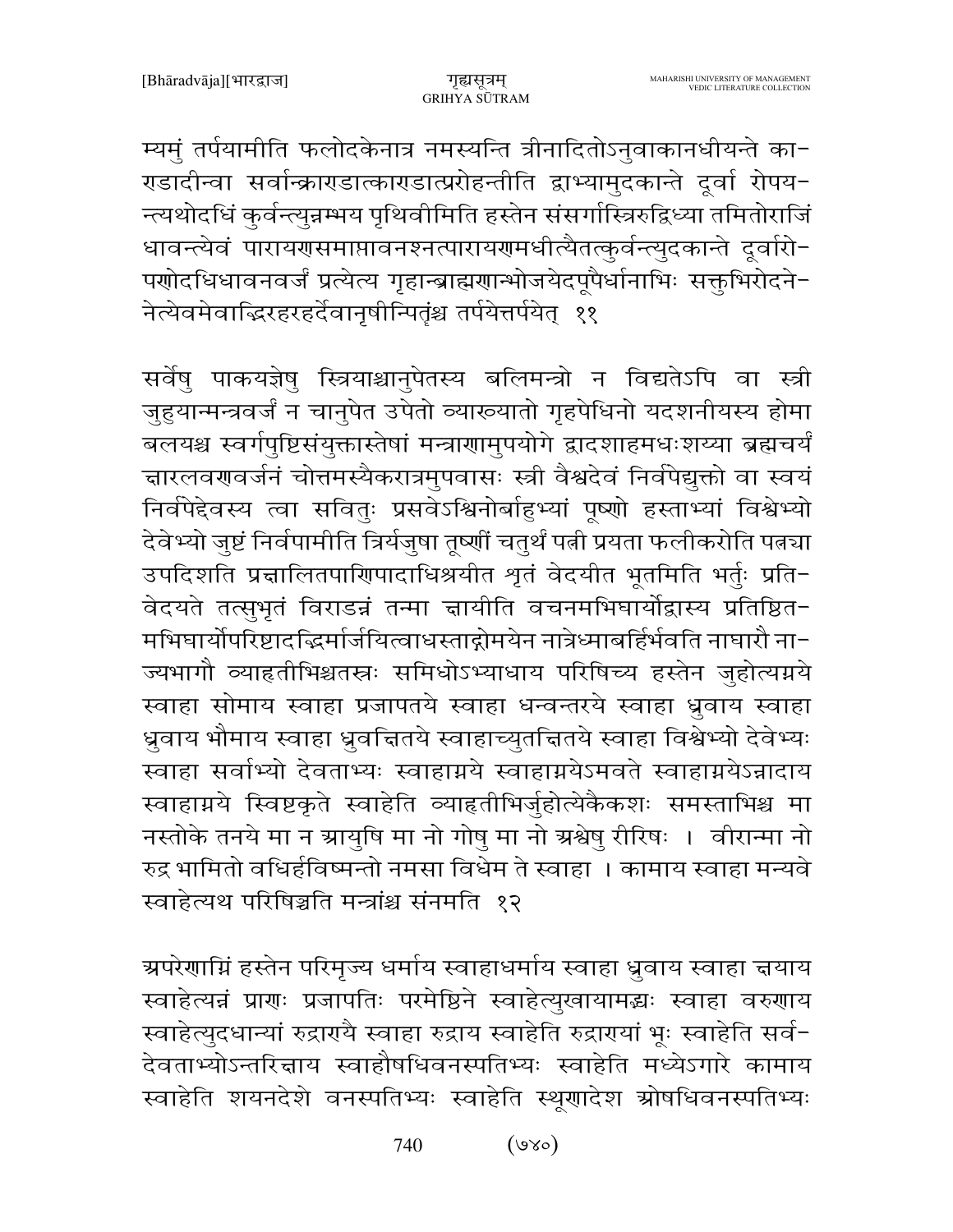स्वाहेति स्थूणाराजयोर्गृह्याभ्यः स्वाहा गृहपतिभ्यः स्वाहावसानेभ्यः स्वाहा-वसानपतिभ्यः स्वाहेत्युत्तरपूर्वे देशे भूतेभ्यः स्वाहेत्युद्धाटे यदेजति जगति यच्च चेष्टति नाम्नो भागो यन्नाम्ने स्वाहेति संवदान्यामथ देहल्यां मरुद्धः स्वाहेति मध्ये धात्रे स्वाहा विधात्रे स्वाहेति द्वयोर्वाहयोर्गृहादुपनिष्क्रम्याह्ने स्वाहा रात्र्यै स्वाहेत्यथोपलब्धे पिङ्मारायै स्वाहा पिङ्मारायै स्वाहेति पिङ्मारायां विष्णवे स्वाहा विष्णवे स्वाहेत्युलूखलमुसलेऽनसे स्वाहेति शकटे सोमाय स्वाहेति धान्ये श्रियै स्वाहा पुष्टचै स्वाहेति धान्यनिचतेऽथ प्रदत्तिर्णं बलिं निनयति प्राच्ये दिशे स्वाहा दत्तिणायै दिशे स्वाहा प्रतीच्यै दिशे स्वाहोदीच्यै दिशे स्वाहोध्वांयै दिशे स्वाहाग्नेय्यै दिशे स्वाहा नैर्ऋत्यै दिशे स्वाहा वायव्यै दिशे स्वाहैशान्यै दिशे स्वाहा ब्रह्मणे स्वाहा प्रजापतये स्वाहेति मध्ये १३

इन्द्राय स्वाहेन्द्रपुरुषेभ्यः स्वाहेति पुरस्ताद्यमाय स्वाहा यमपुरुषेभ्यः स्वाहेति दचिरणतो वरुणाय स्वाहा वरुणपुरुषेभ्यः स्वाहेति पश्चात्सोमाय स्वाहा सोमपुरुषेभ्यः स्वाहेत्युत्तरतोऽग्नये स्वाहेति पुरस्ताद्यमाय स्वाहेति दचिरणतो वरुणाय स्वाहेति पश्चात्सोमाय स्वाहेत्युत्तरतः सप्तर्षिभ्यः स्वाहा सर्वभूतेभ्यः स्वाहेत्युत्तरपूर्वे देशेऽथ दच्चिणतः प्राचीनावीती जुहोति पितृभ्यः स्वधा नमः पितामहेभ्यः स्वधा नमः प्रपितामहेभ्यः स्वधा नमो मातामहेभ्यः स्वधा नमो मातुः पितामहेभ्यः स्वधा नमो मातुः प्रपितामहेभ्यः स्वधा नम इति त्रीननुगेभ्यः स्वधा नम इति मध्येऽप उपस्पृश्योत्तरतो यज्ञोपवीती जुहोत्यृग्वेदाय स्वाहा यजुर्वेदाय स्वाहा सामवेदाय स्वाहाथर्ववेदाय स्वाहाथर्वाङ्गिरोभ्यः स्वाहे-तिहासपुरार्णभ्यः स्वाहा सर्वदेवजनेभ्यः स्वाहा सर्वभूतेभ्यः स्वाहेत्यथोर्ध्वं बलिं निनयति ये भूताः प्रचरन्ति दिवा बलिमिच्छन्तो वितुदस्य प्रेष्याः । तेभ्यो बलिं पुष्टिकामो हरामि मयि पुष्टिं पुष्टिपतिर्दधातु स्वाहेति नक्तं बलिमिच्छन्त इति रात्र्यामथार्केर्णैकपर्णेन बलिम् निनयति येषां न माता पचते येषां रात्र्यां समागमम् । तेषामहं तु भूतानां पिराडं दास्याम्ययाचितः । भये मेऽभयमस्तु दुर्भिन्ने च सुभिन्नगम् । जननमारके मृत्युजातिप्राये च काल्यतां स्वाहेति पात्रसंत्तालनं निनयति निशि श्रितेभ्यः स्वाहा रुद्राय स्वाहेति वा वैश्वदेवं हुत्वातिथिमाकाङ्गेतागोदोहनकालमग्रं वोद्धत्य निदध्याद्यज्ञो वा एष पञ्चमो यदतिथिः १४

> $(s<sub>k</sub>)$ 741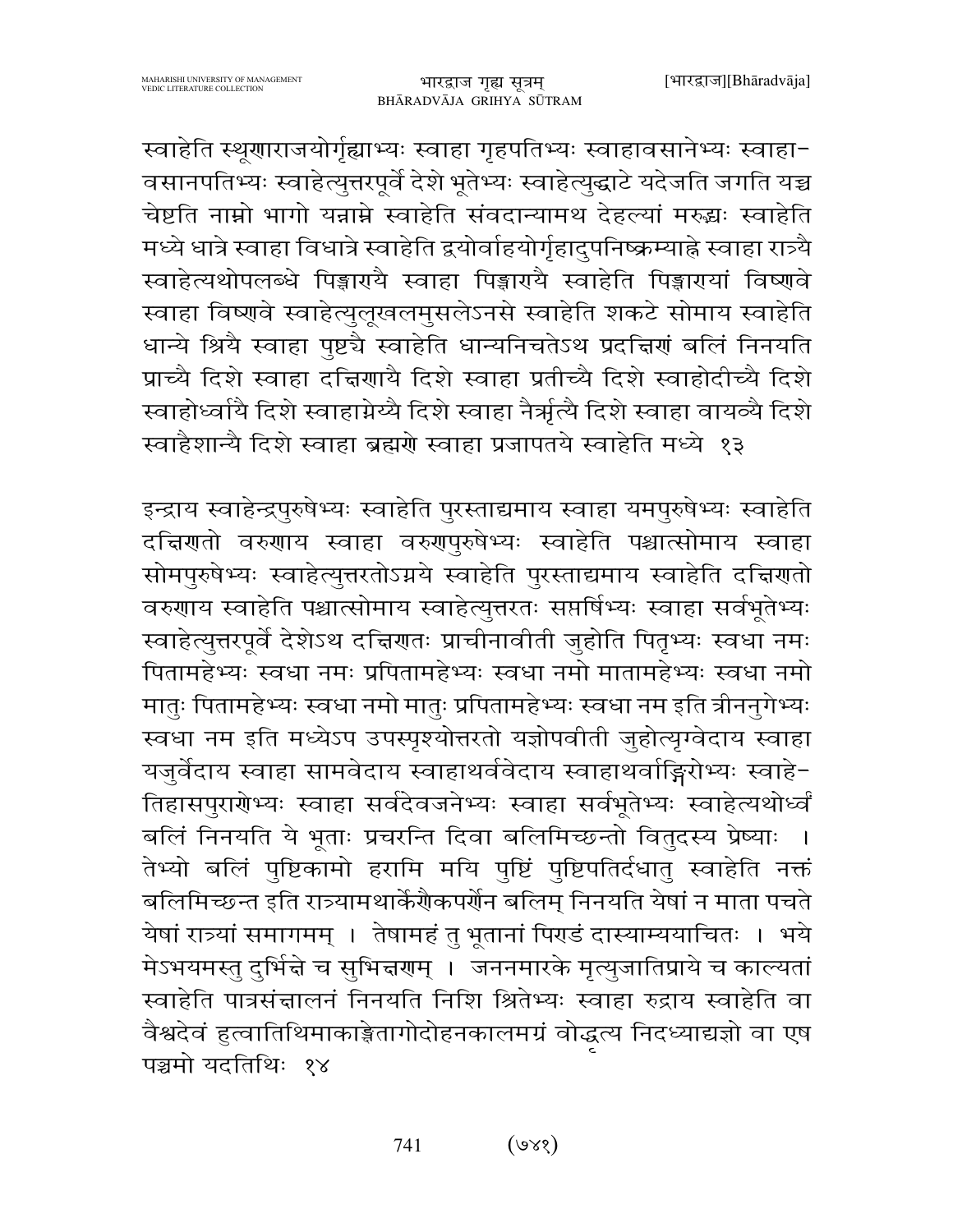अपरेण गार्हपत्यमुपविश्याधीहि भो इत्युक्त्वा सावित्रीं सहस्रकृत्व स्रावर्तये-च्छतकृत्वो वा दशवारं वेदादीन्जपेच्छन्दांसि कूश्माराडानि चाधियीताग्नि-मीले पुरोहितमित्यृग्वेदस्येषे त्वोर्जे त्वेति यजुर्वेदस्याग्न ग्रायाहि वीतय इति सामवेदस्य शन्नो देवीरभिष्टय इत्यथर्ववेदस्याग्निर्मुर्धेति छन्दांसि यद्देवा देव-हेडनमिति कूश्माराडचो यदधीते स ब्रह्मयज्ञो यजुहोति स देवयज्ञो यत्पितृभ्यः स्वधा करोति स पितृयज्ञो यद्भूतेभ्यो बलिं हरति स भूतयज्ञो यदतिथिभ्योऽन्नं ददाति स मनुष्ययज्ञ इत्येते वै पञ्च महायज्ञाः सतति सुप्रयुक्ता नयन्ति परमां गतिम् एतेभ्यो यस्य पञ्चभ्यो यज्ञ एकोऽपि हीयते । मनस्वत्याहुतिस्तस्य प्रायश्चित्तं विधीयते । द्व्यहं त्र्यहं वापि प्रमादादकृतेषु तिस्तस्तन्तुमतीर्हुत्वा चतस्रो वारुणीर्जपेदशाहं द्वादशाहं वा विछिन्नेषु स्वस्त्ययनेषु तु सर्वशश्चत-स्रोऽभ्यावर्तिनीर्हुत्वा कार्यस्तान्तुमतश्चरुः

यस्य स्त्री वानुपेतो वा गृहेष्वेतान्बलीन्हरेत् कुश्माराडचस्तत्र होतव्या हत्वा यज्ञसमृद्धये

प्रवासं गच्छतो यस्य गृहे कर्ता न विद्यते पञ्चानां महतामेषां स यज्ञैः सह गच्छति

प्रवासे कुरुते चैतान्यदन्नमुपपद्यते न चेदुत्पद्यते त्वन्नमद्भिरेनान्समापयेत्

ग्र्याङ्भरेव बतं कृत्वा यथालाभमनुबतः देवानां देवयज्ञेन द्विजा गच्छन्ति सात्मताम्

पितृणां पितृयज्ञेन भूतियज्ञेन भूतीनाम् मनोर्मनुष्ययज्ञेन ब्रह्मयज्ञेन ब्रह्मणः

एतेषां सात्मतां गत्वा देवतानां शतं समाः ग्रानन्दं ब्रह्म गच्छन्ति ध्रुवं शाश्वतमव्ययमिति १५

नान्दीश्राद्धस्य पूर्वपद्मे यथोपदेशं पूर्वेद्युर्वा युग्मान्ब्राह्मणान्भोजयेत्प्रदद्मिण-

 $(SXe)$ 742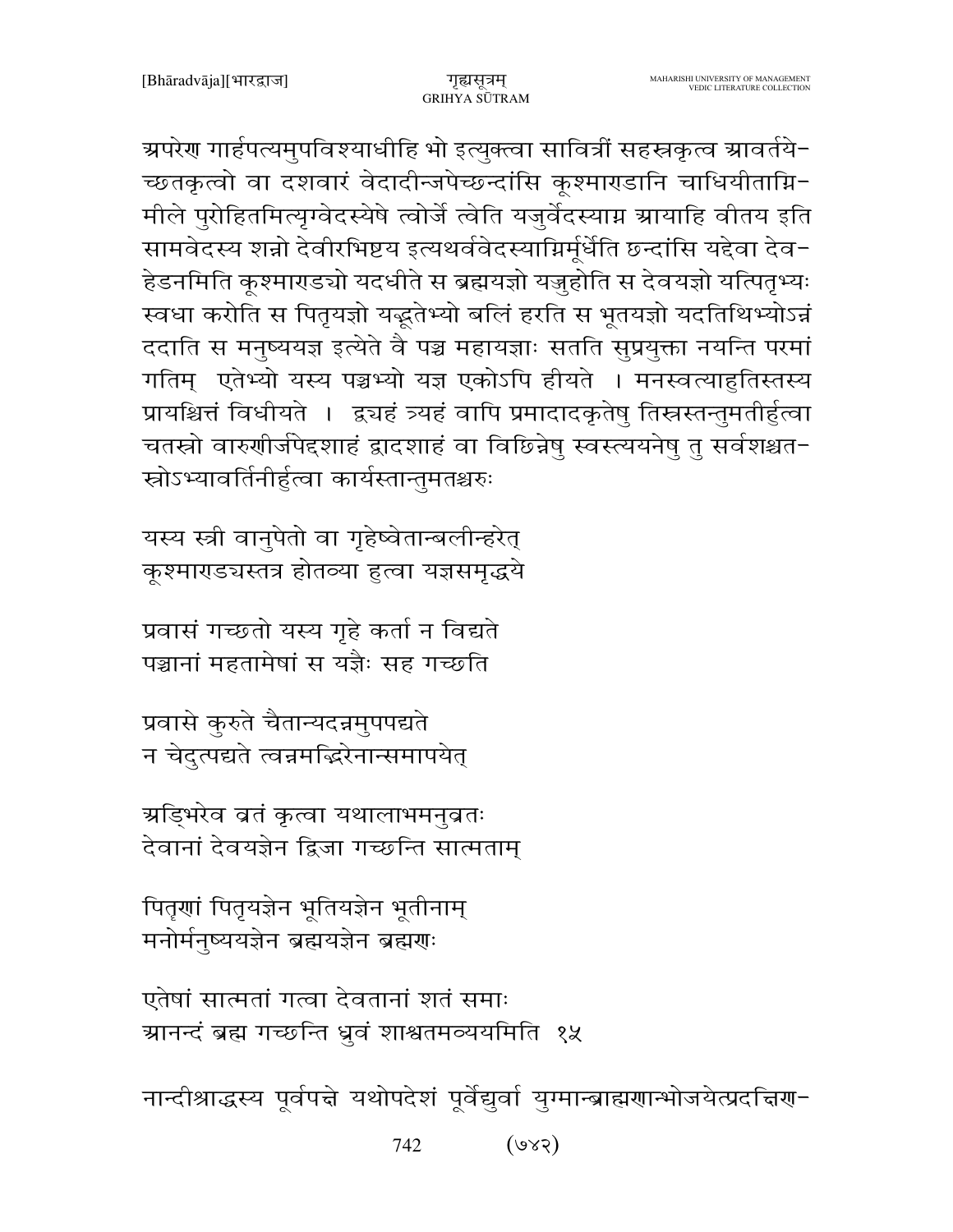मुपचारोऽग्निमिद्धवा दूर्वाभिः संस्तीर्य भोजनस्थानेषु च पवित्रे कृत्वा पात्रे निधायोत्पूय यवान्निधाय प्रणीतावदुपचारं हविष्यं च दध्योदनं चासाद्य नान्दीमुखाः पितरः प्रियन्तामित्यपां प्रतिग्रहणं विसर्जनं च पश्चादेवं विश्वेभ्यो देवेभ्यो नान्दीमुखेभ्यः पितृभ्यः स्वाहेति हुत्वोपस्तीर्य सर्वं द्विर्द्विरवद्यत्य-भिघार्य वैष्णव्यर्चोपस्पर्शयित्वाचान्तेषु पूर्णपात्रं दत्त्वा गोमयेनोपलिप्य दध्योदनशेषं यवोदकेनावोद्त्य न्युप्य पश्चात्परिषेचनं संपन्नमिति पृष्ट्रेडा देव-हूरित्यनुवाकशेषं जपेदब्राह्मणान्भोजयित्वाशिषो वाचयति  $\mathcal{S}\mathcal{E}$ 

संवत्सरे सपिराडीकररामेकादशे मासि षष्ठे चतुर्थे द्वादशेऽहनि यदि पुराया-हकाल उपव्यावर्तेत पितृणामावाहनं सव्यस्य पाणेरङ्गष्ठेनोपमध्यमया चा-ङ्गल्यालभ्य पृथिवीं जपेद्ये पार्थिवासः पितरो ये ग्रन्तरित्ते ये दिवि ये वामृता तेऽस्मिन्यज्ञेऽमृता मादयन्तामिति चत्वारि पात्राणि सतिलग-बभूवः । न्धोदकेन पूरयित्वैकं प्रेतस्य त्रीणि पितृणामेकं वा पितृणां प्रेतपात्रं पितृपात्रे-ष्वासिञ्चति ये समाना ये सजाता इति द्वाभ्यामसौ पितृभिः पितामहेभिः प्रपितामहेभिः सहैतत्ते तिलोदकं तस्मै ते स्वधा नम इति तिलोदकप्रदा-नमग्नौकरणमनुदेशनीयं च यथार्थमूहेदासेचने सपिराडी व्याख्याता यथाश्रद्धं दन्निणा भवन्त्यत ऊर्ध्वं मासिश्राद्धेन १७

ग्रथ गृह्यप्रायश्चित्तानि यानि स्मर्यन्ते तानि वन्त्यामः शेषाणि वैतानिकानि स्युर्होमदेवतायाः समाम्रानात्फलश्नुतेश्च या एवाग्निहोत्रे देवतास्ता औपासने य एवाहिताग्नेर्धर्मः स एव धर्मो य एवाहिताग्नेर्लोकः स एवौपासनिकस्येति शाटचायनिब्राह्मणं भवति तत्र ये पुरोडाशास्त इह चरवः पयोदधिपृषदा-ज्यानामाज्यवत्संस्कारो न दध्नोऽधिश्रयणं प्रत्यसने परिपेचनमद्भी रौद्रराच्च-सनैर्ऋतपैतृकछेदनभेदनखनननिरसनावघ्राणात्माभिमर्शनानि च कृत्वाप उ-पस्पृशेत्सर्वत्र स्कन्ने भिन्ने चामे दग्धे विपर्यासेऽन्तरिते च द्वे मिन्दाहुती जुहोति यन्म ग्रात्मनो मिन्दाभूत्पुनरग्निश्चन्नुरदादिति द्वाभ्यामथ स्कन्ने सं त्वा सिञ्चामीति स्कन्नमभिमन्त्र्योन्नम्भय पृथिवीमित्यपोऽभ्यवहृत्य भूरित्युपस्था-यास्कान्द्यौः पृथिवीमित्याहुतिं जुहोत्यथाज्यं चेद्देवाञ्जनमगन्यज्ञ इति चा-नुमन्त्रणं किं चिच्च दद्याद्धिन्ने भूमिर्भूमिमगादिति भिन्नमभिमन्त्र्योन्नम्भय पृथिवीमित्यपोऽभ्यवहृत्य त्रयस्त्रिंशत्तन्तव इत्येतया जुहुयादग्नौप्रद्वेपणं दा-

> $(589)$ 743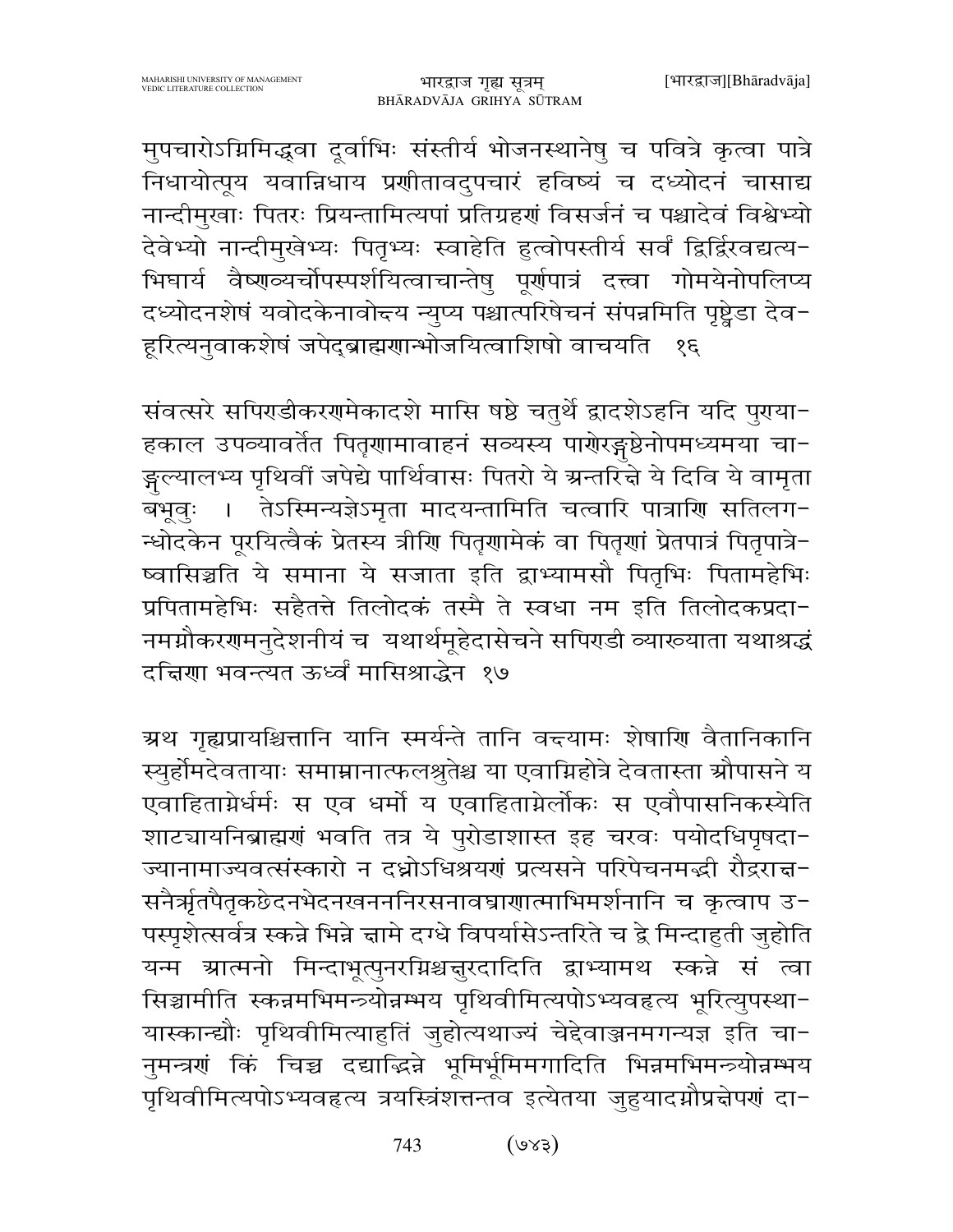रुमयेऽथ ज्ञामे निर्ऋत्यै त्वेति विदग्धमभिमन्त्र्य त्वं पराची त्वमवाची त्वं रज्ञांसि गच्छेति दचिरणापरमुत्तरापरं वा दिशं तं प्रति निरस्यत्यमी रज्ञांसि सेधतीति तिस्र ग्राज्याहुतीर्जुहुयात् १८

<mark>ग्रहविष्य ग्रागमनमन्यस्यैकदेशश्चेदुद्</mark>धत्यैतत्कृत्वैतया जुहुयादेतेनाशृतदुःशृते व्यारूयाते ग्रपोऽभ्यवहरेद्यत्र क्व चेर्न्धनमग्नावादध्यात्स्वाहाकारेणादधातीति विज्ञायते रुद्राय त्वेत्यशृतमभिमन्त्र्य यमाय त्वेति दुःशृतमथ परिस्तरण-दाहेऽग्नये ज्ञामवते नमो नमः ज्ञामवान्मा मा हिंसीन्मा मे गृहं मा मे धनं मा मे प्रजां मा मे पशूनित्यभिमन्त्र्याग्नये चामवते नमो नम इत्याहुतिं जुहुयादिन्द्रं वो विश्वतः परीति पुनः परिस्तीर्येन्द्राय स्वाहेत्याहुतिं जुहुयादथ परिधिदाहे प्रदाव्यायाग्नये नमो नमः प्रदाव्यायेति समानमत ऊर्ध्वमग्नेः समिदसीति पश्चार्धं यमस्य समिदसीति दचिरणार्धं सोमस्य समिदसीत्युत्तरार्धमिन्धानास्त्वा शतं हिमा इत्याहुतिं जुहुयादुष्टेऽन्यं परिदध्याद्गम्धर्वोऽसीति प्रतिमन्त्रमथ विपर्यासे त्वं नो ग्रग्ने स त्वं नो ग्रग्ने त्वमग्ने ग्रयासि प्रजापत इति चतस्त्र ग्राहुतीर्जुहुयादेता एवान्तरिते मनो ज्योतिर्जुषतामिति पञ्चमीमन्तरितं च कुर्यात्संस्थिते चेज्जा-नीयात्किं चिच्च दद्यात् १६

उत्तरस्मिन्काल ग्रागते होमश्चेति निवृत्तः पूर्वस्य सेयं कालातिपत्तिस्तस्यां प्रायश्चित्तं मनो ज्योतिरिति पूर्वस्य हुत्वापरस्य जुहुयादेवं प्रतिहोममा दशरा-त्रात्प्राणायामश्चैकादशीप्रभृत्या विंशतिरात्रादुपवासश्चा त्रिंशद्रात्रादत ऊर्ध्वमा षष्टिरात्रात्तिस्रो रात्रीरुपवसेदत ऊर्ध्वं प्राजापत्यं विहितमेकादशीप्रभृति तिस्त्रश्च तन्तुमतीस्तन्तुं तन्वच्रुद्वध्यस्वाग्ने त्रयस्त्रिंशत्तन्तव इत्युक्तमनुगत इत्यपि वाया-श्चाग्नेऽसीति जुहुयादा त्रिरात्रान्मनो ज्योतिरित्या सप्तरात्रादत ऊर्ध्वमा द्वाद− शरात्रात्तिस्रो रात्रीरुपवसेदत ऊर्ध्वं प्राजापत्यं विहितमेकादशीप्रभृति तिस्रश्च तन्तुमतीरुक्तं द्वादशाहं विछिन्न इत्येकादशीप्रभृत्युपवासः पूर्ववत् २०

ग्रथ पर्वरपतीते मनो ज्योतिरयाश्चाग्ने यदस्मिन्नग्ने स्वस्ति न इन्द्र इति चतस्त्र ग्राज्याहुतीर्जुत्वा स्थालीपाकं च कुर्यात्प्रागष्टम्या ग्रत ऊर्ध्वं सोपवासः कार्यो द्वयोर्द्रौ त्रिषु त्रय इत्येवं नैमित्तिकेष्वतीतेषु प्रायश्चित्तं पार्वग्रवद्धोमः पितृ-यज्ञेऽतीते पत्तात्यये सोपवासः कार्य इति सिद्धं नित्येषु चैवमेव स्यादथ

> $(xxe)$ 744